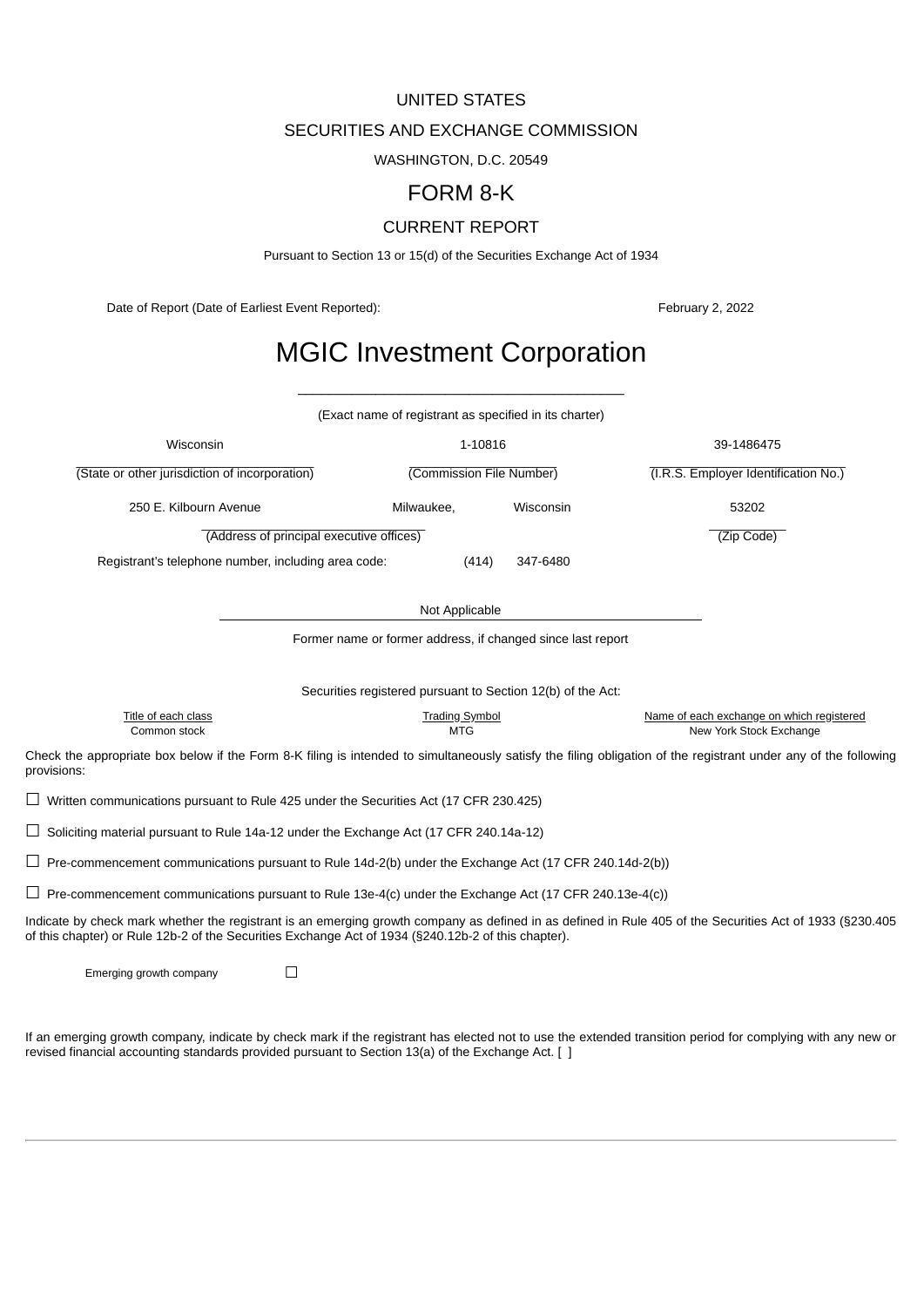# **Item 2.02 Results of Operations and Financial Condition.**

The Company issued a press release on February 2, 2022 announcing its results of operations for the quarter ended December 31, 2021 and certain other information. The press release is furnished as Exhibit 99.

# **Item 9.01 Financial Statements and Exhibits.**

(d) Exhibits

Pursuant to General Instruction B.2 to Form 8-K, the Company's February 2, 2022 press release is furnished as Exhibit 99 and is not filed.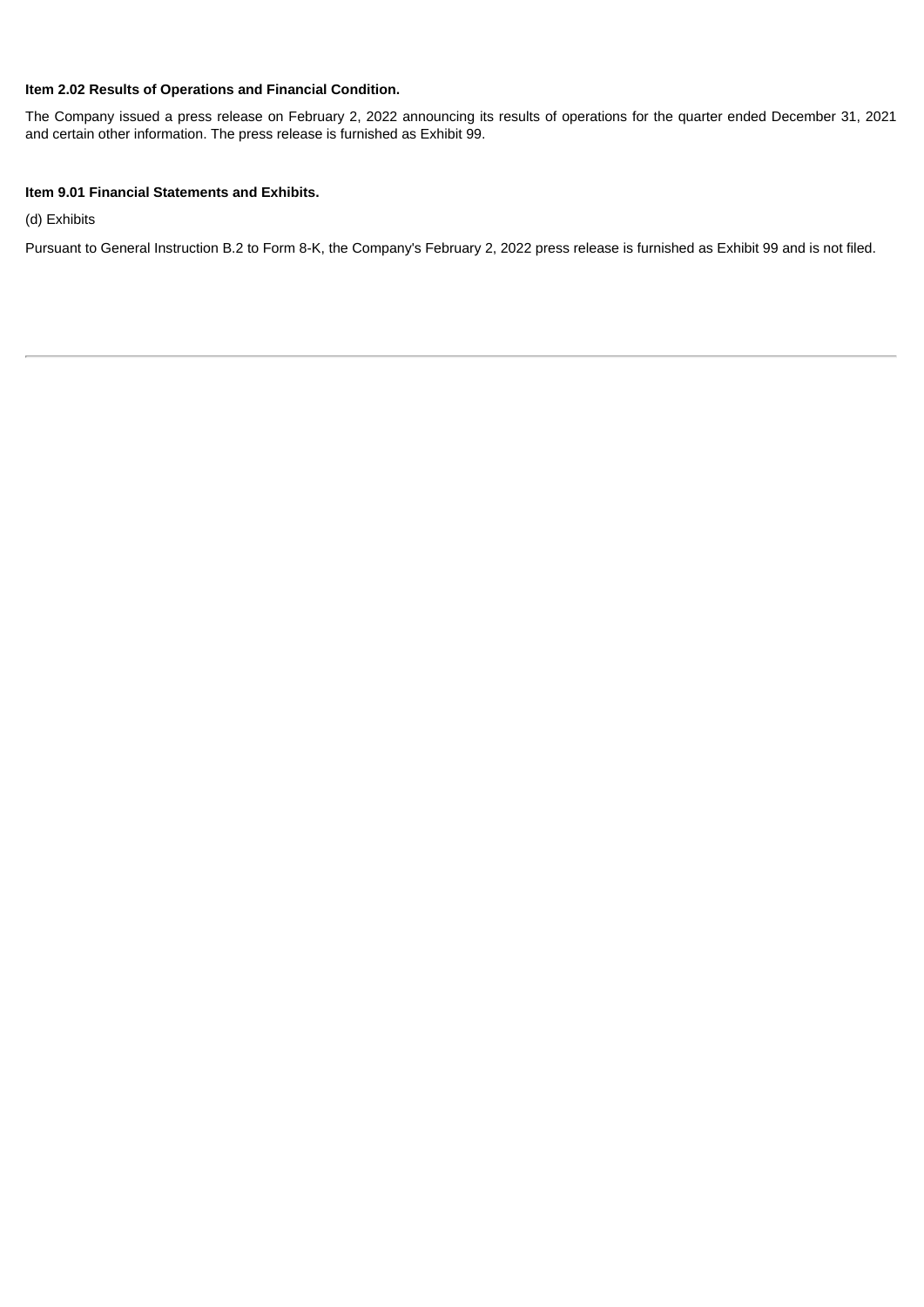# Exhibit Index

| <b>Exhibit No.</b> | <b>Description</b>                                                                                                                            |
|--------------------|-----------------------------------------------------------------------------------------------------------------------------------------------|
| -99                | Press Release dated February 2, 2022. (Pursuant to General Instruction B.2 to Form 8-K, this press<br>release is furnished and is not filed.) |
| 104                | Cover Page Interactive Data File (the cover page XBRL tags are embedded within the Inline XBRL<br>document).                                  |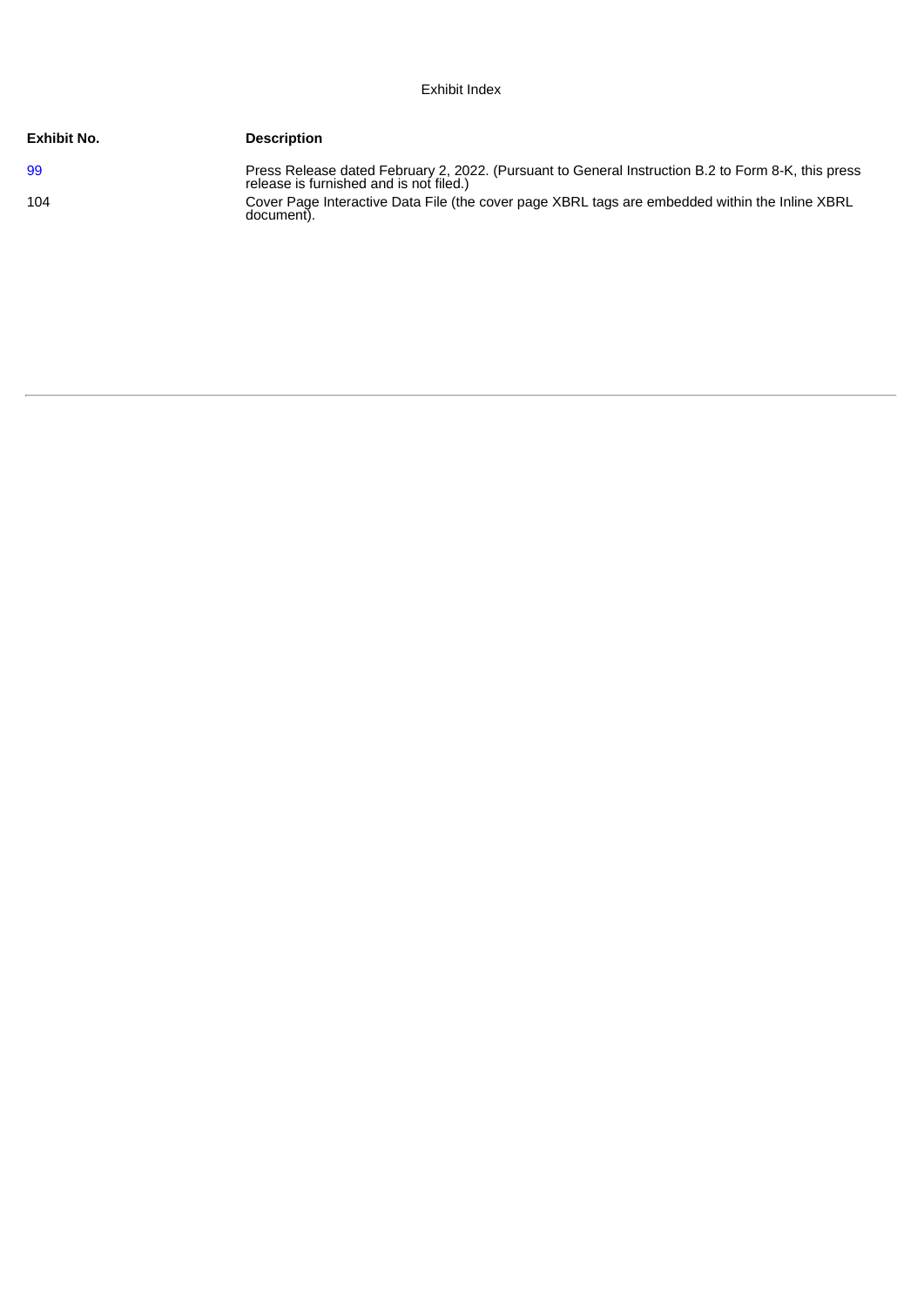# **SIGNATURES**

Pursuant to the requirements of the Securities Exchange Act of 1934, the Registrant has duly caused this report to be signed on its behalf by the undersigned hereunto duly authorized.

# MGIC INVESTMENT CORPORATION

Date: February 2, 2022 By: \s\ Julie K. Sperber

Julie K. Sperber Vice President, Controller and Chief Accounting Officer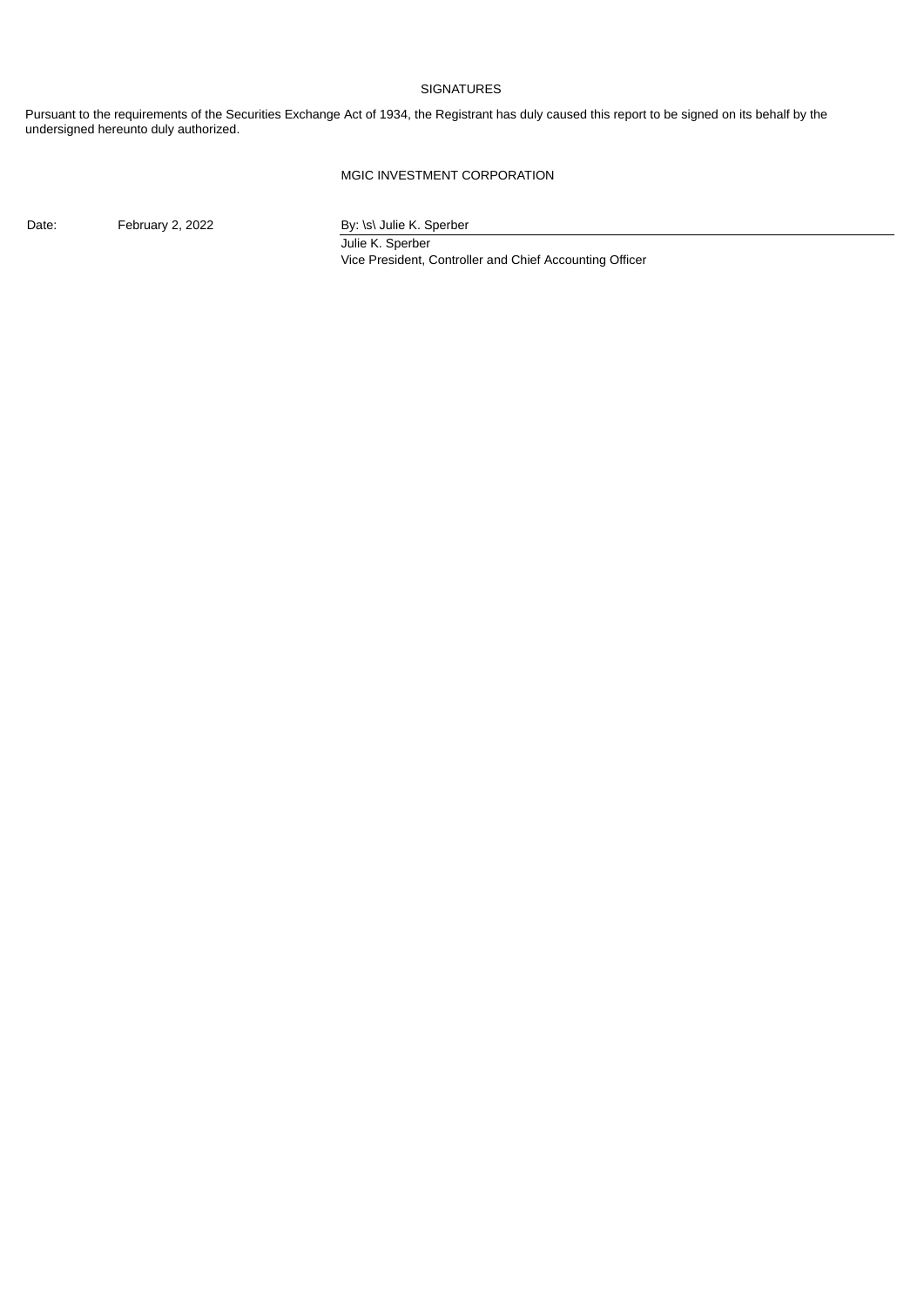<span id="page-4-0"></span>Investor Relations: Michael J. Zimmerman | (414) 347-6596 | mike\_zimmerman@mgic.com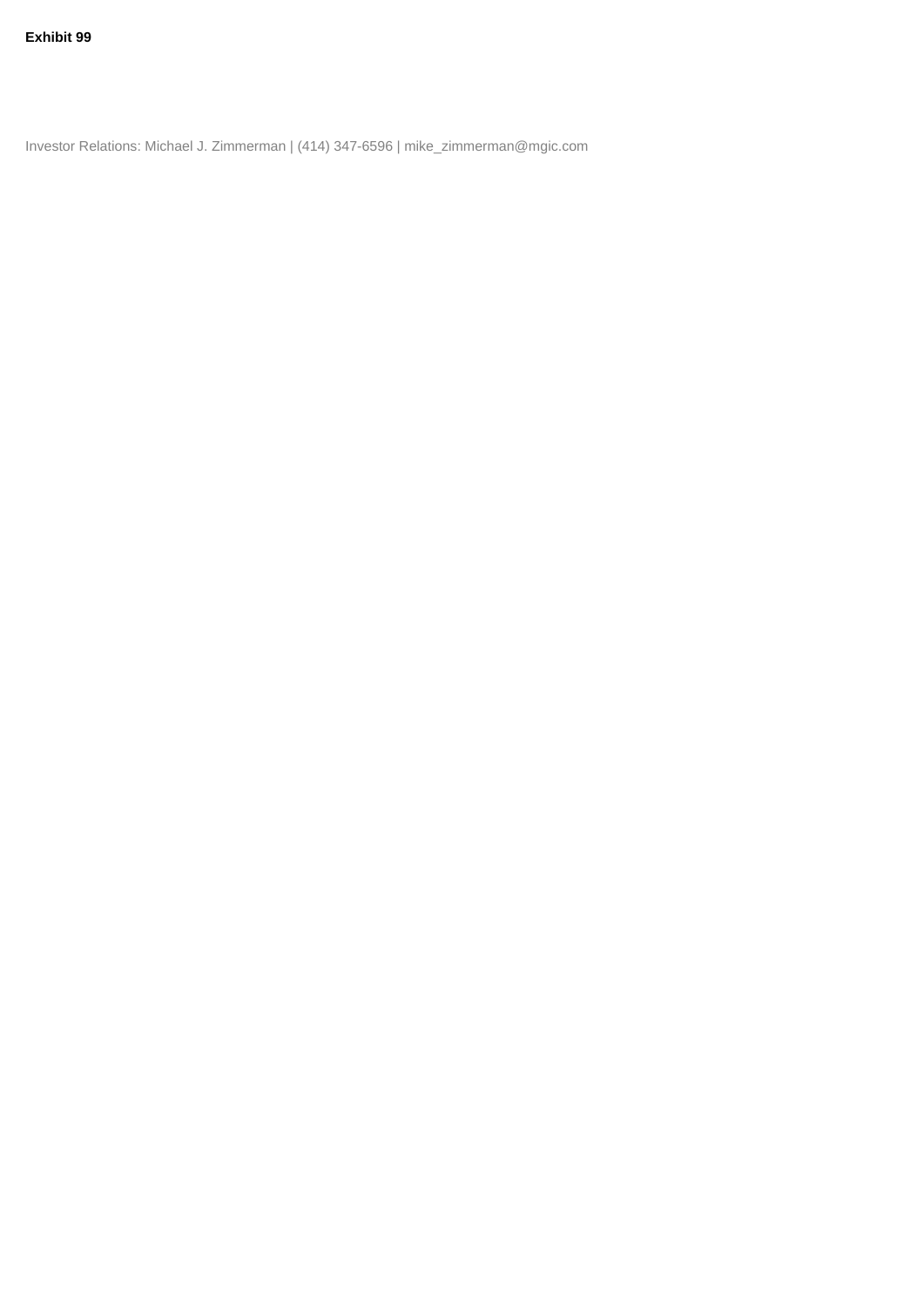

## **MGIC Investment Corporation Reports Fourth Quarter 2021 Results**

# **Fourth Quarter 2021 Net Income of \$173.9 million or \$0.52 per Diluted Share Fourth Quarter 2021 Adjusted Net Operating Income (Non-GAAP) of \$202.0 million or \$0.61 per Diluted Share Full Year 2021 Net Income of \$635.0 million or \$1.85 per Diluted Share Full Year 2021 Adjusted Net Operating Income (Non-GAAP) of \$658.6 million or \$1.91 per Diluted Share**

**MILWAUKEE** *(February 2, 2022) -* MGIC Investment Corporation (NYSE: MTG) today reported operating and financial results for the fourth quarter of 2021. Net income for the quarter was \$173.9 million, or \$0.52 per diluted share, compared with net income of \$151.4 million, or \$0.44 per diluted share, for the fourth quarter of 2020. Net income for the full year of 2021 was \$635.0 million, or \$1.85 per diluted share, compared to \$446.1 million, or \$1.29 per diluted share, for the full year of 2020.

Adjusted net operating income for the fourth quarter of 2021 was \$202.0 million, or \$0.61 per diluted share, compared with \$149.5 million, or \$0.43 per diluted share, for the fourth quarter of 2020. Adjusted net operating income for the full year of 2021 was \$658.6 million, or \$1.91 per diluted share, compared to \$456.8 million, or \$1.32 per diluted share, for the full year of 2020. We present the non-GAAP financial measure "Adjusted net operating income" to increase the comparability between periods of our financial results. See "Use of [Non-GAAP](#page-8-0) financial measures" below.

Tim Mattke, CEO of MTG and Mortgage Guaranty Insurance Corporation ("MGIC") said, "I am pleased to report that we delivered very strong financial results in the fourth quarter of 2021 and for the full year. These results reflect the solid credit quality of our growing insurance in force, a strong housing market, a decreasing delinquency rate and our market presence, as well as the current favorable economic conditions."

Mattke stated, "In 2021, we capitalized on one of the largest mortgage insurance markets in the Company's 65 year history by writing a record \$120 billion of new insurance, including \$27 billion in the fourth quarter. As a result of the record new business volume and increasing annual persistency, we increased our insurance in force by 11%."

Mattke continued, "In the fourth quarter, MGIC paid a \$250 million dividend to the holding company, reflecting its strong balance sheet and expectations for continued favorable financial results. The holding company returned a significant amount of capital to our shareholders through the repurchase of 9 million shares of common stock for \$141 million, the repurchase of \$99 million of its 2063 Junior Convertible Debentures, which eliminated approximately 7.5 million potentially dilutive shares, and the payment of a common stock dividend of \$26 million. For the full year of 2021 we generated a 13.5% return on beginning shareholders' equity, repurchased or otherwise eliminated 8% of dilutive or potentially dilutive shares and increased book value by 9%."

Mattke concluded, "I am very proud of our team members who remain focused on successfully executing our business strategies and providing critical support for our customers and the housing market, especially for first-time homebuyers. I am excited about our ability to continue to provide credit enhancement and low down payment solutions to lenders, GSEs and borrowers, while generating meaningful returns for our shareholders."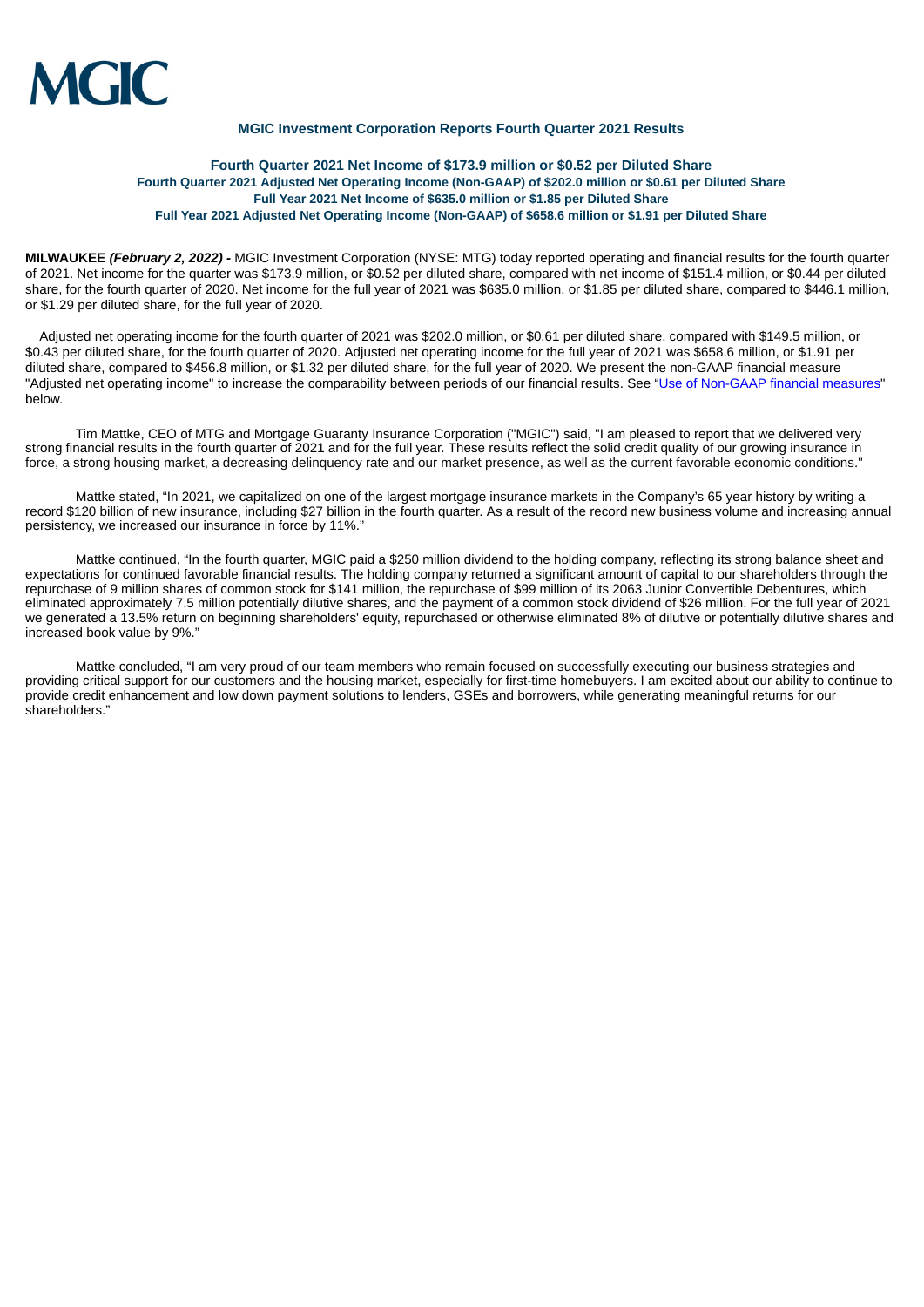- New insurance written was \$27.1 billion, compared to \$28.7 billion in the third quarter of 2021 and \$33.2 billion in the fourth quarter of 2020, primarily reflecting a decrease in the refinance market.
- Persistency, or the percentage of insurance remaining in force from one year prior, was 62.6% at December 31, 2021, compared with 59.5%% at September 30, 2021, and 60.5% at December 31, 2020.
- Insurance in force of \$274.4 billion at December 31, 2021 increased by 2.2% during the quarter and 11.3% compared to December 31, 2020.
- Primary delinquency inventory of 33,290 loans at December 31, 2021 decreased from 37,379 loans at September 30, 2021, and 57,710 loans at December 31, 2020.
	- As of December 31, 2021, 33% of the loans in our delinquency inventory were reported to us as subject to forbearance plans, down from a high of 67% at June 30, 2020.
	- The percentage of loans insured with primary insurance that were delinquent at December 31, 2021 was 2.84%, compared to 3.20% at September 30, 2021, and 5.11% at December 31, 2020.
- The loss ratio for the fourth quarter of 2021 was (9.9)%, compared to 8.1% for the third quarter of 2021 and 17.5% for the fourth quarter of 2020.
- The underwriting expense ratio associated with our insurance operations for the fourth quarter of 2021 was 18.2%, compared to 21.9% for the third quarter of 2021 and 19.4% for the fourth quarter of 2020. The underwriting expense ratio associated with our insurance operations for the full year of 2021 was 20.6%, compared to 19.2% for the full year of 2020.
- Net premium yield was 37.3 basis points in the fourth quarter of 2021, compared to 38.4 basis points for the third quarter of 2021 and 43.1 basis points for the fourth quarter of 2020.
- We paid a dividend of \$0.08 per common share to shareholders during the fourth quarter of 2021.
- Book value per common share outstanding as of December 31, 2021 increased to \$15.18, or 2.5%, from September 30, 2021 and increased by 9.4% from December 31, 2020. (December 31, 2021 book value per common share outstanding includes \$0.47 in net unrealized gain on securities, compared to \$0.59 at September 30, 2021 and \$0.80 at December 31, 2020).
- We repurchased 9.0 million shares of common stock at an average cost of \$15.65 per share.
- MGIC paid a \$250 million dividend to MGIC Investment Corporation.
- MGIC elected to terminate its 2017 and 2018 QSR Transactions effective December 31, 2021 and incurred an early termination fee of \$5 million.
- We repurchased \$98.6 million in aggregate principal amount of our 9% Convertible Junior Debentures due 2063, reducing potentially dilutive shares by 7.5 million.
- Our Board of Directors authorized an additional \$500 million stock repurchase program through the end of 2023.

# $\frac{1}{2}$ **First Quarter 2022 Activities**

- In January, we repurchased an additional 3.9 million shares of our common stock outstanding totaling \$60 million under the authorization that expires at the end of 2023.
- We declared a dividend of \$0.08 per common share to shareholders payable on March 2, 2022, to shareholders of record at the close of business on February 16, 2022.
- We agreed to terms on a quota share transaction with a group of unaffiliated reinsurers covering most of our new insurance written in 2022 and 2023.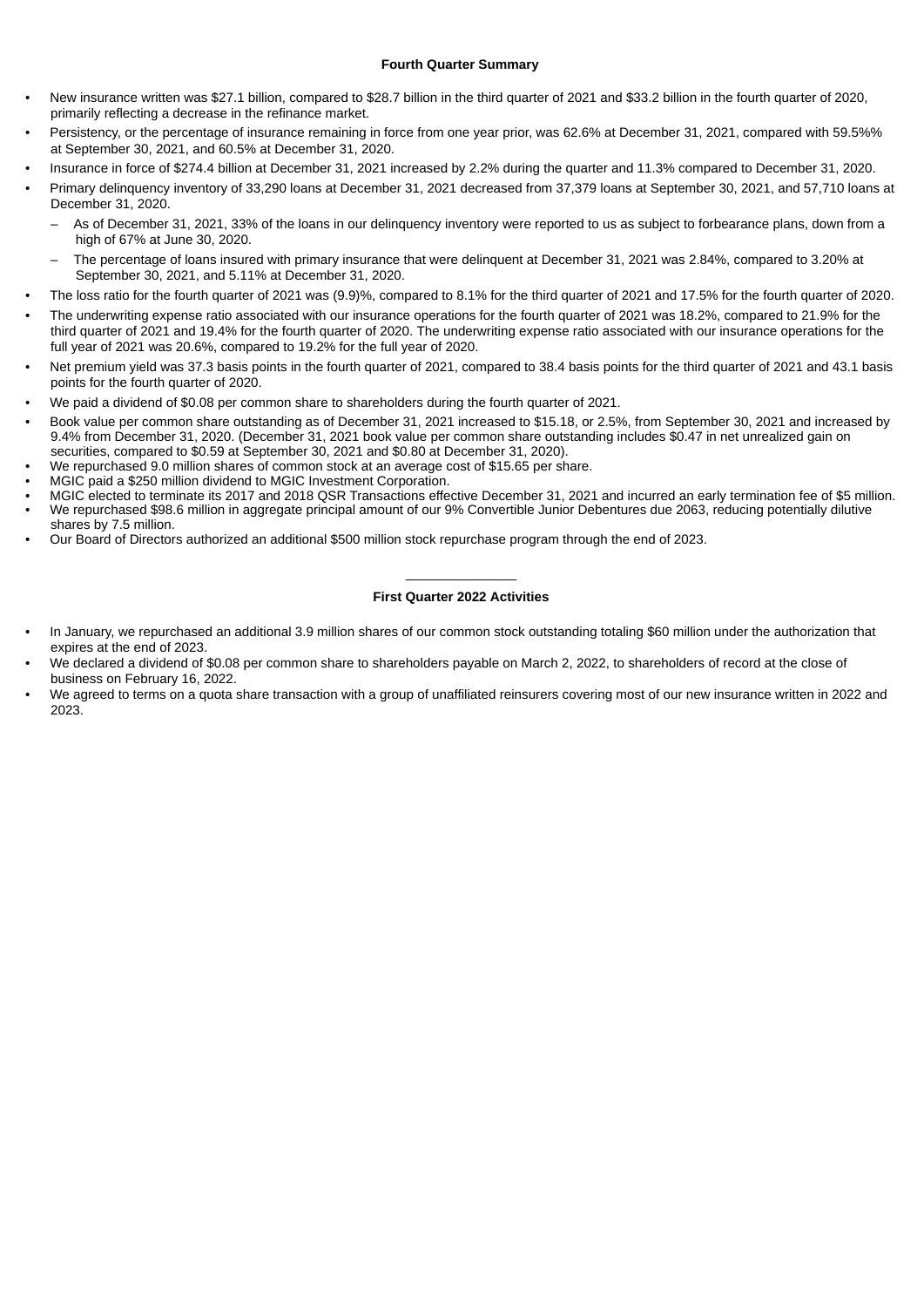# **Revenues**

Total revenues for the fourth quarter of 2021 were \$294.1 million, compared to \$302.3 million in the fourth quarter last year. Premiums earned decreased in the fourth quarter of 2021 to \$253.0 million compared with \$261.4 million for the same period last year. Net premiums written for the quarter were \$238.2 million, compared to \$233.4 million for the same period last year. The increase in net premiums written was due to an increase in insurance in force and an increase in profit commissions from our quota share reinsurance transactions, partially offset by the effects of a decrease in the direct premium yield and an increase in ceded premiums written before the impact of the profit commission. The decrease in net premiums earned was due to a decrease in accelerated premiums earned from single premium policy cancellations, given the decrease in refinance activity, partially offset by the increase in net premiums written.

#### **Losses and expenses**

# Losses incurred

Net losses incurred in the fourth quarter of 2021 were \$(25.0) million, compared to \$45.8 million in the same period last year. While the loss reserve development on previously received delinquency notices was insignificant in the fourth quarter of 2020, in the fourth quarter of 2021, our reestimation of loss reserves resulted in favorable development of \$65.0 million, before reinsurance, on delinquencies received in the third quarter of 2020 and prior as a result of a decrease in the estimated claim rate on those delinquencies. In addition, our losses incurred on new delinquency notices in the fourth quarter of 2021 decreased from the fourth quarter of 2020 as the number of new delinquencies received decreased to 10,523 from 15,193.

#### Underwriting and other expenses

Net underwriting and other expenses decreased to \$46.3 million in the fourth quarter of 2021 from \$48.3 million in the same period last year primarily due to decreases in professional and consulting services.

#### Interest expense

Interest expense decreased to \$17.4 million in the fourth quarter of 2021 from \$18.0 million in the same period last year. The decrease is due to the repurchase of a portion of our 9% Convertible Junior Debentures.

## Loss on debt extinguishment

The fourth quarter 2021 loss on debt extinguishment of \$36.9 million reflects the repurchase of \$98.6 million in aggregate principal amount of our 9% Convertible Junior Debentures in excess of their carrying value.

#### Provision for income taxes

The effective income tax rate was 20.4% in the fourth quarters of 2021 and 2020.

## **Capital**

- Total consolidated shareholders' equity was \$4.9 billion as of December 31, 2021 and \$4.7 billion as of December 31, 2020.
- MGIC's PMIERs Available Assets totaled \$5.7 billion, or \$2.2 billion above its Minimum Required Assets as of December 31, 2021, compared to PMIERs Available Assets of \$5.3 billion, or \$1.8 billion above its Minimum Required Assets as of December 31, 2020

# **Other Balance Sheet and Liquidity Metrics**

- Total consolidated assets were \$7.3 billion as of December 31, 2021, compared to \$7.4 billion as of December 31, 2020 and \$6.2 billion as of December 31, 2019.
- The fair value of our consolidated investment portfolio, cash and cash equivalents was \$6.9 billion as of December 31, 2021, compared to \$7.0 billion as of December 31, 2020 and \$5.9 billion as of December 31, 2019.
- The fair value of investments, cash and cash equivalents at the holding company was \$663 million as of December 31, 2021, compared to \$847 million as of December 31, 2020 and \$325 million as of December 31, 2019.
- Consolidated debt was \$1.1 billion as of December 31, 2021, compared to \$1.2 billion as of December 31, 2020 and \$832 million as of December 31, 2019.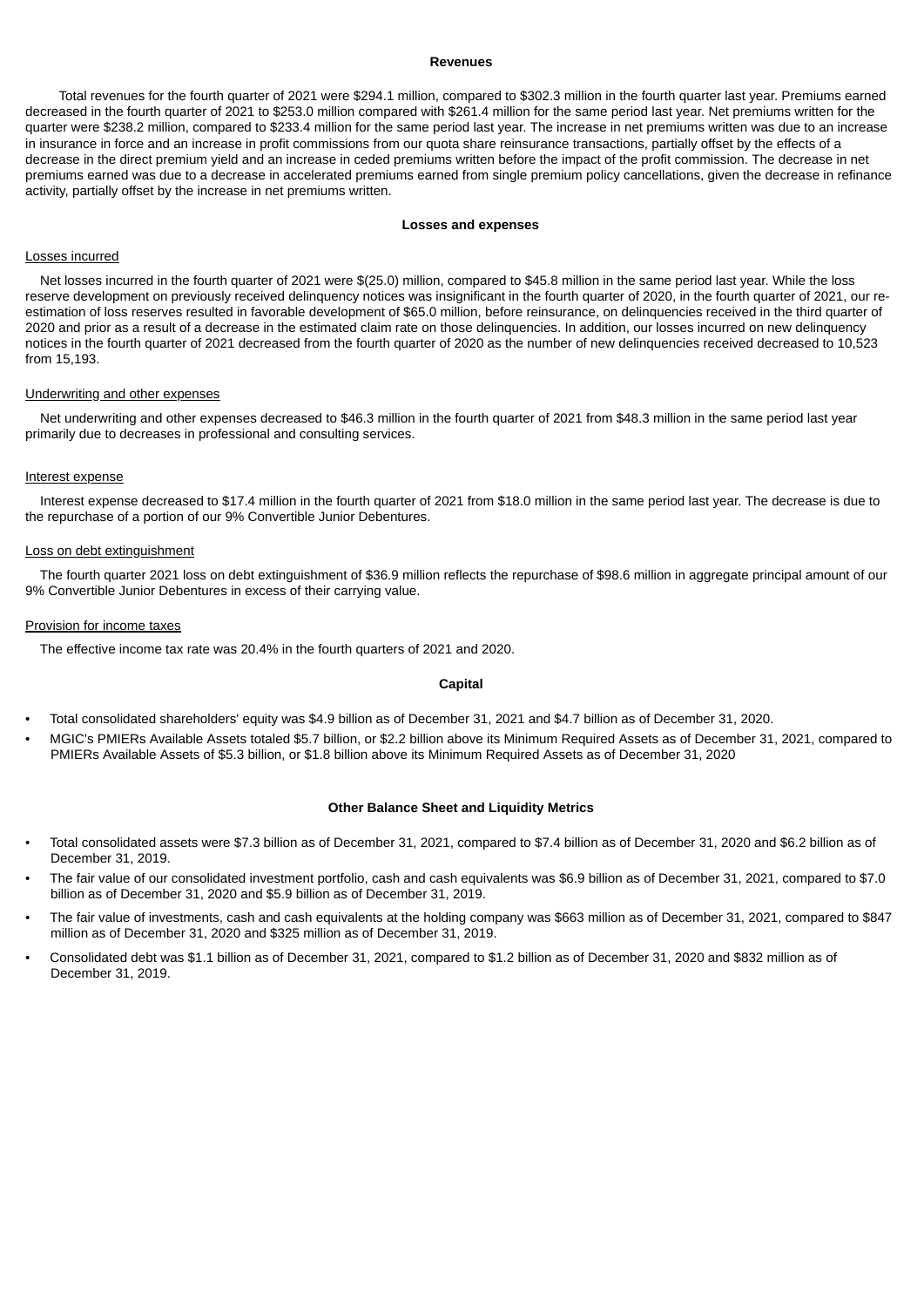# **Conference Call and Webcast Details**

MGIC Investment Corporation will hold a conference call February 3, 2022, at 10 a.m. ET to allow securities analysts and shareholders the opportunity to hear management discuss the company's quarterly results. The conference call number is 1-866-834-4126. The call is being webcast and can be accessed at the company's website at http://mtg.mgic.com/. A replay of the webcast will be available on the company's website through March 3, 2022 under "Newsroom."

# **About MGIC**

Mortgage Guaranty Insurance Corporation (MGIC) (www.mgic.com), the principal subsidiary of MGIC Investment Corporation, serves lenders throughout the United States, Puerto Rico, and other locations helping families achieve homeownership sooner by making affordable low-downpayment mortgages a reality through the use of private mortgage insurance. At December 31, 2021, MGIC had \$274.4 billion of primary insurance in force covering more than 1.1 million mortgages.

This press release, which includes certain additional statistical and other information, including non-GAAP financial information and a supplement that contains various portfolio statistics, are all available on the Company's website at https://mtg.mgic.com/ under "Newsroom."

From time to time MGIC Investment Corporation releases important information via postings on its corporate website, and via postings on MGIC's website for information related to underwriting and pricing, and intends to continue to do so in the future. Such postings include corrections of previous disclosures, and may be made without any other disclosure. Investors and other interested parties are encouraged to enroll to receive automatic email alerts and Really Simple Syndication (RSS) feeds regarding new postings. Enrollment information for MGIC Investment Corporation alerts can be found at https://mtg.mgic.com/shareholder-services/email-alerts. For information about our underwriting and rates, see https://www.mgic.com/underwriting.

# **Safe Harbor Statement**

# **Forward Looking Statements and Risk Factors:**

Our actual results could be affected by the risk factors below. These risk factors should be reviewed in connection with this press release and our periodic reports to the Securities and Exchange Commission ("SEC"). These risk factors may also cause actual results to differ materially from the results contemplated by forward looking statements that we may make. Forward looking statements consist of statements which relate to matters other than historical fact, including matters that inherently refer to future events. Among others, statements that include words such as "believe," "anticipate," "will" or "expect," or words of similar import, are forward looking statements. We are not undertaking any obligation to update any forward looking statements or other statements we may make even though these statements may be affected by events or circumstances occurring after the forward looking statements or other statements were made. No investor should rely on the fact that such statements are current at any time other than the time at which this press release was delivered for dissemination to the public.

<span id="page-8-0"></span>While we communicate with security analysts from time to time, it is against our policy to disclose to them any material non-public information or other confidential information. Accordingly, investors should not assume that we agree with any statement or report issued by any analyst irrespective of the content of the statement or report, and such reports are not our responsibility.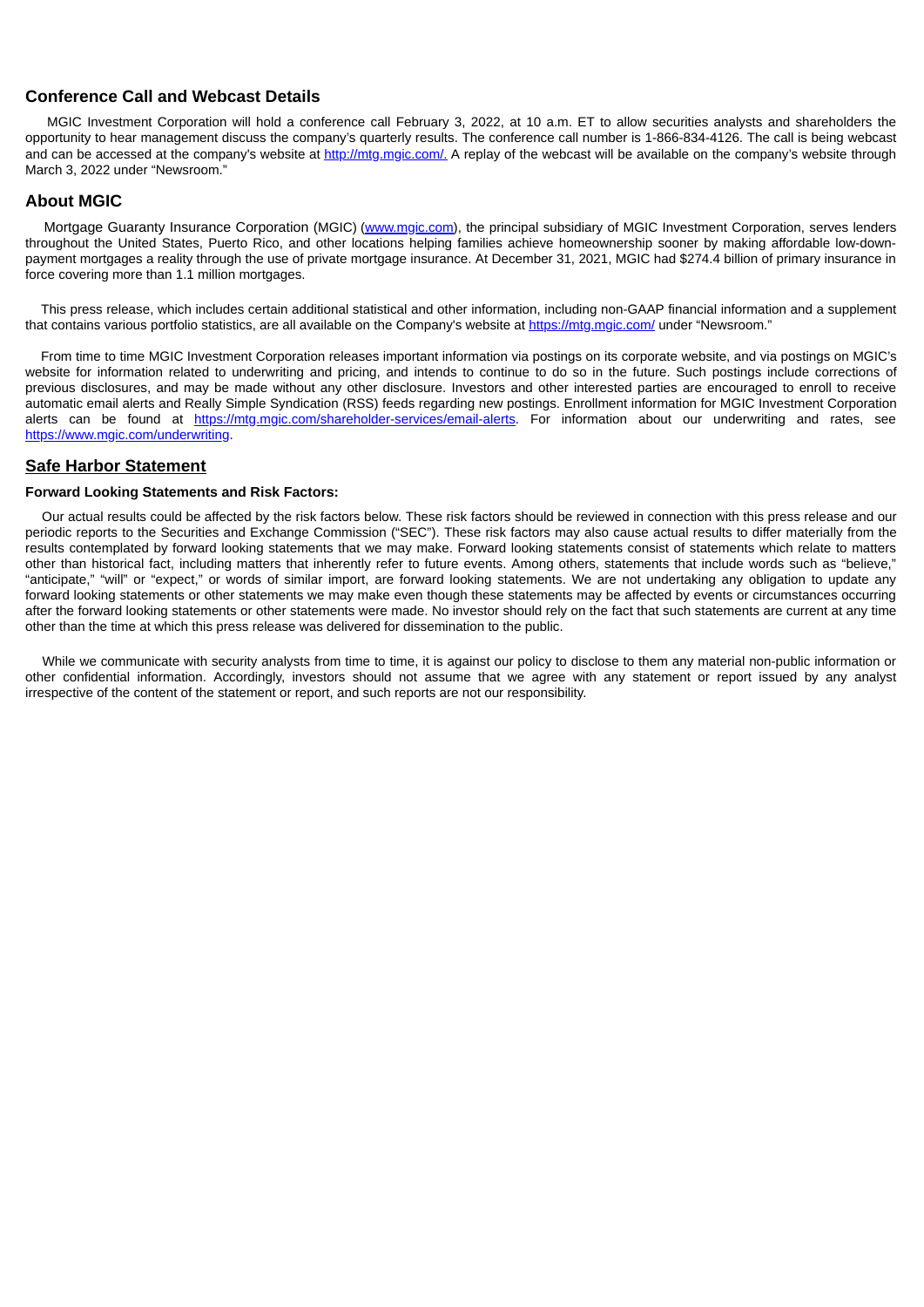# **Use of Non-GAAP financial measures**

We believe that use of the Non-GAAP measures of adjusted pre-tax operating income (loss), adjusted net operating income (loss) and adjusted net operating income (loss) per diluted share facilitate the evaluation of the company's core financial performance thereby providing relevant information to investors. These measures are not recognized in accordance with accounting principles generally accepted in the United States of America (GAAP) and should not be viewed as alternatives to GAAP measures of performance.

**Adjusted pre-tax operating income (loss)** is defined as GAAP income (loss) before tax, excluding the effects of net realized investment gains (losses), gain and losses on debt extinguishment, net impairment losses recognized in earnings and infrequent or unusual non-operating items where applicable.

**Adjusted net operating income (loss)** is defined as GAAP net income (loss) excluding the after-tax effects of net realized investment gains (losses), gain and losses on debt extinguishment, net impairment losses recognized in earnings, and infrequent or unusual non-operating items where applicable. The amounts of adjustments to components of pre-tax operating income (loss) are tax effected using a federal statutory tax rate of 21%.

**Adjusted net operating income (loss) per diluted share** is calculated in a manner consistent with the accounting standard regarding earnings per share by dividing (i) adjusted net operating income (loss) after making adjustments for interest expense on convertible debt, whenever the impact is dilutive, by (ii) diluted weighted average common shares outstanding, which reflects share dilution from unvested restricted stock units and from convertible debt when dilutive under the "if-converted" method.

Although adjusted pre-tax operating income (loss) and adjusted net operating income (loss) exclude certain items that have occurred in the past and are expected to occur in the future, the excluded items represent items that are: (1) not viewed as part of the operating performance of our primary activities; or (2) impacted by both discretionary and other economic or regulatory factors and are not necessarily indicative of operating trends, or both. These adjustments, along with the reasons for their treatment, are described below. Trends in the profitability of our fundamental operating activities can be more clearly identified without the fluctuations of these adjustments. Other companies may calculate these measures differently. Therefore, their measures may not be comparable to those used by us.

- (1) *Net realized investment gains (losses).* The recognition of net realized investment gains or losses can vary significantly across periods as the timing of individual securities sales is highly discretionary and is influenced by such factors as market opportunities, our tax and capital profile, and overall market cycles.
- (2) *Gains and losses on debt extinguishment.* Gains and losses on debt extinguishment result from discretionary activities that are undertaken to enhance our capital position, improve our debt profile, and/or reduce potential dilution from our outstanding convertible debt.
- (3) *Net impairment losses recognized in earnings.* The recognition of net impairment losses on investments can vary significantly in both size and timing, depending on market credit cycles, individual issuer performance, and general economic conditions.
- (4) *Infrequent or unusual non-operating items*. Items that are non-recurring in nature and are not part of our primary operating activities.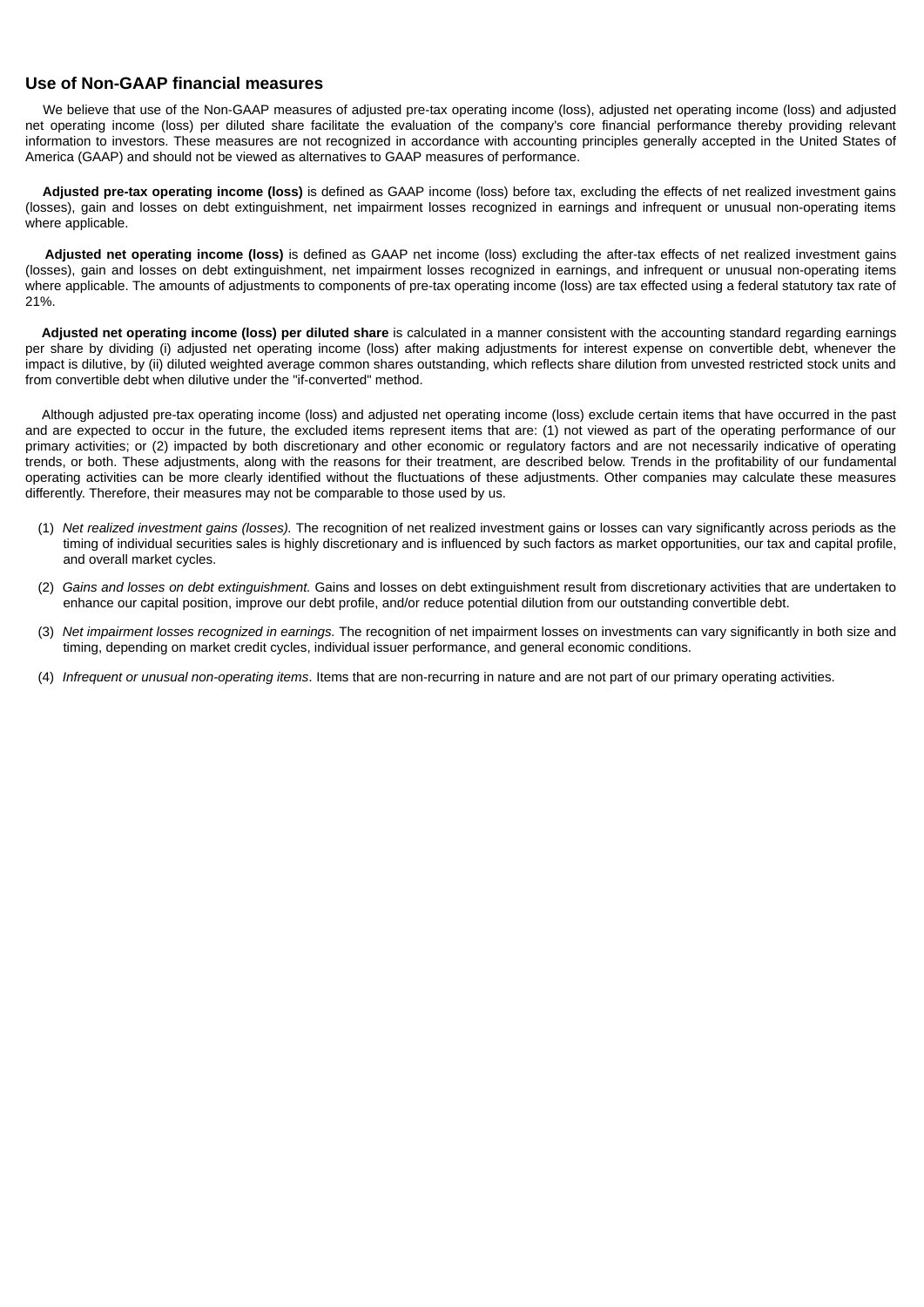# CONDENSED CONSOLIDATED STATEMENTS OF OPERATIONS (UNAUDITED)

|                                       | Three Months Ended<br>December 31, |    |         |    |           |    |           |  |  |
|---------------------------------------|------------------------------------|----|---------|----|-----------|----|-----------|--|--|
| (In thousands, except per share data) | 2021                               |    | 2020    |    | 2021      |    | 2020      |  |  |
| Net premiums written                  | \$<br>238,164                      | \$ | 233,396 | \$ | 969,010   | \$ | 928,742   |  |  |
| <b>Revenues</b>                       |                                    |    |         |    |           |    |           |  |  |
| Net premiums earned                   | \$<br>252,991                      | \$ | 261,367 | \$ | 1,014,419 | \$ | 1,021,943 |  |  |
| Net investment income                 | 39,134                             |    | 36,118  |    | 156,438   |    | 154,396   |  |  |
| Net realized investment gains         | 1,185                              |    | 2,901   |    | 6,582     |    | 13,752    |  |  |
| Other revenue                         | 810                                |    | 1,895   |    | 8,236     |    | 9,055     |  |  |
| Total revenues                        | 294,120                            |    | 302,281 |    | 1,185,675 |    | 1,199,146 |  |  |
| Losses and expenses                   |                                    |    |         |    |           |    |           |  |  |
| Losses incurred, net                  | (24, 989)                          |    | 45,758  |    | 64,577    |    | 364,774   |  |  |
| Underwriting and other expenses, net  | 46,268                             |    | 48,296  |    | 211,047   |    | 188,778   |  |  |
| Loss on debt extinguishment           | 36,914                             |    |         |    | 36,914    |    | 26,736    |  |  |
| Interest expense                      | 17,367                             |    | 18,015  |    | 71,360    |    | 59,595    |  |  |
| Total losses and expenses             | 75,560                             |    | 112,069 |    | 383,898   |    | 639,883   |  |  |
| Income before tax                     | 218,560                            |    | 190,212 |    | 801,777   |    | 559,263   |  |  |
| Provision for income taxes            | 44,626                             |    | 38,782  |    | 166,794   |    | 113,170   |  |  |
| Net income                            | \$<br>173,934                      | \$ | 151,430 | \$ | 634,983   | \$ | 446,093   |  |  |
| Net income per diluted share          | \$<br>0.52                         | \$ | 0.44    | \$ | 1.85      | \$ | 1.29      |  |  |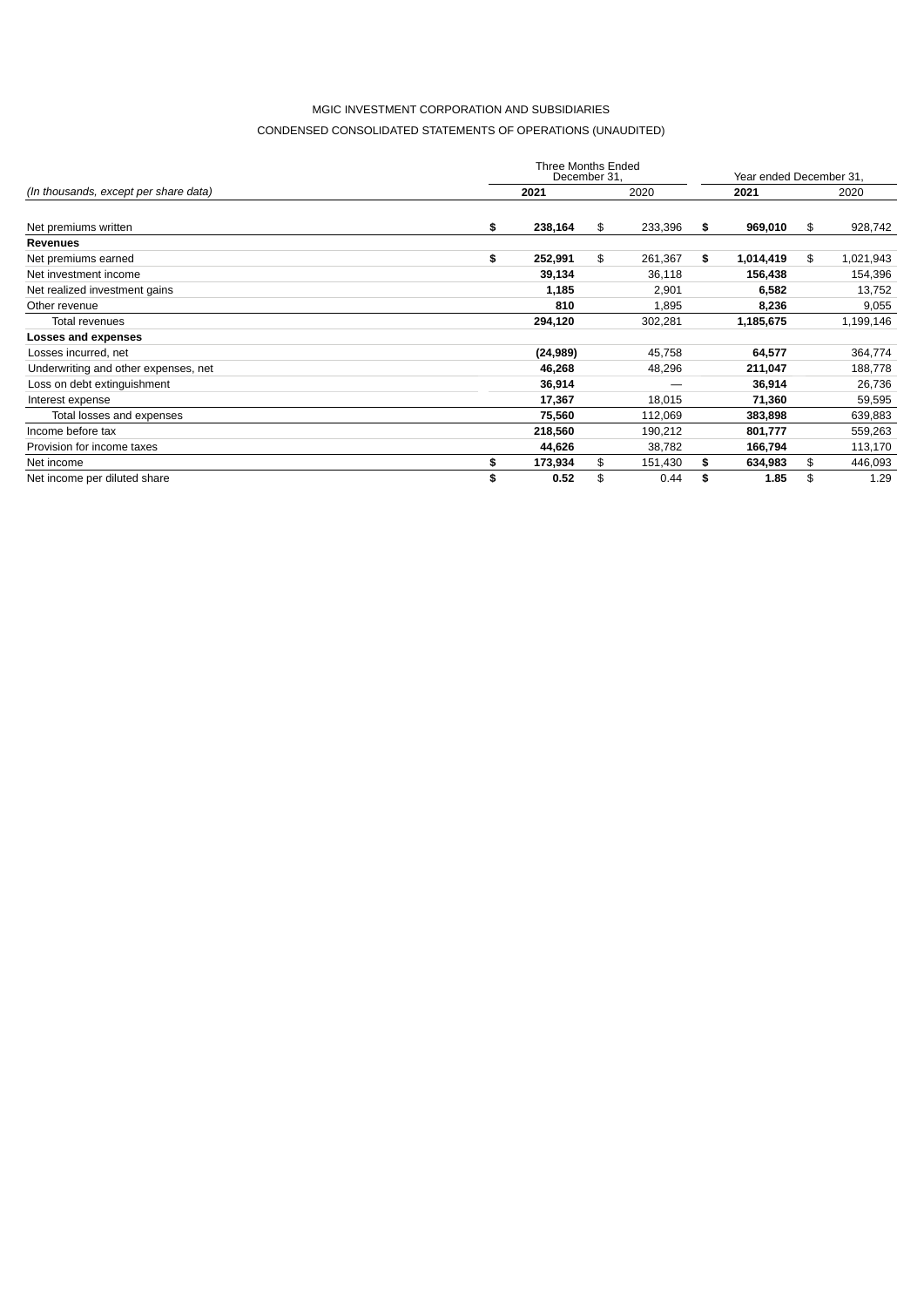# MGIC INVESTMENT CORPORATION AND SUBSIDIARIES EARNINGS PER SHARE (UNAUDITED)

|                                                        |   | Three Months Ended December 31, |     | Twelve Months Ended December 31. |               |    |           |  |  |
|--------------------------------------------------------|---|---------------------------------|-----|----------------------------------|---------------|----|-----------|--|--|
| (In thousands, except per share data)                  |   | 2021                            |     | 2020                             | 2021          |    | 2020      |  |  |
| Net income                                             |   | \$173,934                       |     | \$151,430                        | \$634,983     |    | \$446.093 |  |  |
| Interest expense, net of tax:                          |   |                                 |     |                                  |               |    |           |  |  |
| 9% Convertible Junior Subordinated Debentures due 2063 |   | 3.208                           |     | 3.712                            | 14.343        |    | 17,004    |  |  |
| Diluted net income available to common shareholders    | э | 177,142                         | \$. | 155.142                          | \$<br>649,326 | \$ | 463.097   |  |  |
| Weighted average shares - basic                        |   | 323.306                         |     | 338.599                          | 334.330       |    | 339.953   |  |  |
| Effect of dilutive securities:                         |   |                                 |     |                                  |               |    |           |  |  |
| Unvested restricted stock units                        |   | 2.174                           |     | 1.877                            | 1.782         |    | 1,589     |  |  |
| 9% Convertible Junior Subordinated Debentures due 2063 |   | 13,447                          |     | 15.553                           | 15,196        |    | 17,751    |  |  |
| Weighted average shares - diluted                      |   | 338.927                         |     | 356.029                          | 351,308       |    | 359,293   |  |  |
| Net income per diluted share                           |   | 0.52                            | \$. | 0.44                             | \$<br>1.85    | \$ | 1.29      |  |  |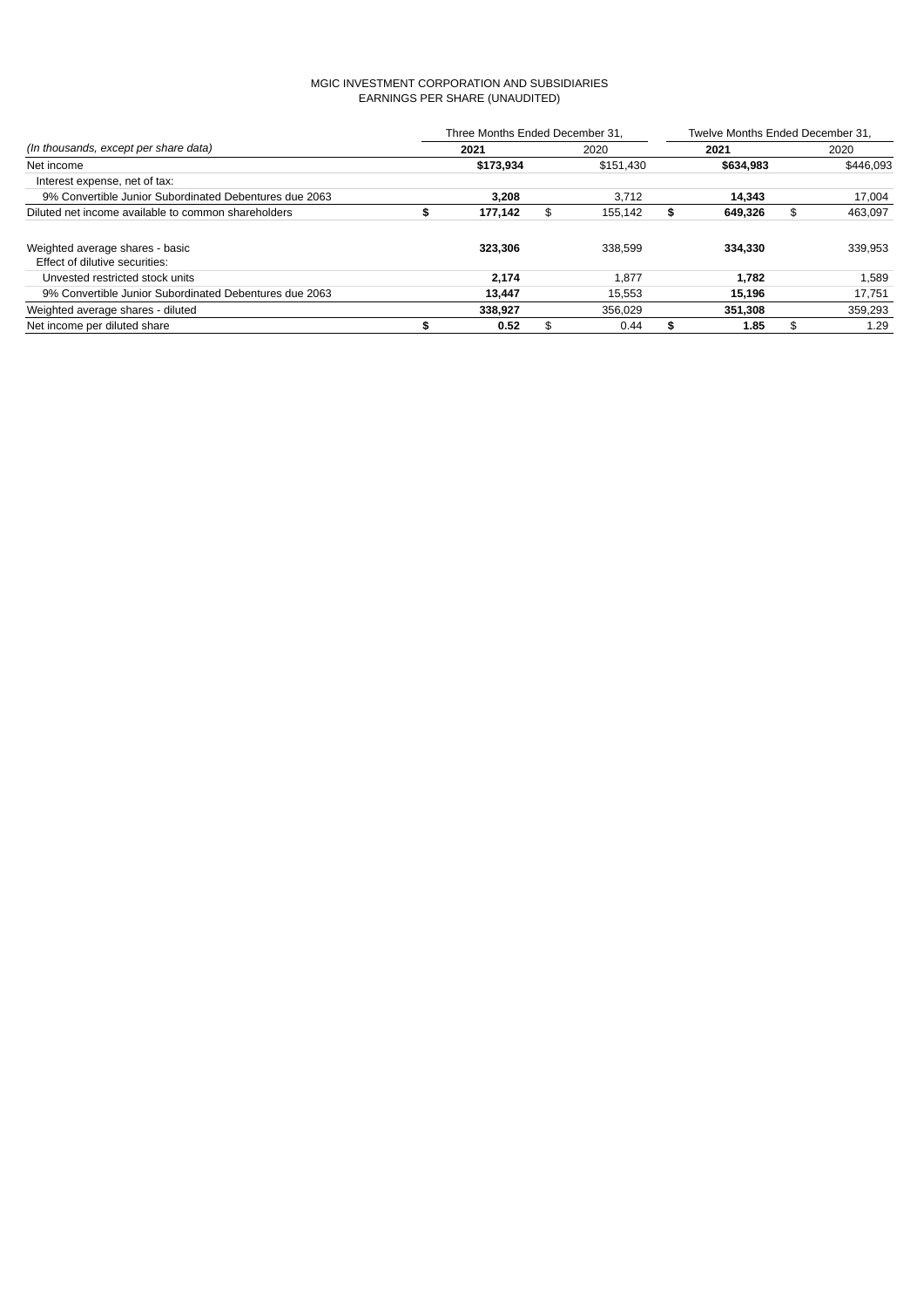# NON-GAAP RECONCILIATIONS

# Reconciliation of Income before tax / Net income to Adjusted pre-tax operating income / Adjusted net operating income

|                                                                      | Three Months Ended December 31. |          |    |                   |   |                           |  |          |    |            |    |                           |  |  |
|----------------------------------------------------------------------|---------------------------------|----------|----|-------------------|---|---------------------------|--|----------|----|------------|----|---------------------------|--|--|
|                                                                      |                                 |          |    | 2021              |   |                           |  |          |    | 2020       |    |                           |  |  |
| (In thousands, except per share amounts)                             |                                 | Pre-tax  |    | <b>Tax Effect</b> |   | <b>Net</b><br>(after-tax) |  | Pre-tax  |    | Tax Effect |    | <b>Net</b><br>(after-tax) |  |  |
| Income before tax / Net income<br>Adjustments:                       |                                 | 218.560  | \$ | 44,626            | S | 173,934                   |  | 190.212  | \$ | 38.782     | \$ | 151,430                   |  |  |
| Loss on debt extinguishment                                          |                                 | 36.914   |    | 7.752             |   | 29.162                    |  |          |    |            |    |                           |  |  |
| Net realized investment gains                                        |                                 | (1, 344) |    | (282)             |   | (1,062)                   |  | (2, 472) |    | (519)      |    | (1,953)                   |  |  |
| Adjusted pre-tax operating income / Adjusted net<br>operating income |                                 | 254.130  |    | 52.096            |   | 202.034                   |  | 187.740  | \$ | 38.263     | \$ | 149.477                   |  |  |
|                                                                      |                                 |          |    |                   |   |                           |  |          |    |            |    |                           |  |  |

# **Reconciliation of Net income per diluted share to Adjusted net operating income per diluted share**

| Weighted average shares - diluted               | 338.927 |  | 356.029 |
|-------------------------------------------------|---------|--|---------|
| Net income per diluted share                    | 0.52    |  | 0.44    |
| Loss on debt extinguishment                     | 0.09    |  |         |
| Net realized investment gains                   |         |  | (0.01)  |
| Adjusted net operating income per diluted share | 0.61    |  | 0.43    |

# Reconciliation of Income before tax / Net income to Adjusted pre-tax operating income / Adjusted net operating income

|                                                                      | Twelve Months Ended December 31. |         |    |                   |   |                           |      |           |  |                   |    |                           |  |  |
|----------------------------------------------------------------------|----------------------------------|---------|----|-------------------|---|---------------------------|------|-----------|--|-------------------|----|---------------------------|--|--|
|                                                                      |                                  |         |    | 2021              |   |                           | 2020 |           |  |                   |    |                           |  |  |
| (In thousands, except per share amounts)                             |                                  | Pre-tax |    | <b>Tax Effect</b> |   | <b>Net</b><br>(after-tax) |      | Pre-tax   |  | <b>Tax Effect</b> |    | <b>Net</b><br>(after-tax) |  |  |
| Income before tax / Net income<br>Adjustments:                       |                                  | 801.777 | \$ | 166.794           | S | 634.983                   |      | 559.263   |  | 113.170           | \$ | 446.093                   |  |  |
| Loss on debt extinguishment                                          |                                  | 36.914  |    | 7.752             |   | 29.162                    |      | 26.736    |  | 5.615             |    | 21.121                    |  |  |
| Net realized investment gains                                        |                                  | (7,009) |    | (1, 472)          |   | (5,537)                   |      | (13, 245) |  | (2,781)           |    | (10, 464)                 |  |  |
| Adjusted pre-tax operating income / Adjusted net<br>operating income |                                  | 831.682 |    | 173,074           |   | 658,608                   |      | 572.754   |  | 116,004           |    | 456,750                   |  |  |

**Reconciliation of Net income per diluted share to Adjusted net operating income per diluted share**

| Weighted average shares - diluted               | 351,308 | 359.293 |
|-------------------------------------------------|---------|---------|
| Net income per diluted share                    | 1.85    | 1.29    |
| Loss on debt extinguishment                     | 0.08    | 0.06    |
| Net realized investment gains                   | (0.02)  | (0.03)  |
| Adjusted net operating income per diluted share | 1.91    | 1.32    |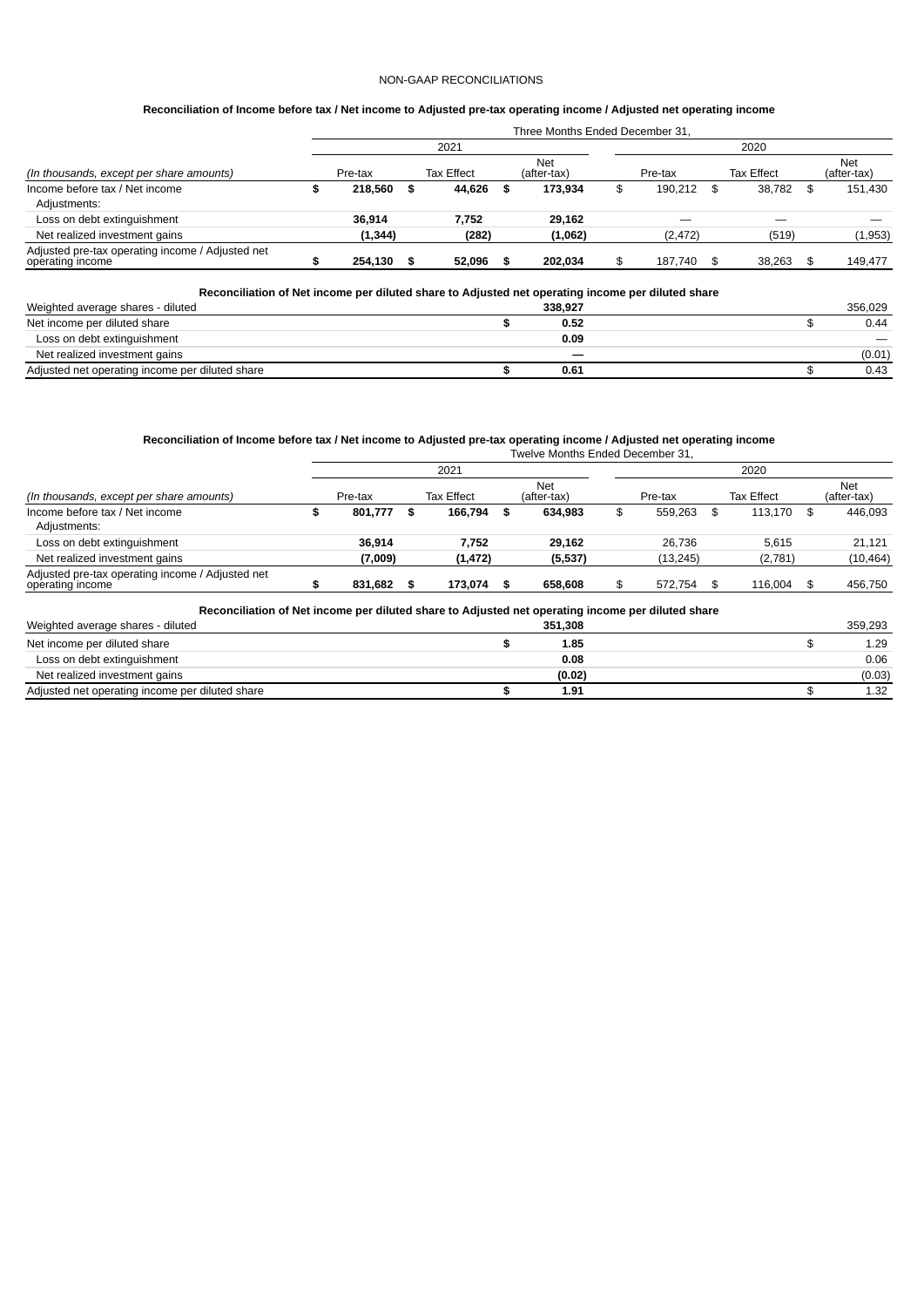# MGIC INVESTMENT CORPORATION AND SUBSIDIARIES CONDENSED CONSOLIDATED BALANCE SHEETS (UNAUDITED)

|                                              | December 31.    | December 31,    |    | December 31, |
|----------------------------------------------|-----------------|-----------------|----|--------------|
| (In thousands, except per share data)        | 2021            | 2020            |    | 2019         |
| <b>ASSETS</b>                                |                 |                 |    |              |
| Investments <sup>(1)</sup>                   | \$<br>6,606,749 | \$<br>6,682,911 | \$ | 5,758,320    |
| Cash and cash equivalents                    | 284,690         | 287,953         |    | 161,847      |
| Restricted cash and cash equivalents         | 20,268          | 8,727           |    | 7,209        |
| Reinsurance recoverable on loss reserves (2) | 66,905          | 95,042          |    | 21,641       |
| Home office and equipment, net               | 45,614          | 47,144          |    | 50,121       |
| Deferred insurance policy acquisition costs  | 21,671          | 21,561          |    | 18,531       |
| Other assets                                 | 279,111         | 211,188         |    | 211,902      |
| Total assets                                 | \$<br>7,325,008 | \$<br>7,354,526 | \$ | 6,229,571    |
|                                              |                 |                 |    |              |
| LIABILITIES AND SHAREHOLDERS' EQUITY         |                 |                 |    |              |
| Liabilities:                                 |                 |                 |    |              |
| Loss reserves <sup>(2)</sup>                 | \$<br>883,522   | \$<br>880,537   | \$ | 555,334      |
| Unearned premiums                            | 241,690         | 287,099         |    | 380,302      |
| Federal home loan bank advance               | 155,000         | 155,000         |    | 155,000      |
| Senior notes                                 | 881,508         | 879,379         |    | 420,867      |
| Convertible junior debentures                | 110,204         | 208,814         |    | 256,872      |
| Other liabilities                            | 191,702         | 244,711         |    | 151,962      |

| <b>Total liabilities</b>                                              | 2,463,626 | 2.655.540 |    | 1,920,337 |
|-----------------------------------------------------------------------|-----------|-----------|----|-----------|
| Shareholders' equity                                                  | 4.861.382 | 4,698,986 |    | 4,309,234 |
| Total liabilities and shareholders' equity                            | 7.325.008 | 7.354.526 | S  | 6,229,571 |
| Book value per share (3)                                              | 15.18     | 13.88     | \$ | 12.41     |
|                                                                       |           |           |    |           |
| <sup>(1)</sup> Investments include net unrealized gains on securities | 190.153   | 345.124   | \$ | 175.482   |
| (2) Loss reserves, net of reinsurance recoverable on loss reserves    | 816.617   | 785.495   | \$ | 533.693   |
| (3) Shares outstanding                                                | 320.336   | 338.573   |    | 347.308   |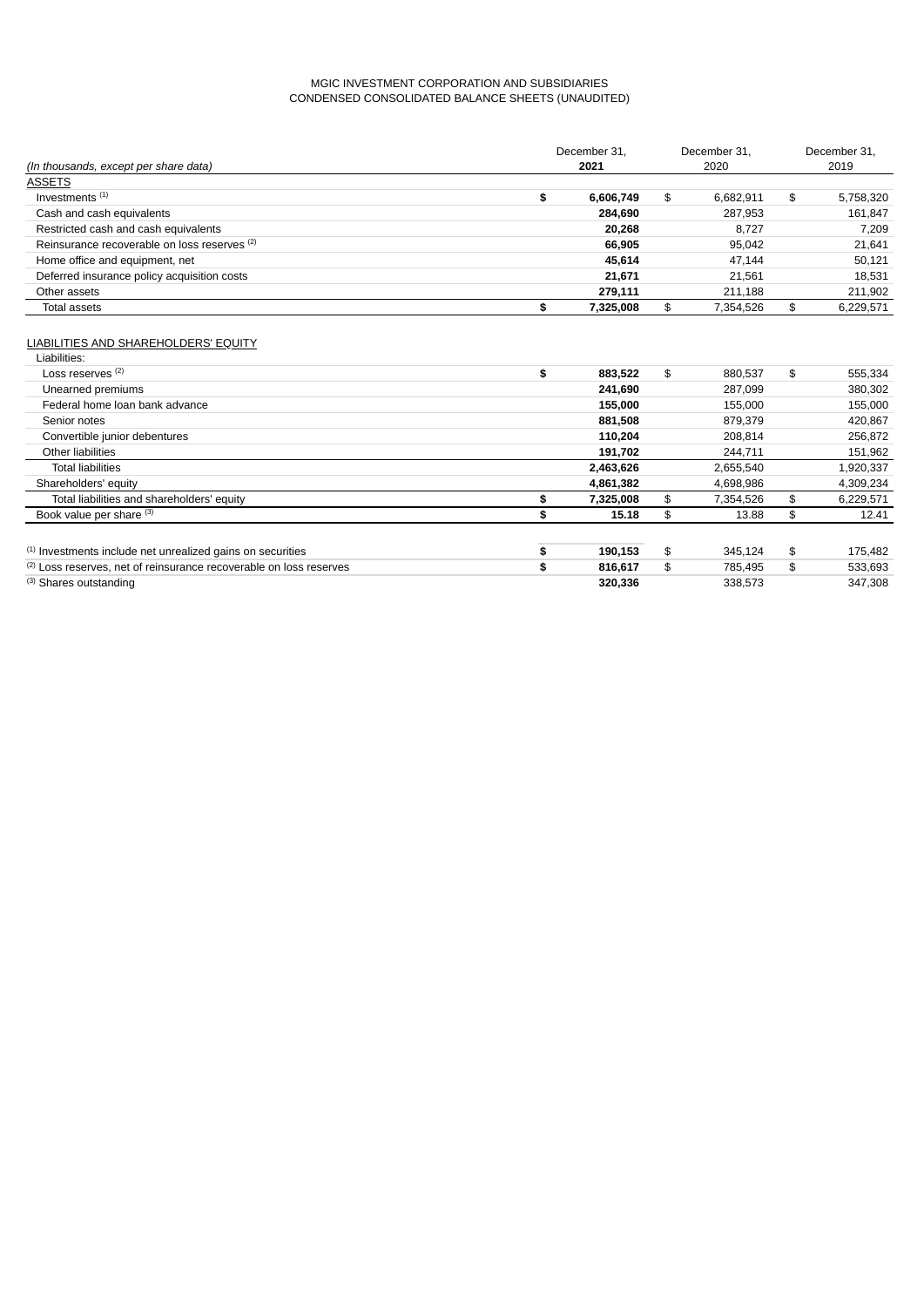# ADDITIONAL INFORMATION - NEW INSURANCE WRITTEN

|                                                                  |            | 2021           |                |     |                | 2020       |      |       | Year-to-date |       |
|------------------------------------------------------------------|------------|----------------|----------------|-----|----------------|------------|------|-------|--------------|-------|
|                                                                  | Q4         | Q <sub>3</sub> | O <sub>2</sub> |     | O <sub>1</sub> | Q4         | 2021 |       |              | 2020  |
| New primary insurance written (NIW) (billions)                   | \$<br>27.1 | \$<br>28.7     | \$<br>33.6     | \$. | 30.8           | \$<br>33.2 | S    | 120.2 | \$           | 112.1 |
| Monthly (including split premium plans) and annual premium plans | 25.5       | 26.5           | 31.4           |     | 27.9           | 31.3       |      | 111.3 |              | 102.0 |
| Single premium plans                                             | 1.5        | 2.2            | 2.2            |     | 2.9            | 1.9        |      | 8.8   |              | 10.1  |
| Product mix as a % of primary NIW                                |            |                |                |     |                |            |      |       |              |       |
| FICO < 680                                                       | 5 %        | 5 %            | 5 %            |     | 4 %            | 4 %        |      | 5 %   |              | 4 %   |
| >95% LTVs                                                        | 10 %       | 13 %           | 12 %           |     | 8%             | 9 %        |      | 11 %  |              | 9 %   |
| >45% DTI                                                         | 14 %       | 15 %           | 13 %           |     | 12 %           | 11 %       |      | 14 %  |              | 11 %  |
| <b>Singles</b>                                                   | 6 %        | 8%             | 7 %            |     | 9 %            | 6 %        |      | 7 %   |              | 9 %   |
| Refinances                                                       | 7 %        | 10 %           | 21 %           |     | 40 %           | 34 %       |      | 20 %  |              | 36 %  |
| New primary risk written (billions)                              | \$<br>7.2  | \$<br>7.4      | \$<br>8.5      | \$  | 7.2            | \$<br>7.9  | \$   | 30.3  | \$           | 26.8  |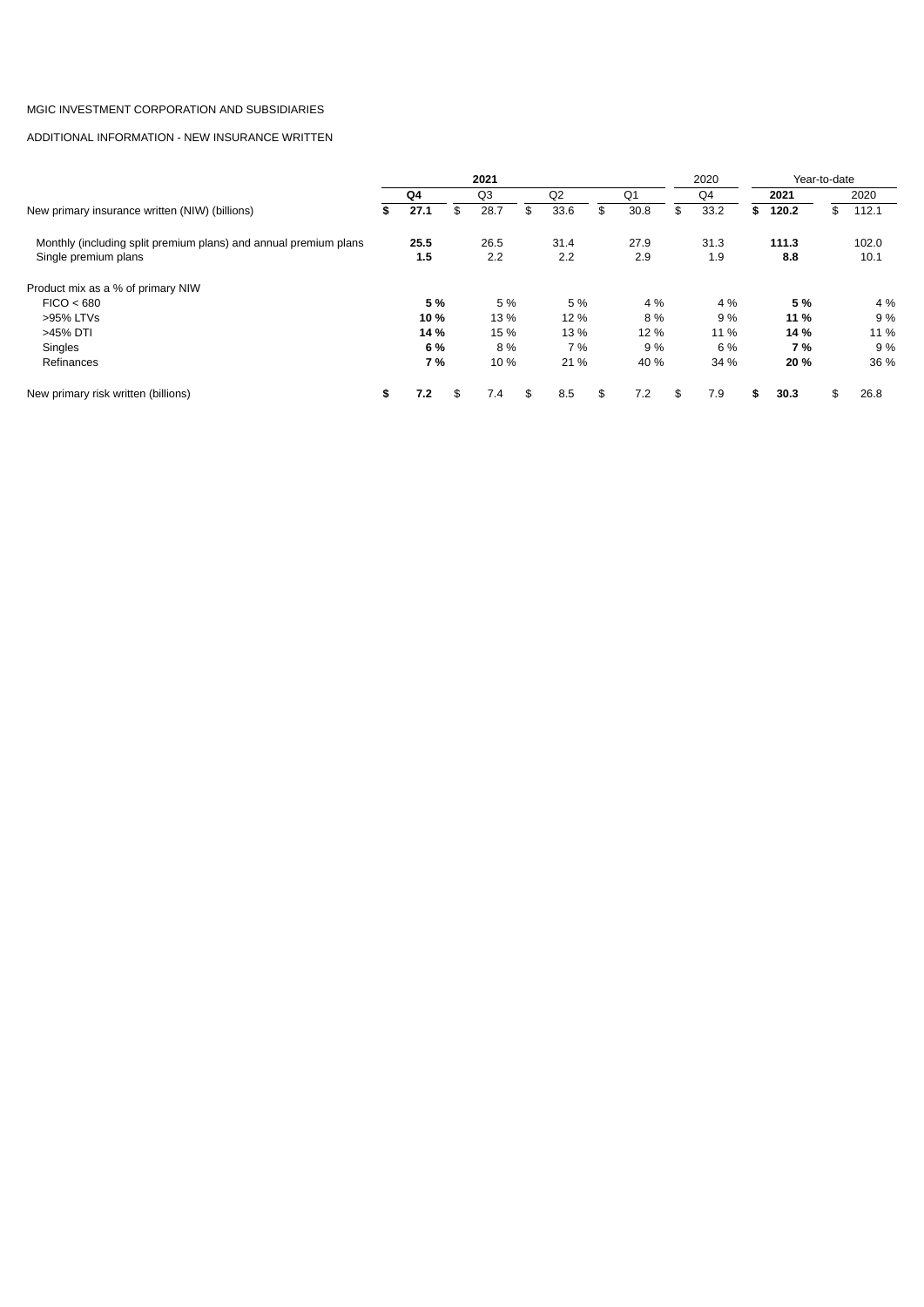ADDITIONAL INFORMATION - INSURANCE IN FORCE and RISK IN FORCE

|                                                                                 |             |                | 2021 |                |             | 2020           |
|---------------------------------------------------------------------------------|-------------|----------------|------|----------------|-------------|----------------|
|                                                                                 | Q4          | Q <sub>3</sub> |      | Q <sub>2</sub> | Q1          | O <sub>4</sub> |
| Primary Insurance In Force (IIF) (billions)                                     | \$<br>274.4 | \$<br>268.4    | \$   | 262.0          | \$<br>251.7 | \$<br>246.6    |
| Total # of loans                                                                | 1,164,984   | 1,161,907      |      | 1,151,692      | 1,130,362   | 1,126,079      |
| Flow $#$ of loans                                                               | 1,134,414   | 1,130,056      |      | 1,118,713      | 1,096,132   | 1,090,877      |
| Premium Yield                                                                   |             |                |      |                |             |                |
| In force portfolio yield (1)                                                    | 40.7        | 41.8           |      | 42.6           | 43.9        | 45.0           |
| Premium refunds                                                                 | (0.4)       | (1.0)          |      | (0.2)          | (0.8)       | (0.3)          |
| Accelerated earnings on single premium                                          | 2.6         | 2.5            |      | 3.1            | 4.4         | 5.3            |
| Total direct premium yield                                                      | 42.9        | 43.3           |      | 45.5           | 47.5        | 50.0           |
| Ceded premiums earned, net of profit commission and assumed premiums ${}^{(2)}$ | (5.6)       | (4.9)          |      | (6.4)          | (6.6)       | (6.9)          |
| Net premium yield                                                               | 37.3        | 38.4           |      | 39.1           | 40.9        | 43.1           |
| Average Loan Size of IIF (thousands)                                            | \$<br>235.5 | \$<br>231.0    | \$   | 227.5          | \$<br>222.7 | \$<br>219.0    |
| Flow only                                                                       | \$<br>238.2 | \$<br>233.6    | \$   | 230.1          | \$<br>225.2 | \$<br>221.5    |
| Annual Persistency                                                              | 62.6%       | 59.5%          |      | 57.1%          | 56.2%       | 60.5%          |
| Primary Risk In Force (RIF) (billions)                                          | \$<br>69.3  | \$<br>67.2     | \$   | 65.3           | \$<br>62.6  | \$<br>61.8     |
| By FICO (%) (3)                                                                 |             |                |      |                |             |                |
| FICO 760 $>$                                                                    | 42 %        | 42 %           |      | 41 %           | 41 %        | 40 %           |
| FICO 740-759                                                                    | 17%         | 17 %           |      | 17 %           | 17 %        | 17 %           |
| FICO 720-739                                                                    | 14 %        | 14 %           |      | 14 %           | 14 %        | 14 %           |
| FICO 700-719                                                                    | 11 %        | 11 %           |      | 11 %           | 11 %        | 11 %           |
| FICO 680-699                                                                    | 8%          | 8 %            |      | 8 %            | 8 %         | 8 %            |
| FICO 660-679                                                                    | 3%          | 3 %            |      | 4 %            | 4 %         | 4 %            |
| FICO 640-659                                                                    | 2 %         | 2 %            |      | 2 %            | 2 %         | 3 %            |
| FICO 639 & <                                                                    | 3 %         | 3 %            |      | 3 %            | 3 %         | 3 %            |
| Average Coverage Ratio (RIF/IIF)                                                | 25.3%       | 25.1%          |      | 24.9%          | 24.9%       | 25.1%          |
| Direct Pool RIF (millions)                                                      |             |                |      |                |             |                |
| With aggregate loss limits                                                      | \$<br>206   | \$<br>207      | \$   | 208            | \$<br>209   | \$<br>210      |
| Without aggregate loss limits                                                   | \$<br>99    | \$<br>106      | \$   | 114            | \$<br>122   | \$<br>130      |

(1) Total direct premiums earned, excluding accelerated premiums from premium refunds and single premium policy cancellations divided by average primary insurance in force. (2) Ceded premiums earned, net of profit commissions and assumed premiums. Assumed premiums include our participation in GSE Credit Risk Transfer programs, of which the impact on the net premium yield was 0.4 bps in 2021 and 0.5 bps in 2020.

(3) The FICO credit score at the time of origination for a loan with multiple borrowers is the lowest of the borrowers' "decision FICO scores." A borrower's "decision FICO score" is determined as follows: if there are three FICO scores available, the middle FICO score is used; if two FICO scores are available, the lower of the two is used; if only one FICO score is available, it is used.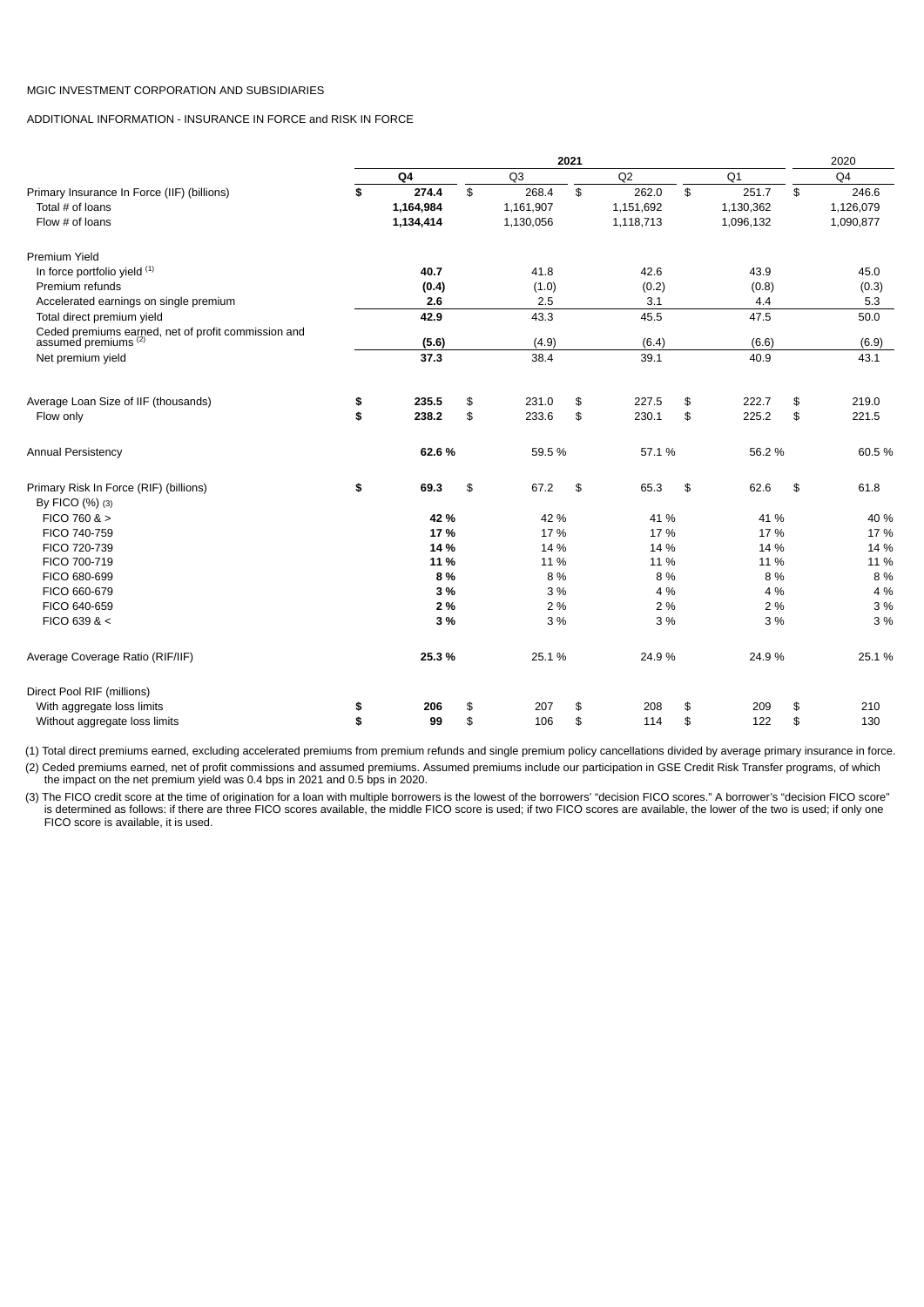ADDITIONAL INFORMATION - DELINQUENCY STATISTICS

|                                                                             | 2021            |     |                 |     |                  |     |                  |        | 2020                     |     |  |
|-----------------------------------------------------------------------------|-----------------|-----|-----------------|-----|------------------|-----|------------------|--------|--------------------------|-----|--|
|                                                                             | Q4              |     | Q <sub>3</sub>  |     | Q <sub>2</sub>   |     | Q1               |        | O <sub>4</sub>           |     |  |
| Primary IIF - Delinquent Roll Forward - # of<br>Loans                       |                 |     |                 |     |                  |     |                  |        |                          |     |  |
| Beginning Delinquent Inventory                                              | 37,379          |     | 42,999          |     | 52.775           |     | 57,710           |        | 64,418                   |     |  |
| <b>New Notices</b>                                                          | 10,523          |     | 9,862           |     | 9.036            |     | 13,011           |        | 15,193                   |     |  |
| Cures                                                                       | (13,995)        |     | (14, 813)       |     | (18, 460)        |     | (17, 628)        |        | (21, 584)                |     |  |
| Paid claims                                                                 | (267)           |     | (298)           |     | (346)            |     | (312)            |        | (312)                    |     |  |
| Rescissions and denials                                                     | (15)            |     | (11)            |     | (6)              |     | (6)              |        | (5)                      |     |  |
| Other items removed from inventory (1)                                      | (335)           |     | (360)           |     |                  |     |                  |        | $\overline{\phantom{0}}$ |     |  |
| Ending Delinquent Inventory <sup>(2)</sup>                                  | 33,290          |     | 37,379          |     | 42,999           |     | 52,775           |        | 57,710                   |     |  |
| Primary IIF Delinquency Rate                                                | 2.84 %          |     | 3.20 %          |     | 3.71 %           |     | 4.65 %           |        | 5.11 %                   |     |  |
| Primary claim received inventory included in<br>ending delinquent inventory | 211             |     | 154             |     | 159              |     | 151              |        | 159                      |     |  |
| Primary IIF - # of Delinguent Loans - Flow<br>only                          | 29,108          |     | 33,271          |     | 38,715           |     | 47,880           |        | 52,459                   |     |  |
| Primary IIF Delinguency Rate - Flow only                                    | 2.55 %          |     | 2.93 %          |     | 3.44 %           |     | 4.35 %           | 4.80 % |                          |     |  |
|                                                                             |                 |     |                 |     |                  |     |                  |        |                          |     |  |
| <b>Composition of Cures</b>                                                 |                 |     |                 |     |                  |     |                  |        |                          |     |  |
| Reported delinquent and cured<br>intraquarter                               | 2,766           |     | 2,727           |     | 2,334            |     | 3,452            |        | 3,304                    |     |  |
| Number of payments delinguent prior to<br>cure                              |                 |     |                 |     |                  |     |                  |        |                          |     |  |
| 3 payments or less                                                          | 3,939           |     | 3,346           |     | 5,378            |     | 5,547            |        | 6,425                    |     |  |
| 4-11 payments                                                               | 2,977           |     | 4,075           |     | 7,075            |     | 8,166            |        | 11,471                   |     |  |
| 12 payments or more                                                         | 4,313           |     | 4,665           |     | 3,673            |     | 463              |        | 384                      |     |  |
| <b>Total Cures in Quarter</b>                                               | 13,995          |     | 14,813          |     | 18,460           |     | 17,628           |        | 21,584                   |     |  |
| <b>Composition of Paids</b>                                                 |                 |     |                 |     |                  |     |                  |        |                          |     |  |
| Number of payments delinguent at time of<br>claim payment                   |                 |     |                 |     |                  |     |                  |        |                          |     |  |
| 3 payments or less                                                          |                 |     | $\overline{c}$  |     |                  |     |                  |        | 3                        |     |  |
| 4-11 payments                                                               | 9               |     | 10              |     | 14               |     | 25               |        | 28                       |     |  |
| 12 payments or more                                                         | 258             |     | 286             |     | 332              |     | 287              |        | 281                      |     |  |
| <b>Total Paids in Quarter</b>                                               | 267             |     | 298             |     | 346              |     | 312              |        | 312                      |     |  |
| Aging of Primary Delinquent Inventory                                       |                 |     |                 |     |                  |     |                  |        |                          |     |  |
| Consecutive months delinquent<br>3 months or less                           |                 | 23% |                 | 19% |                  | 15% |                  | 17 %   |                          | 20% |  |
|                                                                             | 7,586           | 24% | 6,948           | 25% | 6,513            | 30% | 9,194            | 57 %   | 11,542                   | 60% |  |
| 4-11 months<br>12 months or more                                            | 7,990<br>17,714 | 53% | 9,371<br>21,060 | 56% | 12,840<br>23,646 | 55% | 29,832<br>13,749 | 26 %   | 34,620<br>11,548         | 20% |  |
|                                                                             |                 |     |                 |     |                  |     |                  |        |                          |     |  |
| Number of payments delinguent                                               |                 |     |                 |     |                  |     |                  |        |                          |     |  |
| 3 payments or less                                                          | 9,529           | 28% | 8,911           | 24% | 8,619            | 20% | 11,440           | 22 %   | 14,183                   | 25% |  |
| 4-11 payments                                                               | 9,208           | 28% | 11,165          | 30% | 14,894           | 35% | 25,016           | 47 %   | 35,977                   | 62% |  |
| 12 payments or more                                                         | 14,553          | 44% | 17,303          | 46% | 19,486           | 45% | 16,319           | 31 %   | 7,550                    | 13% |  |

(1) Items removed from inventory are associated with commutations of coverage on non-performing policies.

(2) As of December 31, 2021 33% of our delinquency inventory were reported to us as subject to forbearance plan, down from a high of 67% at June 30, 2020. We believe substantially all represent forbearances related to COVID-19.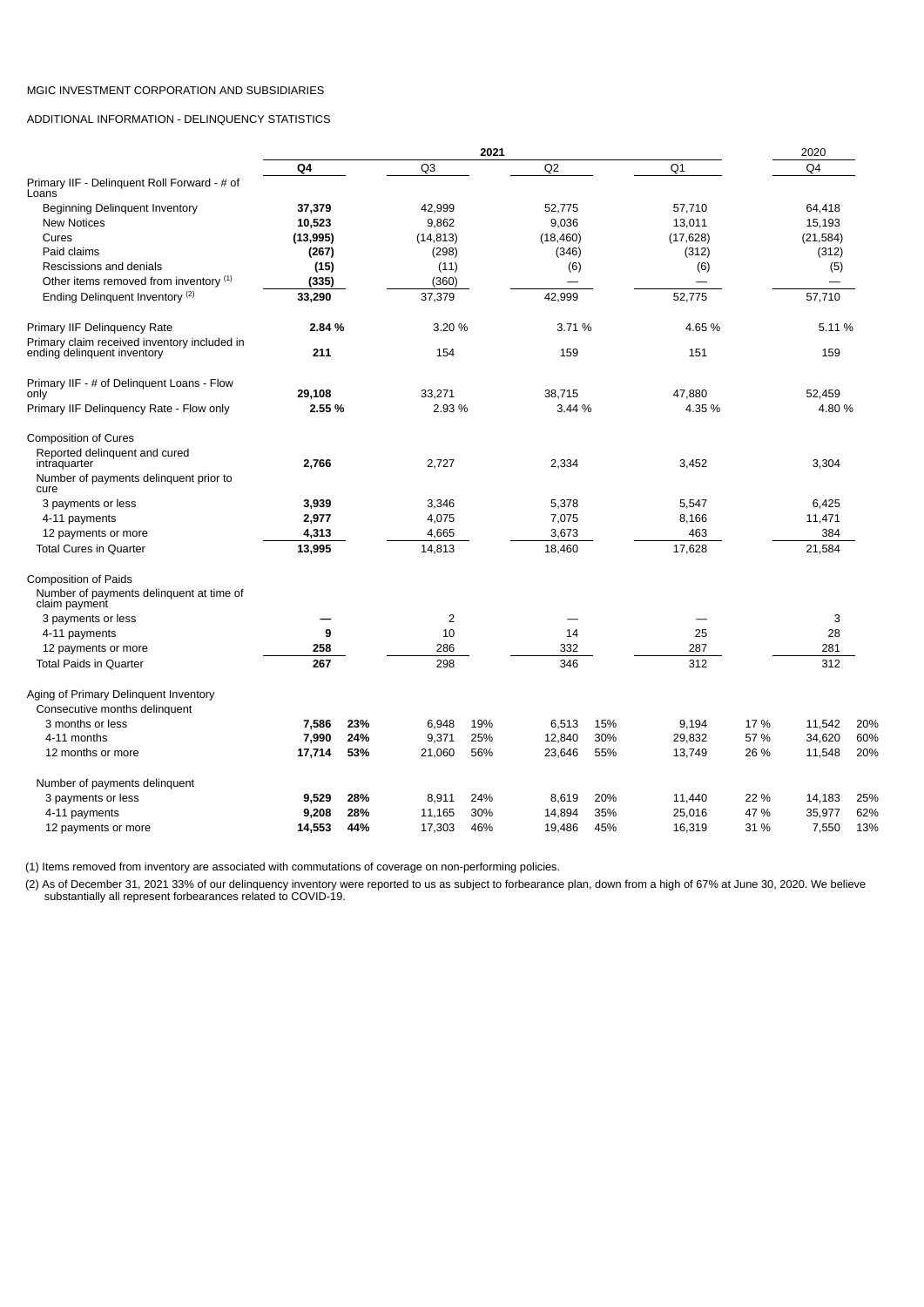ADDITIONAL INFORMATION - RESERVES and CLAIMS PAID

|                                                   |                     | 2021          |    | Year-to-date<br>2020 |              |              |    |                  |    |                |
|---------------------------------------------------|---------------------|---------------|----|----------------------|--------------|--------------|----|------------------|----|----------------|
|                                                   | Q4                  | Q3            |    | Q <sub>2</sub>       | Q1           | Q4           |    | 2021             |    | 2020           |
| Reserves (millions)                               |                     |               |    |                      |              |              |    |                  |    |                |
| Primary Direct Loss Reserves                      | \$<br>877           | \$<br>926     | \$ | 928                  | \$<br>905    | \$<br>871    |    |                  |    |                |
| Pool Direct loss reserves                         | 6                   |               |    | 7                    |              | 8            |    |                  |    |                |
| <b>Other Gross Reserves</b>                       |                     |               |    |                      |              |              |    |                  |    |                |
| <b>Total Gross Loss Reserves</b>                  | \$<br>884           | \$<br>933     | \$ | 936                  | \$<br>913    | \$<br>881    |    |                  |    |                |
| Primary Average Direct Reserve<br>Per Delinquency | \$<br>26,156        | \$<br>24,597  | \$ | 21,147               | \$<br>17,147 | \$<br>15,100 |    |                  |    |                |
| Net Paid Claims (millions) (1)                    | \$<br>20            | \$<br>20      | \$ | 14                   | \$<br>15     | \$<br>18     | \$ | 69               | \$ | 114            |
| Total primary (excluding<br>settlements)          | 9                   | 11            |    | 11                   | 12           | 12           |    | 43               |    | 98             |
| Rescission and NPL settlements                    | 7                   |               |    |                      |              |              |    | 14               |    |                |
| Pool                                              |                     |               |    |                      |              |              |    |                  |    | $\overline{c}$ |
| Reinsurance                                       |                     | (1)           |    |                      | (1)          | (1)          |    | (2)              |    | (4)            |
| Other                                             | 4                   | 3             |    | 3                    | 4            | 6            |    | 14               |    | 18             |
| Reinsurance Terminations <sup>(1)</sup>           | (36)                |               |    |                      |              |              |    | (36)             |    |                |
| Primary Average Claim Payment<br>(thousands)      | \$<br>32.7 $(2)$ \$ | 36.1 $(2)$ \$ |    | 34.1                 | \$<br>36.7   | \$<br>40.4   | \$ | $(2)$ \$<br>35.0 |    | 43.9           |
| Flow only                                         | \$<br>29.8(2)       | \$<br>32.0(2) | \$ | 34.8                 | \$<br>32.3   | \$<br>31.2   | \$ | 32.4 $(2)$ \$    |    | 37.9           |

(1) Net paid claims, as presented, does not include amounts received in conjunction with terminations or commutations of reinsurance agreements.

(2) Excludes amounts paid in settlement disputes for claims paying practices and/or commutations of policies.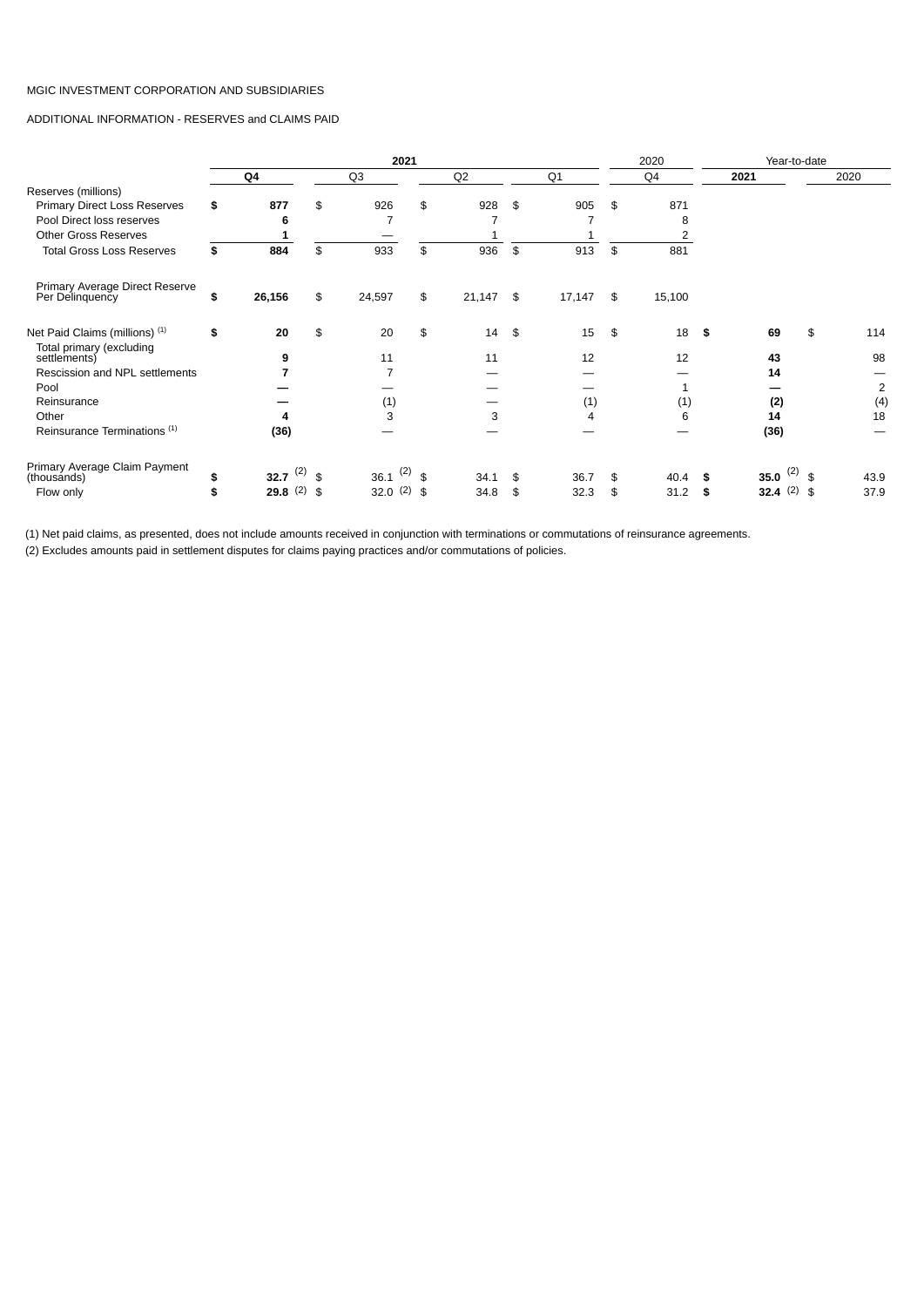# ADDITIONAL INFORMATION - REINSURANCE

|                                                                                                            |        | 2021   |     |     |       |    |                |     | 2020   | Year-to-date |    |       |     |    |        |
|------------------------------------------------------------------------------------------------------------|--------|--------|-----|-----|-------|----|----------------|-----|--------|--------------|----|-------|-----|----|--------|
|                                                                                                            |        | Q4     |     |     | Q3    |    | Q <sub>2</sub> |     | O1     | Q4           |    | 2021  |     |    | 2020   |
| Quota Share Reinsurance                                                                                    |        |        |     |     |       |    |                |     |        |              |    |       |     |    |        |
| % NIW subject to reinsurance                                                                               |        | 88.2 % |     |     | 85.0% |    | 81.6%          |     | 73.7 % | 74.9 %       |    | 81.9% |     |    | 74.4 % |
| Ceded premiums written and earned (millions)                                                               | \$     | 28.2   | (1) | \$  | 22.9  | \$ | 34.0           | \$  | 33.4   | \$<br>36.2   | \$ | 118.5 | (1) | S  | 167.9  |
| Ceded losses incurred (millions)                                                                           | \$     | (3.8)  |     | \$  | (3.6) | \$ | 8.9            | \$  | 8.4    | \$<br>12.5   | \$ | 9.9   |     | \$ | 78.0   |
| Ceding commissions (millions) (included in<br>underwriting and other expenses)                             | \$     | 13.8   |     | \$  | 13.7  | \$ | 12.9           | \$. | 13.1   | \$<br>12.6   | \$ | 53.5  |     |    | 48.1   |
| Profit commission (millions) (included in ceded<br>premiums)                                               | œ<br>ъ | 45.8   |     | \$  | 45.1  | \$ | 31.0           | \$  | 31.9   | \$<br>26.6   | \$ | 153.8 |     |    | 72.5   |
| Excess-of-Loss Reinsurance<br>Ceded premiums earned (millions)                                             | s      | 12.1   |     | \$. | 12.1  | \$ | 10.0           | \$  | 10.3   | \$<br>8.0    | \$ | 44.5  |     | S  | 20.8   |
| (4) lealized at the collins to second the face said to the second are now 2017 and 2010 OCD Treasonational |        |        |     |     |       |    |                |     |        |              |    |       |     |    |        |

(1) Includes \$5 million termination fees paid to terminate our 2017 and 2018 QSR Transactions.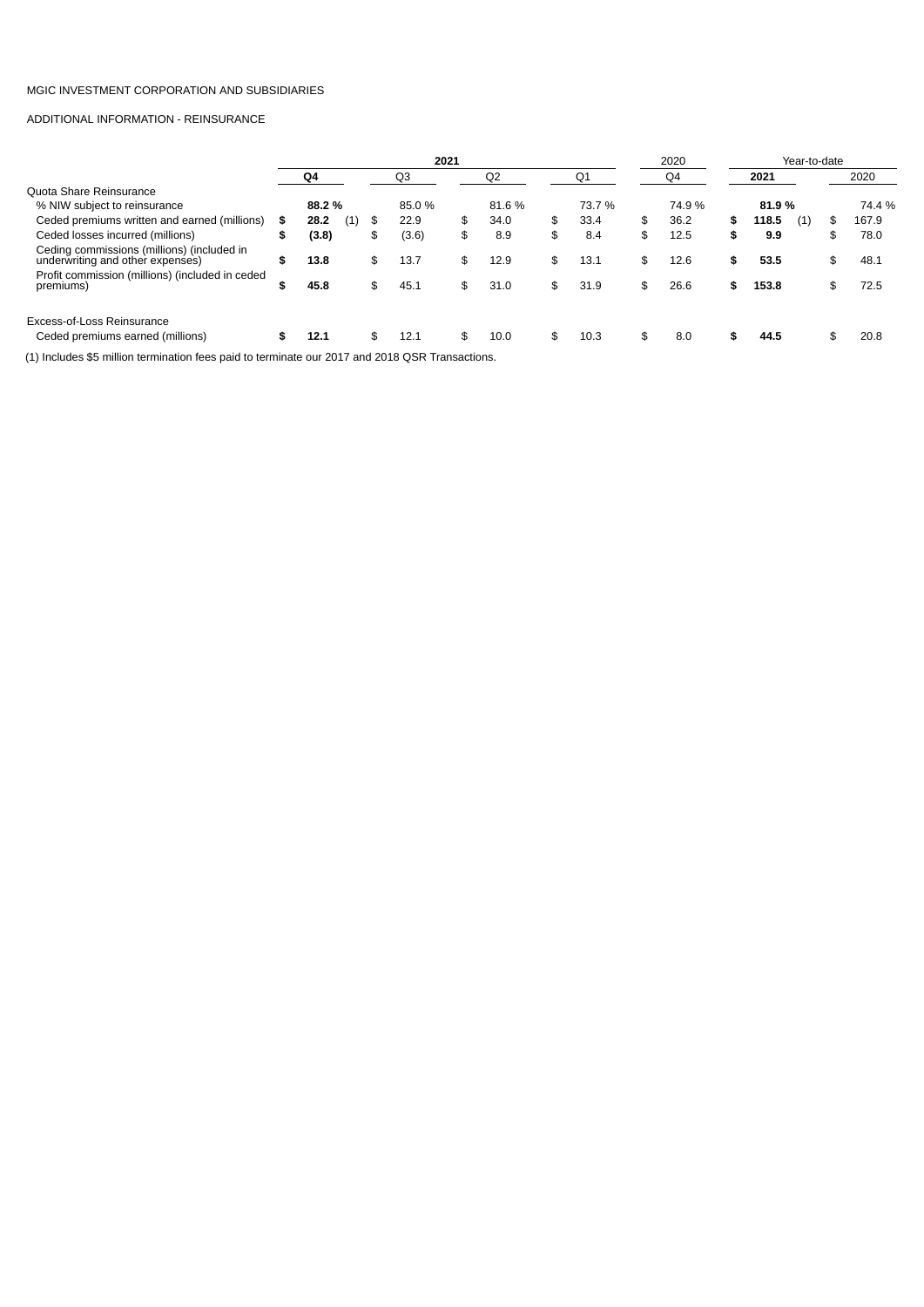# MGIC INVESTMENT CORPORATION AND SUBSIDIARIES ADDITIONAL INFORMATION: BULK STATISTICS AND MI RATIOS

|                                                           |         |     |         | 2021           | 2020    | Year-to-date |        |        |  |
|-----------------------------------------------------------|---------|-----|---------|----------------|---------|--------------|--------|--------|--|
|                                                           | Q4      |     | Q3      | Q <sub>2</sub> | Q1      | Q4           | 2021   | 2020   |  |
| <b>Bulk Primary Insurance Statistics</b>                  |         |     |         |                |         |              |        |        |  |
| Insurance in force (billions)                             | \$4.2   |     | \$4.4   | \$4.6          | \$4.8   | \$5.0        |        |        |  |
| Risk in force (billions)                                  | \$1.2   |     | \$1.2   | \$1.3          | \$1.4   | \$1.4        |        |        |  |
| Average loan size (thousands)                             | \$138.4 |     | \$139.5 | \$140.4        | \$141.0 | \$141.5      |        |        |  |
| Number of delinguent loans                                | 4,182   |     | 4,108   | 4,284          | 4,895   | 5,251        |        |        |  |
| Delinguency rate                                          | 13.68%  |     | 12.90%  | 12.99%         | 14.30%  | 14.92%       |        |        |  |
| Primary paid claims (excluding settlements) (millions)    | \$2     |     | \$3     | \$1            | \$4     | \$5          | \$10   | \$32   |  |
| Average claim payment (thousands)                         | \$44.1  |     | \$60.2  | \$29.8         | \$50.5  | \$79.0       | \$46.0 | \$65.8 |  |
| Mortgage Guaranty Insurance Corporation - Risk to Capital | 9.5:1   | (1) | 9.0:1   | 8.9:1          | 8.8:1   | 9.2:1        |        |        |  |
| Combined Insurance Companies - Risk to Capital            | 9.5:1   | (1) | 9.0:1   | 8.9:1          | 8.8:1   | 9.1:1        |        |        |  |
| GAAP loss ratio (insurance operations only)               | (9.9)%  |     | 8.1%    | 11.6%          | 15.5%   | 17.5%        | 6.4%   | 35.7%  |  |
| GAAP underwriting expense ratio (insurance operations     |         |     |         |                |         |              |        |        |  |
| only)                                                     | 18.2%   |     | 21.9%   | 22.3%          | 19.8%   | 19.4%        | 20.6%  | 19.2%  |  |

(1) Preliminary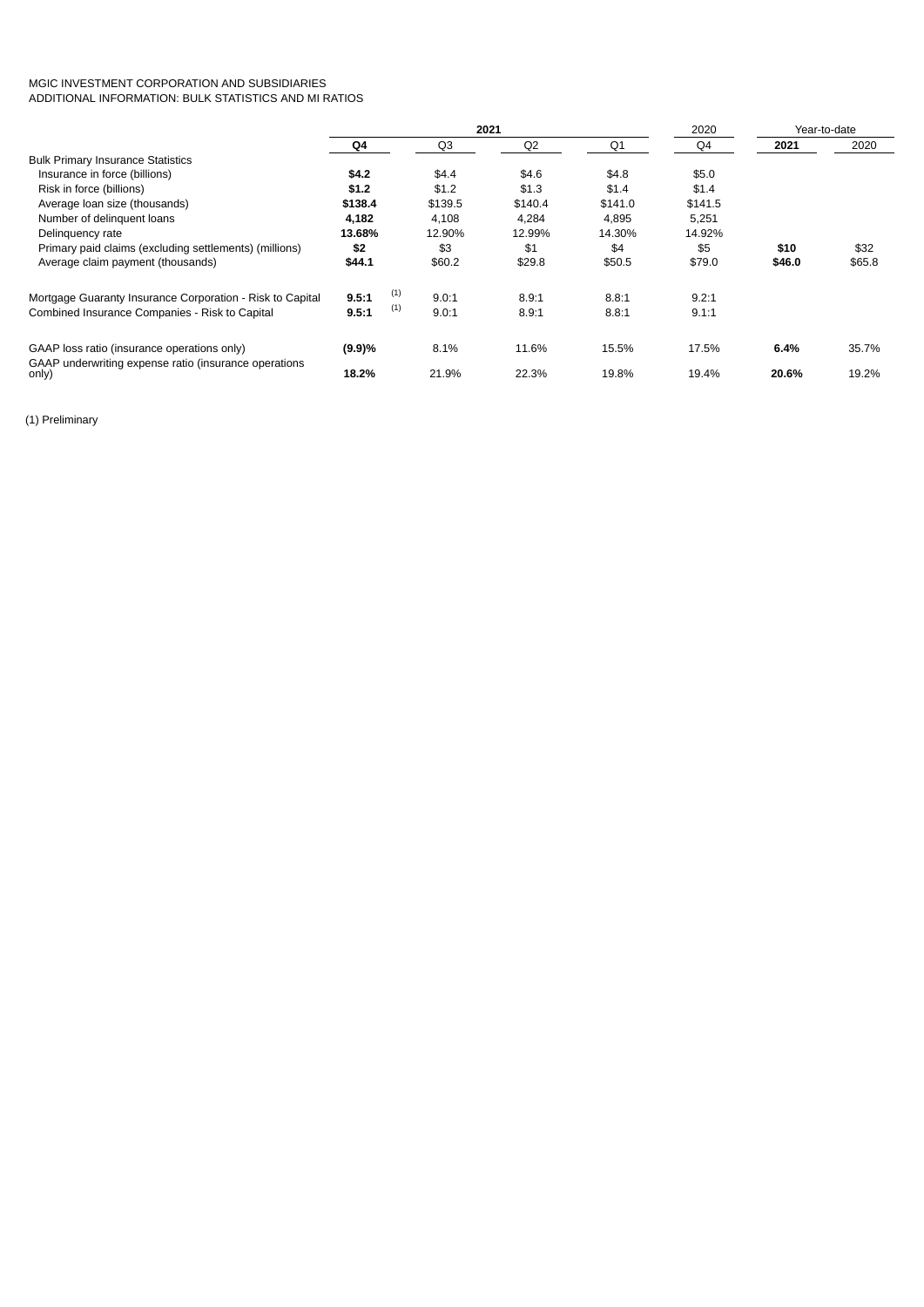# **Risk Factors**

As used below, "we," "our" and "us" refer to MGIC Investment Corporation's consolidated operations or to MGIC Investment Corporation, as the context requires; and "MGIC" refers to Mortgage Guaranty Insurance Corporation.

## **Risk Factors Relating to the COVID-19 Pandemic**

## *The COVID-19 pandemic may materially impact our future financial results, business, liquidity and/or financial condition.*

The COVID-19 pandemic had a material impact on our 2020 financial results. While uncertain, the impact of the COVID-19 pandemic on the Company's future financial results, business, liquidity and/or financial condition may also be material. The magnitude of the impact will be influenced by various factors, including the length and severity of the pandemic in the United States, efforts to reduce the transmission of COVID-19, the level of unemployment, and the impact of government initiatives and actions taken by Fannie Mae and Freddie Mac (the "GSEs") (including mortgage forbearance and modification programs) to mitigate the economic harm caused by COVID-19.

The COVID-19 pandemic may impact our business in various ways, including the following, each of which is described in more detail in the remainder of these risk factors:

- Our incurred losses will increase if the number of delinquencies increases. We establish reserves for insurance losses when delinquency notices are received on loans that are two or more payments past due and for loans we estimate are delinquent prior to the close of the accounting period but for which delinguency notices have not yet been reported to us (which is included in what we refer to as "IBNR"). In addition, our current estimates of the number of delinquencies for which we will receive claims, and the amount, or severity, of each claim, may increase.
- *•* We may be required to maintain more capital under the private mortgage insurer eligibility requirements ("PMIERs") of the GSEs, which generally require more capital to be held for delinquent loans than for performing loans and require more capital to be held as the number of payments missed on delinquent loans increases.
- If the number of delinquencies increases, the number of claims we must pay over time will generally increase.
- Our access to the reinsurance and capital markets may be limited and the terms under which we are able to access such markets may be less attractive than the terms of our previous transactions.

#### **Risk Factors Relating to the Mortgage Insurance Industry and its Regulation**

## *Downturns in the domestic economy or declines in home prices may result in more homeowners defaulting and our losses increasing, with a corresponding decrease in our returns.*

Losses result from events that reduce a borrower's ability or willingness to make mortgage payments, such as unemployment, health issues, family status, and whether the mortgage balance exceeds the value of the home, net of sales-related expenses. A deterioration in economic conditions, including an increase in unemployment, generally increases the likelihood that borrowers will not have sufficient income to pay their mortgages and can also adversely affect home prices, which in turn can influence the willingness of borrowers with sufficient resources to make mortgage payments when the mortgage balance exceeds the value of the home, net of sales-related expenses.

The seasonally-adjusted Purchase-Only U.S. Home Price Index of the Federal Housing Finance Agency (the "FHFA"), which is based on single-family properties whose mortgages have been purchased or securitized by Fannie Mae or Freddie Mac, indicates that home prices increased by 15.9% in the first eleven months of 2021, after increasing by 11.5%, 5.4%, 5.7% and 6.3% in 2020, 2019, 2018 and 2017, respectively. The price-to-income ratio in some markets exceeds its historical average, in part as a result of recent home price appreciation outpacing increases in income. Home prices may decline even absent a deterioration in economic conditions due to declines in demand for homes, which in turn may result from changes in buyers' perceptions of the potential for future appreciation, restrictions on and the cost of mortgage credit due to more stringent underwriting standards, higher interest rates, changes to the tax deductibility of mortgage interest, decreases in the rate of household formations, or other factors.

High levels of unemployment may result in an increasing number of loan delinquencies and an increasing number of insurance claims; however, the increases are difficult to predict given the uncertainty in the current market environment, including uncertainty about the length and severity of the COVID-19 pandemic; efforts to reduce the transmission of COVID-19; effects of forbearance programs enacted by the GSEs, various states and municipalities; and effects of past and future government stimulus programs.

Forbearance for federally-insured mortgages (including those delivered to or purchased by the GSEs) allows for mortgage payments to be suspended for up to 18 months: an initial forbearance period of up to six months; if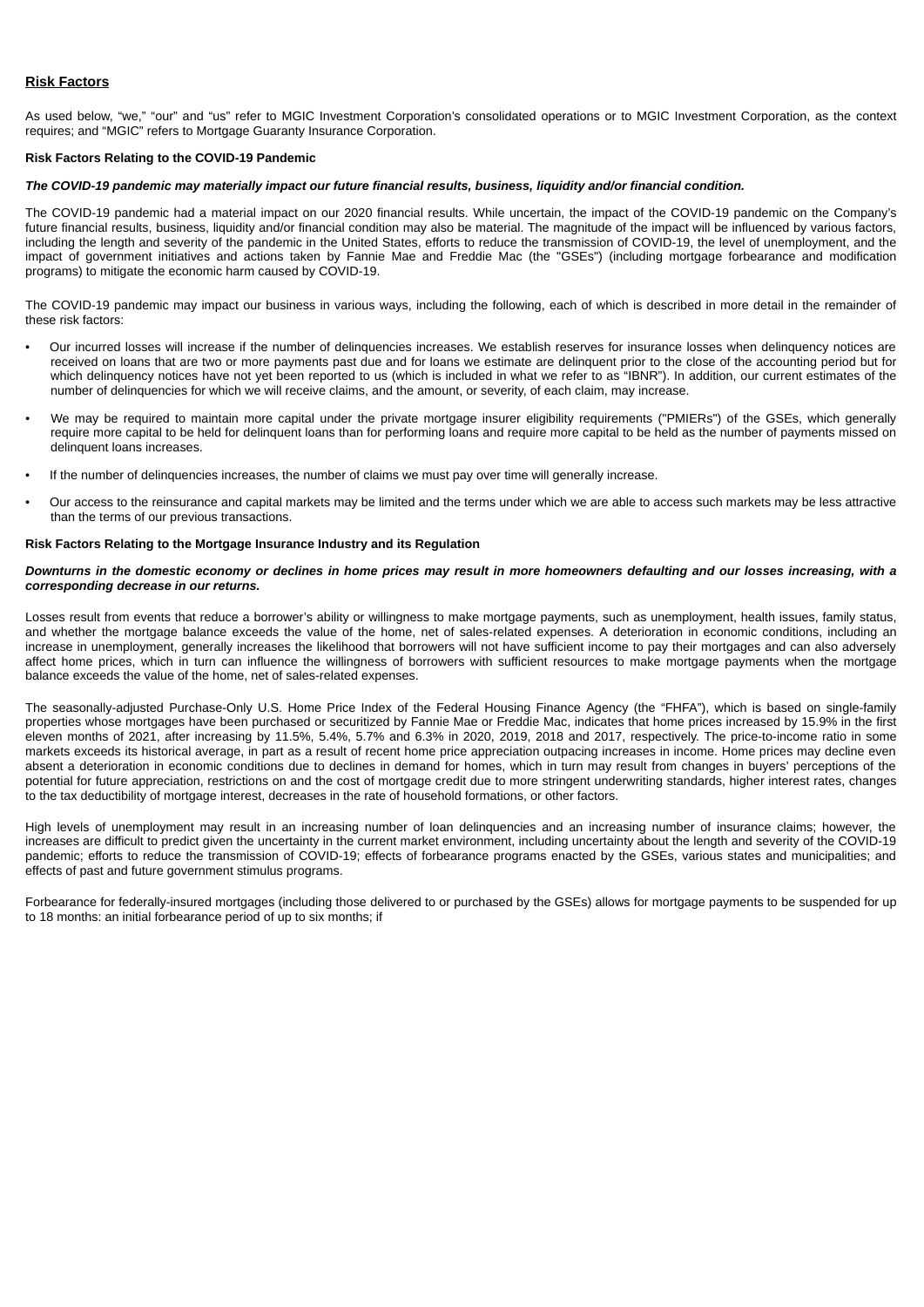requested by the borrower following contact by the servicer, an extension of up to six months; and, for loans in a COVID-19 forbearance plan as of February 28, 2021, an additional extension of up to six months, subject to certain limits. In certain circumstances, the servicer will be unable to contact the borrower regarding an extension of the forbearance plan and it will expire without being extended, or further extended, as applicable. A delinquent loan for which the borrower was unable to be contacted and that is not in a forbearance plan may be more likely to result in a claim than a delinquent loan in a forbearance plan.

Historically, forbearance plans have reduced the incidence of our losses on affected loans. However, given the uncertainty surrounding the long-term economic impact of COVID-19, it is difficult to predict the ultimate effect of COVID-19 related forbearances on our loss incidence. Of the 46,684 loans in our delinquency inventory as of June 30, 2020 that were reported to us as in forbearance, 85% are no longer in the default inventory as of December 31, 2021; 4% are still in the delinquency inventory and reported to us as in forbearance; and 11% are still in the delinquency inventory but no longer reported to us as in forbearance. At December 31, 2021, 11,137, or 33%, of the loans in our delinquency inventory were reported to us as in forbearance and of those, 40%, 12%, 12% and 10% have reached the fifteen-month, twelve-month, nine-month and six-month anniversaries of their forbearance plans, respectively. Whether a loan delinquency will cure, including through modification, when forbearance ends will depend on the economic circumstances of the borrower at that time. The GSEs have introduced specific loan workout options for borrowers whose COVID-19 forbearance plans end. If a servicer is unable to contact a borrower to determine a loan workout option, the forbearance plan will end and the loan may remain delinquent. The severity of losses associated with delinquencies that do not cure will depend on economic conditions at that time, including home prices.

Foreclosures on mortgages purchased or securitized by the GSEs were suspended through July 31, 2021. Under a CFPB rule that was effective through December 31, 2021, with limited exceptions, servicers were required to ensure that at least one temporary procedural safeguard had been met before referring 120-day delinquent loans for foreclosure. With the expiration of the CFPB rule, it is likely that foreclosures and claims will increase.

#### *We may not continue to meet the GSEs' private mortgage insurer eligibility requirements and our returns may decrease if we are required to maintain more capital in order to maintain our eligibility.*

We must comply with a GSE's PMIERs to be eligible to insure loans delivered to or purchased by that GSE. The PMIERs include financial requirements, as well as business, quality control and certain transaction approval requirements. The financial requirements of the PMIERs require a mortgage insurer's "Available Assets" (generally only the most liquid assets of an insurer) to equal or exceed its "Minimum Required Assets" (which are generally based on an insurer's book of risk in force and calculated from tables of factors with several risk dimensions, reduced for credit given for risk ceded under reinsurance agreements).

Based on our interpretation of the PMIERs, as of December 31, 2021, MGIC's Available Assets totaled \$5.7 billion, or \$2.2 billion in excess of its Minimum Required Assets. MGIC is in compliance with the PMIERs and eligible to insure loans purchased by the GSEs. Our "Minimum Required Assets" reflect a credit for risk ceded under our reinsurance transactions, which are discussed in our risk factor titled *"The mix of business we write affects our Minimum Required Assets under the PMIERs, our premium yields and the likelihood of losses occurring."* The calculated credit for excess of loss reinsurance transactions under PMIERs is generally based on the PMIERs requirement of the covered loans and the attachment and detachment points of the coverage, all of which fluctuate over time. PMIERs credit is generally not given for the reinsured risk above the PMIERs requirement. The GSEs have discretion to further limit reinsurance credit under the PMIERs. Refer to our Quarterly Supplements, which are posted on our investor website, for the calculated PMIERs credit for each of our excess of loss reinsurance transactions. We are not including the information contained in those Supplements or on our investor website as a part of, or incorporating it by reference into, this Report. There is a risk we will not receive our current level of credit in future periods for ceded risk. In addition, we may not receive the same level of credit under future reinsurance transactions that we receive under existing transactions. If MGIC is not allowed certain levels of credit under the PMIERs, under certain circumstances, MGIC may terminate the reinsurance transactions without penalty.

The PMIERs generally require us to hold significantly more Minimum Required Assets for delinquent loans than for performing loans and the Minimum Required Assets required to be held increases as the number of payments missed on a delinquent loan increases. If the number of loan delinquencies caused by the COVID-19 pandemic or other factors increases, it may cause our Minimum Required Assets to exceed our Available Assets. We are unable to predict the ultimate number of loans that will become delinquent.

If our Available Assets fall below our Minimum Required Assets, we would not be in compliance with the PMIERs. The PMIERs provide a list of remediation actions for a mortgage insurer's non-compliance, with additional actions possible in the GSEs' discretion. At the extreme, the GSEs may suspend or terminate our eligibility to insure loans purchased by them. Such suspension or termination would significantly reduce the volume of our new insurance written ("NIW"); the substantial majority of which is for loans delivered to or purchased by the GSEs. In addition to the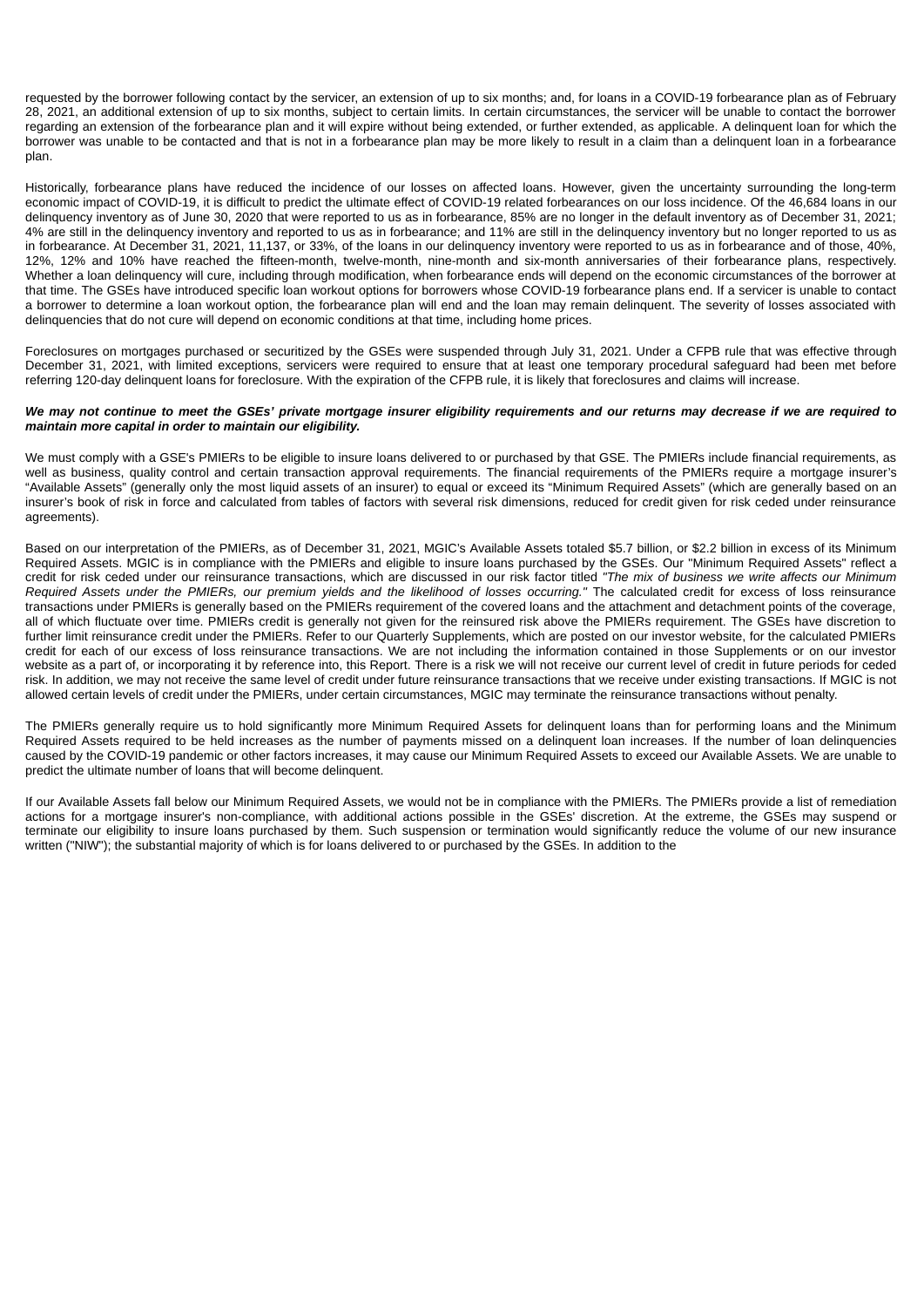increase in Minimum Required Assets associated with delinquent loans, factors that may negatively impact MGIC's ability to continue to comply with the financial requirements of the PMIERs include the following:

- The GSEs may make the PMIERs more onerous in the future. The PMIERs provide that the factors that determine Minimum Required Assets will be updated periodically, or as needed if there is a significant change in macroeconomic conditions or loan performance. We do not anticipate that the regular periodic updates will occur more frequently than once every two years. The PMIERs state that the GSEs will provide notice 180 days prior to the effective date of updates to the factors; however, the GSEs may amend the PMIERs at any time, including by imposing restrictions specific to our company.
- There may be future implications for PMIERs as a result of changes to the regulatory capital requirements for the GSEs. In 2020, the FHFA adopted a rule containing a capital framework for the GSEs that generally would have become effective on the date of termination of the FHFA's conservatorship of the applicable GSE. In September 2021, the FHFA issued a notice of proposed rule-making that would modify that capital framework. When the final GSE capital requirements have been determined and become effective, they may affect the Minimum Required Assets required to be held by mortgage insurers.
- Our future operating results may be negatively impacted by the matters discussed in the rest of these risk factors. Such matters could decrease our revenues, increase our losses or require the use of assets, thereby creating a shortfall in Available Assets.

Should capital be needed by MGIC in the future, capital contributions from our holding company may not be available due to competing demands on holding company resources, including for repayment of debt.

#### *Because we establish loss reserves only upon a loan delinquency rather than based on estimates of our ultimate losses on risk in force, losses may have a disproportionate adverse effect on our earnings in certain periods.*

In accordance with accounting principles generally accepted in the United States, we establish case reserves for insurance losses and loss adjustment expenses only when delinquency notices are received for insured loans that are two or more payments past due and for loans we estimate are delinquent but for which delinquency notices have not yet been received (which we include in "IBNR"). Losses that may occur from loans that are not delinquent are not reflected in our financial statements, except in the case where a premium deficiency exists. A premium deficiency would be recorded if the present value of expected future losses and expenses exceeds the present value of expected future premiums and already established loss reserves on the applicable loans. As a result, future losses incurred on loans that are not currently delinquent may have a material impact on future results as delinquencies emerge. As of December 31, 2021, we had established case reserves and reported losses incurred for 33,290 loans in our delinquency inventory and our IBNR reserve totaled \$27 million. The number of loans in our delinquency inventory may increase from that level as a result of the COVID-19 pandemic, and our losses incurred may increase. The impact of the COVID-19 pandemic on the number of delinquencies and our losses incurred will be influenced by various factors, including those discussed in our risk factor titled *"The COVID-19 pandemic may materially impact our financial results, business, liquidity and/or financial condition."*

## *Because loss reserve estimates are subject to uncertainties, paid claims may be substantially different than our loss reserves.*

When we establish case reserves, we estimate our ultimate loss on delinquent loans by estimating the number of such loans that will result in a claim payment (the "claim rate"), and further estimating the amount of the claim payment (the "claim severity"). Our estimates incorporate anticipated cures, loss mitigation activity, rescissions and curtailments. The establishment of loss reserves is subject to inherent uncertainty and requires judgment by management. Our actual claim payments may be substantially different than our loss reserve estimates. Our estimates could be affected by several factors, including a change in regional or national economic conditions, the impact of past and future government initiatives and actions taken by the GSEs to mitigate the economic harm caused by the COVID-19 pandemic (including foreclosure moratoriums and mortgage forbearance and modification programs) and efforts to reduce the transmission of COVID-19, and a change in the length of time loans are delinquent before claims are received. All else being equal, the longer a loan is delinquent before a claim is received, the greater the severity. As a result of foreclosure moratoriums and forbearance programs, the average time it takes to receive claims has increased. The change in economic conditions may include changes in unemployment, including prolonged unemployment as a result of the COVID-19 pandemic, which may affect the ability of borrowers to make mortgage payments, and changes in home prices, which may affect the willingness of borrowers to make mortgage payments when the value of the home is below the mortgage balance. The economic effects of the COVID-19 pandemic may be disproportionately concentrated in certain geographic regions. Information about the geographic dispersion of our insurance in force can be found in our Annual Reports on Form 10-K and our Quarterly Reports on Form 10-Q. Changes to our claim rate and claim severity estimates could have a material impact on our future results, even in a stable economic environment. Losses incurred generally have followed a seasonal trend in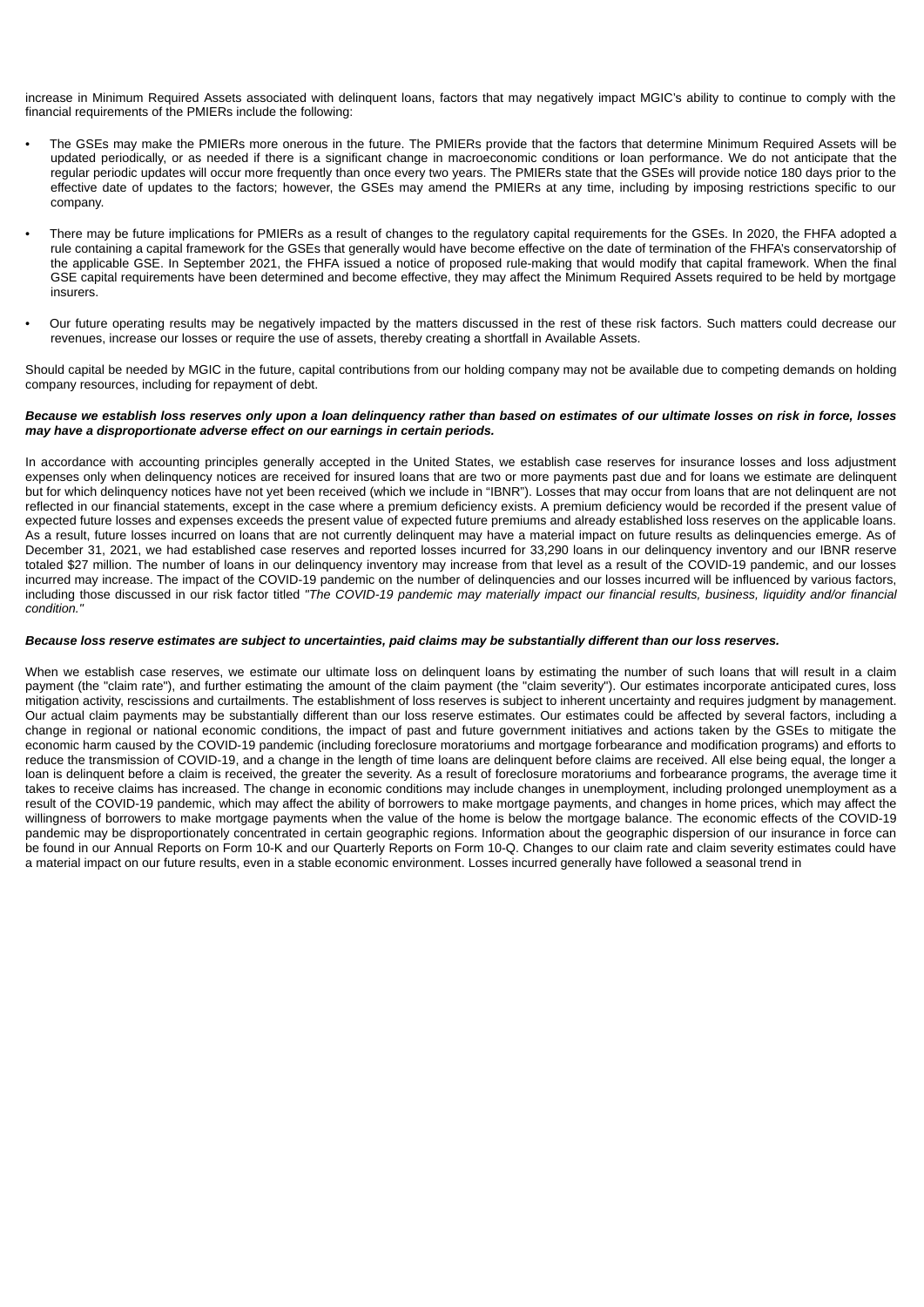which the second half of the year has weaker credit performance than the first half, with higher new default notice activity and a lower cure rate; however, the effects of the COVID-19 pandemic affected this pattern in 2020 and 2021.

# *The amount of insurance we write could be adversely affected if lenders and investors select alternatives to private mortgage insurance.*

Alternatives to private mortgage insurance include:

- investors using risk mitigation and credit risk transfer techniques other than private mortgage insurance, or accepting credit risk without credit enhancement,
- lenders and other investors holding mortgages in portfolio and self-insuring,
- lenders using Federal Housing Administration ("FHA"), U.S. Department of Veterans Affairs ("VA") and other government mortgage insurance programs, and
- lenders originating mortgages using piggyback structures to avoid private mortgage insurance, such as a first mortgage with an 80% LTV ratio and a second mortgage with a 10%, 15% or 20% LTV ratio rather than a first mortgage with a 90%, 95% or 100% LTV ratio that has private mortgage insurance.

The GSEs' charters generally require credit enhancement for a low down payment mortgage loan (a loan in an amount that exceeds 80% of a home's value) in order for such loan to be eligible for purchase by the GSEs. Private mortgage insurance generally has been purchased by lenders in primary mortgage market transactions to satisfy this credit enhancement requirement. In 2018, the GSEs initiated secondary mortgage market programs with loan level mortgage default coverage provided by various (re)insurers that are not mortgage insurers governed by PMIERs, and that are not selected by the lenders. These programs, which currently account for a small percentage of the low down payment market, compete with traditional private mortgage insurance and, due to differences in policy terms, they may offer premium rates that are below prevalent single premium lender-paid mortgage insurance ("LPMI") rates. We participate in these programs from time to time. See our risk factor titled "*Changes in the business practices of the GSEs, federal legislation that changes their charters or a restructuring of the GSEs could reduce our revenues or increase our losses"* for a discussion of various business practices of the GSEs that may be changed, including through expansion or modification of these programs.

The GSEs (and other investors) have also used other forms of credit enhancement that did not involve traditional private mortgage insurance, such as engaging in credit-linked note transactions executed in the capital markets, or using other forms of debt issuances or securitizations that transfer credit risk directly to other investors, including competitors and an affiliate of MGIC; using other risk mitigation techniques in conjunction with reduced levels of private mortgage insurance coverage; or accepting credit risk without credit enhancement.

The FHA's share of the low down payment residential mortgages that were subject to FHA, VA, USDA or primary private mortgage insurance was 23.9% in the first three quarters of 2021, 23.4% in 2020 and 28.2% in 2019. Beginning in 2012, the FHA's share has been as low as 23.4% (in 2020) and as high as 42.1% (in 2012). Factors that influence the FHA's market share include relative rates and fees, underwriting guidelines and loan limits of the FHA, VA, private mortgage insurers and the GSEs; lenders' perceptions of legal risks under FHA versus GSE programs; flexibility for the FHA to establish new products as a result of federal legislation and programs; returns expected to be obtained by lenders for Ginnie Mae securitization of FHA-insured loans compared to those obtained from selling loans to the GSEs for securitization; and differences in policy terms, such as the ability of a borrower to cancel insurance coverage under certain circumstances. The focus of the Presidential Administration on equitable housing finance and sustainable housing opportunities increases the likelihood of a reduction in the FHA's mortgage insurance premium rates. Such a rate reduction would negatively impact our NIW; however, given the many factors that influence the FHA's market share, it is difficult to predict the impact. In addition, we cannot predict how the factors that affect the FHA's share of new insurance written will change in the future.

The VA's share of the low down payment residential mortgages that were subject to FHA, VA, USDA or primary private mortgage insurance was 30.9% in the first three quarters of 2021, 30.9% in 2020 and 25.2% in 2019. Beginning in 2012, the VA's share has been as low as 22.8% (in 2013) and as high as 30.9% (in 2020 and the first three quarters of 2021). We believe that the VA's market share has generally been elevated in recent years because of an increase in the number of borrowers that are eligible for the VA's program, which offers 100% LTV ratio loans and charges a one-time funding fee that can be included in the loan amount, and because eligible borrowers have opted to use the VA program when refinancing their mortgages.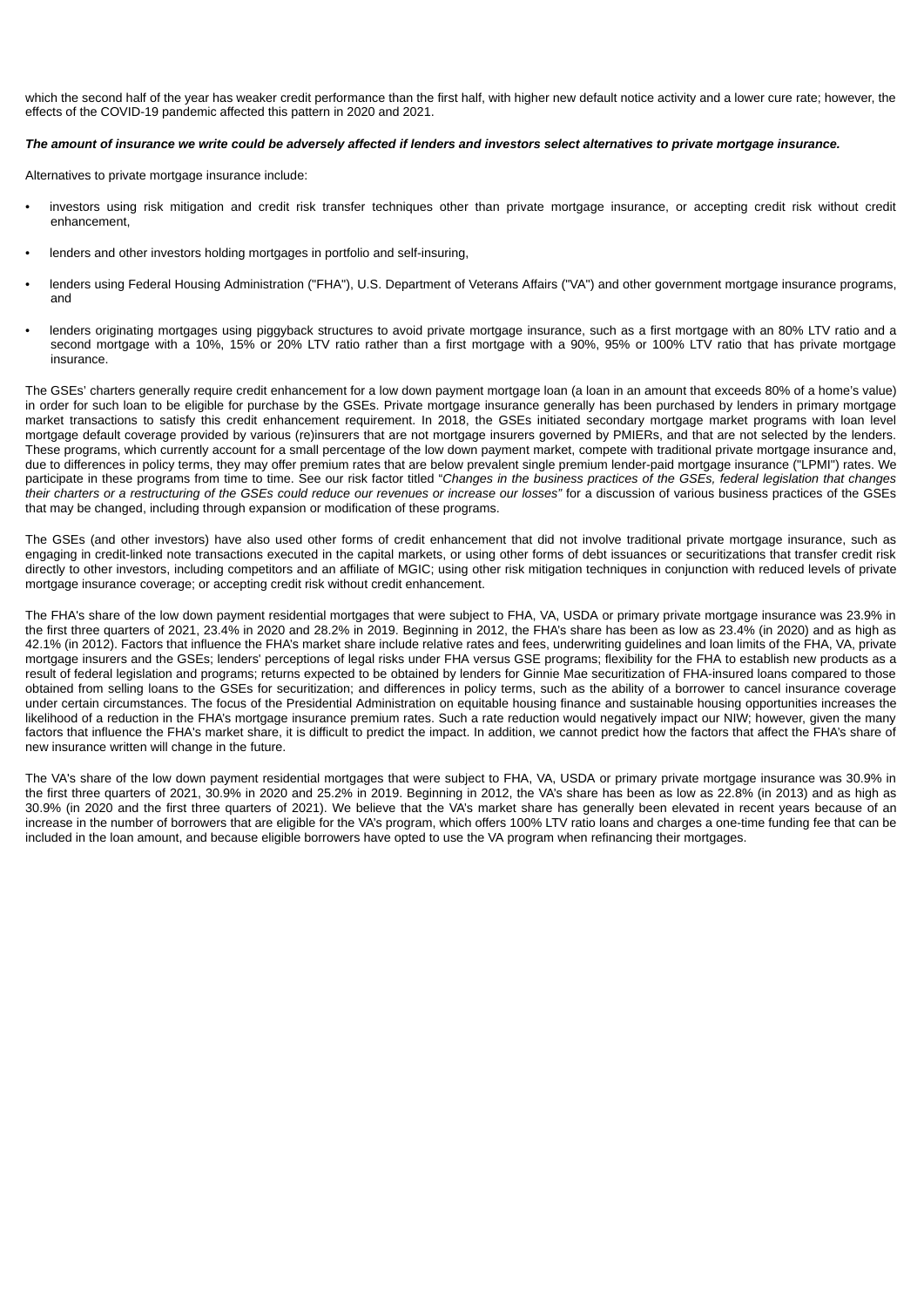#### *Changes in the business practices of the GSEs, federal legislation that changes their charters or a restructuring of the GSEs could reduce our revenues or increase our losses.*

The substantial majority of our NIW is for loans purchased by the GSEs; therefore, the business practices of the GSEs greatly impact our business. The GSEs have been requested to submit Equitable Housing Finance Plans to the FHFA. The plans are to identify and address barriers to sustainable housing opportunities, including the GSEs' goals and action plans to advance equity in housing finance for the next three years. The action plans, when finalized, may include methods to reduce mortgage costs for historically underserved borrowers, including mortgage insurance costs. The GSEs' action plans will likely change certain of the GSEs' business practices and those changes may affect the mortgage insurance industry. The GSEs' business practices that currently affect the mortgage insurance industry include:

- The GSEs' PMIERs, the financial requirements of which are discussed in our risk factor titled *"We may not continue to meet the GSEs' private mortgage insurer eligibility requirements and our returns may decrease if we are required to maintain more capital in order to maintain our eligibility."*
- The capital and collateral requirements for participants in the GSEs' alternative forms of credit enhancement discussed in our risk factor titled *"The amount of insurance we write could be adversely affected if lenders and investors select alternatives to private mortgage insurance."*
- The level of private mortgage insurance coverage, subject to the limitations of the GSEs' charters, when private mortgage insurance is used as the required credit enhancement on low down payment mortgages (the GSEs generally require a level of mortgage insurance coverage that is higher than the level of coverage required by their charters; any change in the required level of coverage will impact our new risk written).
- The amount of loan level price adjustments and guaranty fees (which result in higher costs to borrowers) that the GSEs assess on loans that require private mortgage insurance. In January 2022, the FHFA announced targeted increases in the loan level price adjustments for certain high-balance loans and second home mortgages. The GSE capital framework, when finalized, may lead the GSEs to increase their guaranty fees.
- Whether the GSEs select or influence the mortgage lender's selection of the mortgage insurer providing coverage.
- The underwriting standards that determine which loans are eligible for purchase by the GSEs, which can affect the quality of the risk insured by the mortgage insurer and the availability of mortgage loans.
- The terms on which mortgage insurance coverage can be canceled before reaching the cancellation thresholds established by law and the business practices associated with such cancellations. For more information, see our risk factor titled "*Changes in interest rates, house prices or mortgage insurance cancellation requirements may change the length of time that our policies remain in force*."
- The programs established by the GSEs intended to avoid or mitigate loss on insured mortgages and the circumstances in which mortgage servicers must implement such programs.
- The terms that the GSEs require to be included in mortgage insurance policies for loans that they purchase, including limitations on the rescission rights of mortgage insurers.
- The extent to which the GSEs intervene in mortgage insurers' claims paying practices, rescission practices or rescission settlement practices with lenders.
- The maximum loan limits of the GSEs compared to those of the FHA and other investors.
- The benchmarks established by the FHFA for loans to be purchased by the GSEs, which can affect the loans available to be insured. In December 2021, the FHFA established the benchmark levels for 2022-2024 purchases of low-income home mortgages, very low-income home mortgages and lowincome refinance mortgages, each of which exceeded the 2021 benchmarks. The FHFA also established two new sub-goals: one targeting minority communities and the other targeting low-income neighborhoods.

The FHFA has been the conservator of the GSEs since 2008 and has the authority to control and direct their operations. The increased role that the federal government has assumed in the residential housing finance system through the GSE conservatorship may increase the likelihood that the business practices of the GSEs change, including through administrative action, in ways that have a material adverse effect on us and that the charters of the GSEs are changed by new federal legislation.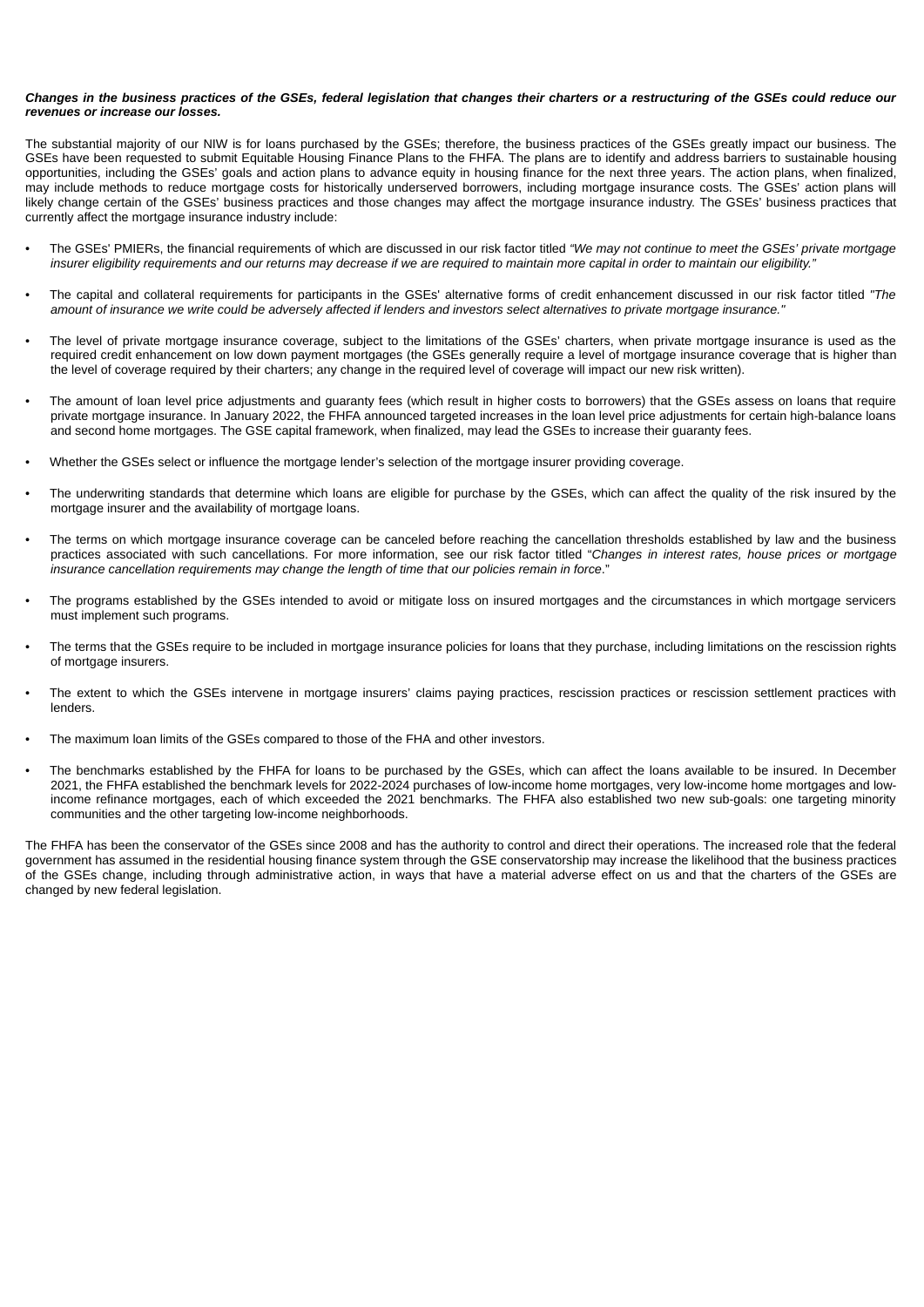As a result of the 2021 change in the Presidential Administration, the June 2021 appointment of a new Acting Director of the FHFA who has also been nominated to become the full-time Director, and the 2021 U.S. Supreme Court decision that allows the President to remove the FHFA Director at will, it is uncertain what role the GSEs, FHA and private capital, including private mortgage insurance, will play in the residential housing finance system in the future. The timing and impact on our business of any resulting changes is uncertain. Many of the proposed changes would require Congressional action to implement and it is difficult to estimate when Congressional action would be final and how long any associated phase-in period may last.

#### *Reinsurance may not always be available or affordable.*

We have in place quota share reinsurance ("QSR") and excess of loss reinsurance ("XOL") transactions providing various amounts of coverage on 78% of our risk in force as of December 31, 2021. As of December 31, 2021, our QSR transactions with unaffiliated reinsurers cover most of our insurance written from 2013 through 2016 and 2019 through 2022, and smaller portions of our insurance written prior to 2013 and from 2023 through 2025. The weighted average coverage percentage of our QSR transactions was 30%, based on risk in force as of December 31, 2021. We elected to terminate our QSR Transactions covering 2017 and 2018 policy years, effective December 31, 2021. Our XOL transactions at December 31, 2021 provided XOL reinsurance coverage for a portion of the risk associated with certain mortgage insurance policies having insurance coverage in force dates from July 1, 2016 through March 31, 2019 and January 1, 2020 through May 28, 2021, all dates inclusive. The XOL transactions were entered into with special purpose insurers that issued notes linked to the reinsurance coverage ("Insurance Linked Notes" or "ILNs"). The reinsurance transactions reduce the tail-risk associated with stress scenarios. As a result, they reduce the capital that we are required to hold to support the risk and they allow us to earn higher returns on our business than we would without them. However, reinsurance may not always be available to us or available on similar terms, the quota share reinsurance transactions subject us to counterparty credit risk, and the GSEs may change the credit they allow under the PMIERs for risk ceded under our reinsurance transactions. If we are unable to obtain reinsurance for NIW, the capital required to support our NIW will increase and our returns may decrease absent an increase in our premium rates. An increase in our premium rates may lead to a decrease in our NIW.

#### *We are subject to comprehensive regulation and other requirements, which we may fail to satisfy.*

We are subject to comprehensive regulation, including by state insurance departments. Many regulations are designed for the protection of our insured policyholders and consumers, rather than for the benefit of investors. Mortgage insurers, including MGIC, have in the past been involved in litigation and regulatory actions related to alleged violations of the anti-referral fee provisions of the Real Estate Settlement Procedures Act ("RESPA"), and the notice provisions of the Fair Credit Reporting Act ("FCRA"). While these proceedings in the aggregate did not result in material liability for MGIC, there can be no assurance that the outcome of future proceedings, if any, under these laws would not have a material adverse effect on us. To the extent that we are construed to make independent credit decisions in connection with our contract underwriting activities, we also could be subject to increased regulatory requirements under the Equal Credit Opportunity Act ("ECOA"), FCRA, and other laws. Under ECOA, examination may also be made of whether a mortgage insurer's underwriting decisions have a disparate impact on persons belonging to a protected class in violation of the law.

Although their scope varies, state insurance laws generally grant broad supervisory powers to agencies or officials to examine insurance companies and enforce rules or exercise discretion affecting almost every significant aspect of the insurance business, including payment for the referral of insurance business, premium rates and discrimination in pricing, and minimum capital requirements. The increased use, by the private mortgage insurance industry, of risk-based pricing systems that establish premium rates based on more attributes than previously considered, and of algorithms, artificial intelligence and data and analytics, may lead to additional regulatory scrutiny of premium rates and of other matters such as discrimination in pricing and underwriting, data privacy and access to insurance. For more information about state capital requirements, see our risk factor titled "*State capital requirements may prevent us from continuing to write new insurance on an uninterrupted basis*." For information about regulation of data privacy, see our risk factor titled "*We could be adversely affected if personal information on consumers that we maintain is improperly disclosed; our information technology systems are damaged or their operations are interrupted; or our automated processes do not operate as expected*." For more details about the various ways in which our subsidiaries are regulated, see "Business - Regulation" in Item 1 of our Annual Report on Form 10-K for the year ended December 31, 2020.

While we have established policies and procedures to comply with applicable laws and regulations, many such laws and regulations are complex and it is not possible to predict the eventual scope, duration or outcome of any reviews or investigations nor is it possible to predict their effect on us or the mortgage insurance industry.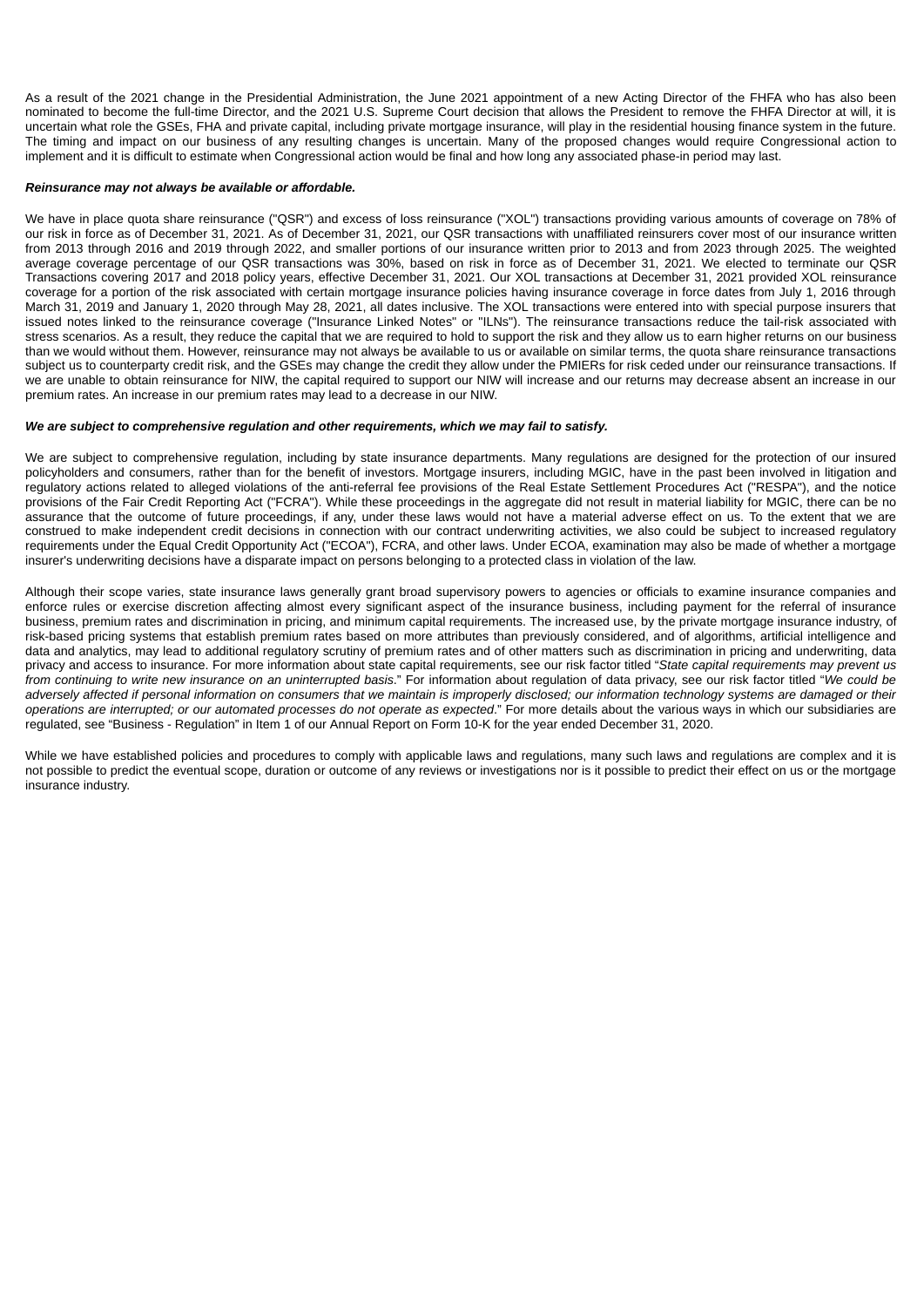#### *If the volume of low down payment home mortgage originations declines, the amount of insurance that we write could decline.*

The factors that may affect the volume of low down payment mortgage originations include the health of the U.S. economy, conditions in regional and local economies and the level of consumer confidence; restrictions on mortgage credit due to more stringent underwriting standards, liquidity issues or riskretention and/or capital requirements affecting lenders; the level of home mortgage interest rates; housing affordability; new and existing housing availability; the rate of household formation, which is influenced, in part, by population and immigration trends; homeownership rates; the rate of home price appreciation, which in times of heavy refinancing can affect whether refinanced loans have LTV ratios that require private mortgage insurance; and government housing policy encouraging loans to first-time homebuyers. A decline in the volume of low down payment home mortgage originations could decrease demand for mortgage insurance and limit our NIW. For other factors that could decrease the demand for mortgage insurance, see our risk factor titled *"The amount of insurance we write could be adversely affected if lenders and investors select alternatives to private mortgage insurance."*

## *State capital requirements may prevent us from continuing to write new insurance on an uninterrupted basis.*

The insurance laws of 16 jurisdictions, including Wisconsin, MGIC's domiciliary state, require a mortgage insurer to maintain a minimum amount of statutory capital relative to its risk in force (or a similar measure) in order for the mortgage insurer to continue to write new business. We refer to these requirements as the "State Capital Requirements." While they vary among jurisdictions, the most common State Capital Requirements allow for a maximum risk-to-capital ratio of 25 to 1. A risk-to-capital ratio will increase if (i) the percentage decrease in capital exceeds the percentage decrease in insured risk, or (ii) the percentage increase in capital is less than the percentage increase in insured risk. Wisconsin does not regulate capital by using a risk-to-capital measure but instead requires a minimum policyholder position ("MPP"). MGIC's "policyholder position" includes its net worth or surplus, and its contingency reserve.

At December 31, 2021 MGIC's risk-to-capital ratio was 9.5 to 1, below the maximum allowed by the jurisdictions with State Capital Requirements, and its policyholder position was \$3.4 billion above the required MPP of \$1.9 billion. At December 31, 2021, the risk-to-capital ratio of our combined insurance operations was 9.5 to 1. Our risk-to-capital ratio and MPP reflect full credit for the risk ceded under our quota share reinsurance and excess of loss transactions with unaffiliated reinsurers*.* It is possible that under the revised State Capital Requirements discussed below, MGIC will not be allowed full credit for the risk ceded under such transactions. If MGIC is not allowed an agreed level of credit under the State Capital Requirements, MGIC may terminate the reinsurance transactions, without penalty.

The NAIC previously announced plans to revise the State Capital Requirements that are provided for in its Mortgage Guaranty Insurance Model Act. In December 2019, a working group of state regulators released an exposure draft of a revised Mortgage Guaranty Insurance Model Act and a risk-based capital framework to establish capital requirements for mortgage insurers, although no date has been established by which the NAIC must propose revisions to the capital requirements and certain items have not yet been completely addressed by the framework, including the treatment of ceded risk and minimum capital floors.

While MGIC currently meets the State Capital Requirements of Wisconsin and all other jurisdictions, it could be prevented from writing new business in the future in all jurisdictions if it fails to meet the State Capital Requirements of Wisconsin, or it could be prevented from writing new business in a particular jurisdiction if it fails to meet the State Capital Requirements of that jurisdiction, and in each case if MGIC does not obtain a waiver of such requirements. It is possible that regulatory action by one or more jurisdictions, including those that do not have specific State Capital Requirements, may prevent MGIC from continuing to write new insurance in such jurisdictions. If we are unable to write business in a particular jurisdiction, lenders may be unwilling to procure insurance from us anywhere. In addition, a lender's assessment of the future ability of our insurance operations to meet the State Capital Requirements or the PMIERs may affect its willingness to procure insurance from us. In this regard, see our risk factor titled *"Competition or changes in our relationships with our customers could reduce our revenues, reduce our premium yields and/or increase our losses."* A possible future failure by MGIC to meet the State Capital Requirements or the PMIERs will not necessarily mean that MGIC lacks sufficient resources to pay claims on its insurance liabilities. You should read the rest of these risk factors for information about matters that could negatively affect MGIC's compliance with State Capital Requirements and its claims paying resources, including the effects of the COVID-19 pandemic.

#### *We are susceptible to disruptions in the servicing of mortgage loans that we insure and we rely on third-party reporting for information regarding the mortgage loans we insure.*

We depend on reliable, consistent third-party servicing of the loans that we insure. An increase in delinguent loans, including as a result of the COVID-19 pandemic, may result in liquidity issues and operational burdens for servicers. When a mortgage loan that is collateral for a mortgage backed security ("MBS") becomes delinquent, the servicer is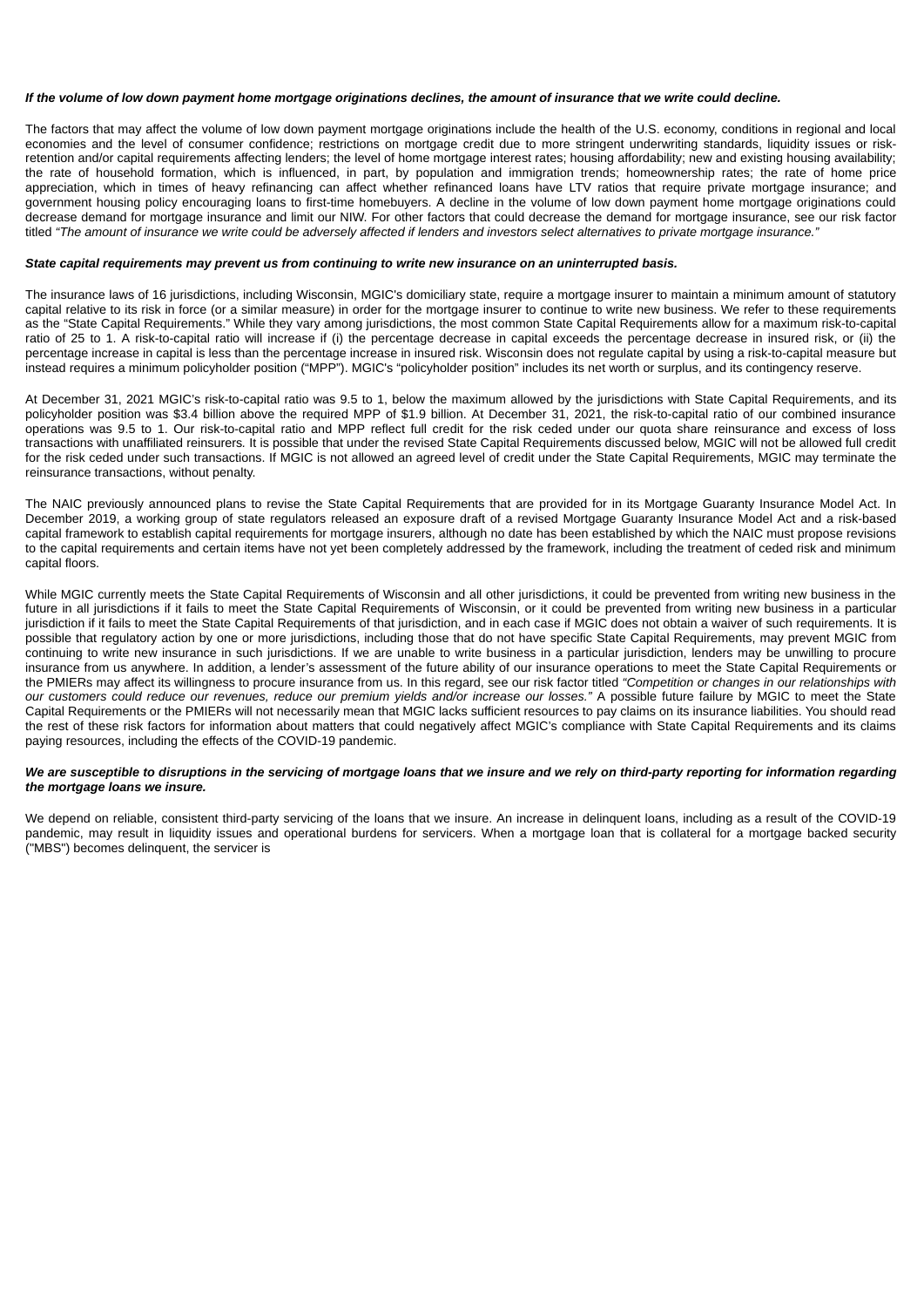usually required to continue to pay principal and interest to the MBS investors, generally for four months, even though the servicer is not receiving payments from borrowers. This may cause liquidity issues for especially non-bank servicers (who service approximately 46% of the loans underlying our insurance in force as of December 31, 2021) because they do not have the same sources of liquidity that bank servicers have.

While there has been no disruption in our premium receipts through the end of December 2021, servicers who experience future liquidity issues may be less likely to advance premiums to us on policies covering delinquent loans or to remit premiums on policies covering loans that are not delinquent. Our policies allow us to cancel coverage on loans that are not delinquent if the premiums are not paid within a grace period. However, in response to the COVID-19 pandemic, many states have enacted moratoriums on the cancellation of insurance due to non-payment. The specific provisions of the moratoriums vary from state-to-state.

A future increase in delinquent loans caused by the COVID-19 pandemic or other factors, as well as the possible transfer of servicing resulting from liquidity issues, may increase the operational burden on servicers, cause a disruption in the servicing of delinquent loans and reduce servicers' abilities to undertake mitigation efforts that could help limit our losses.

The information presented in this report and on our website with respect to the mortgage loans we insure is based on information reported to us by third parties, including the servicers and originators of the mortgage loans, and information presented may be subject to lapses or inaccuracies in reporting from such third parties. In many cases, we may not be aware that information reported to us is incorrect until such time as a claim is made against us under the relevant insurance policy. We do not receive monthly policy status information from servicers for single premium policies, and may not be aware that the mortgage loans insured by such policies have been repaid. We periodically attempt to determine if coverage is still in force on such policies by asking the last servicer of record or through the periodic reconciliation of loan information with certain servicers. It may be possible that our reports continue to reflect, as active, policies on mortgage loans that have been repaid.

#### *Changes in interest rates, house prices or mortgage insurance cancellation requirements may change the length of time that our policies remain in force.*

The premium from a single premium policy is collected upfront and generally earned over the estimated life of the policy. In contrast, premiums from monthly and annual premium policies are received each month or year, as applicable, and earned each month over the life of the policy. In each year, most of our premiums earned are from insurance that has been written in prior years. As a result, the length of time insurance remains in force, which is generally measured by persistency (the percentage of our insurance remaining in force from one year prior), is a significant determinant of our revenues. A higher than expected persistency rate may decrease the profitability from single premium policies because they will remain in force longer and may increase the incidence of claims than was estimated when the policies were written. A low persistency rate on monthly and annual premium policies will reduce future premiums but may also reduce the incidence of claims, while a high persistency on those policies will increase future premiums but may increase the incidence of claims.

Our persistency rate was 62.6% at December 31, 2021, 60.5% at December 31, 2020 and 75.8% at December 31, 2019. Since 2000, our year-end persistency ranged from a high of 84.7% at December 31, 2009 to a low of 47.1% at December 31, 2003. Our persistency rate is primarily affected by the level of current mortgage interest rates compared to the mortgage coupon rates on our insurance in force, which affects the vulnerability of the insurance in force to refinancing; and the current amount of equity that borrowers have in the homes underlying our insurance in force. The amount of equity affects persistency in the following ways:

- Borrowers with significant equity may be able to refinance their loans without requiring mortgage insurance.
- The Homeowners Protection Act ("HOPA") requires servicers to cancel mortgage insurance when a borrower's LTV ratio meets or is scheduled to meet certain levels, generally based on the original value of the home and subject to various conditions.
- The GSEs' mortgage insurance cancellation guidelines apply more broadly than HOPA and also consider a home's current value. For example, borrowers may request cancellation of mortgage insurance based on the home's current value if certain LTV and seasoning requirements are met and the borrowers have an acceptable payment history. For loans seasoned between two and five years, the LTV ratio must be 75% or less, and for loans seasoned more than five years the LTV ratio must be 80% or less. For more information about the GSEs guidelines and business practices, and how they may change, see our risk factor titled "*Changes in the business practices of the GSEs, federal legislation that changes their charters or a restructuring of the GSEs could reduce our revenues or increase our losses.*"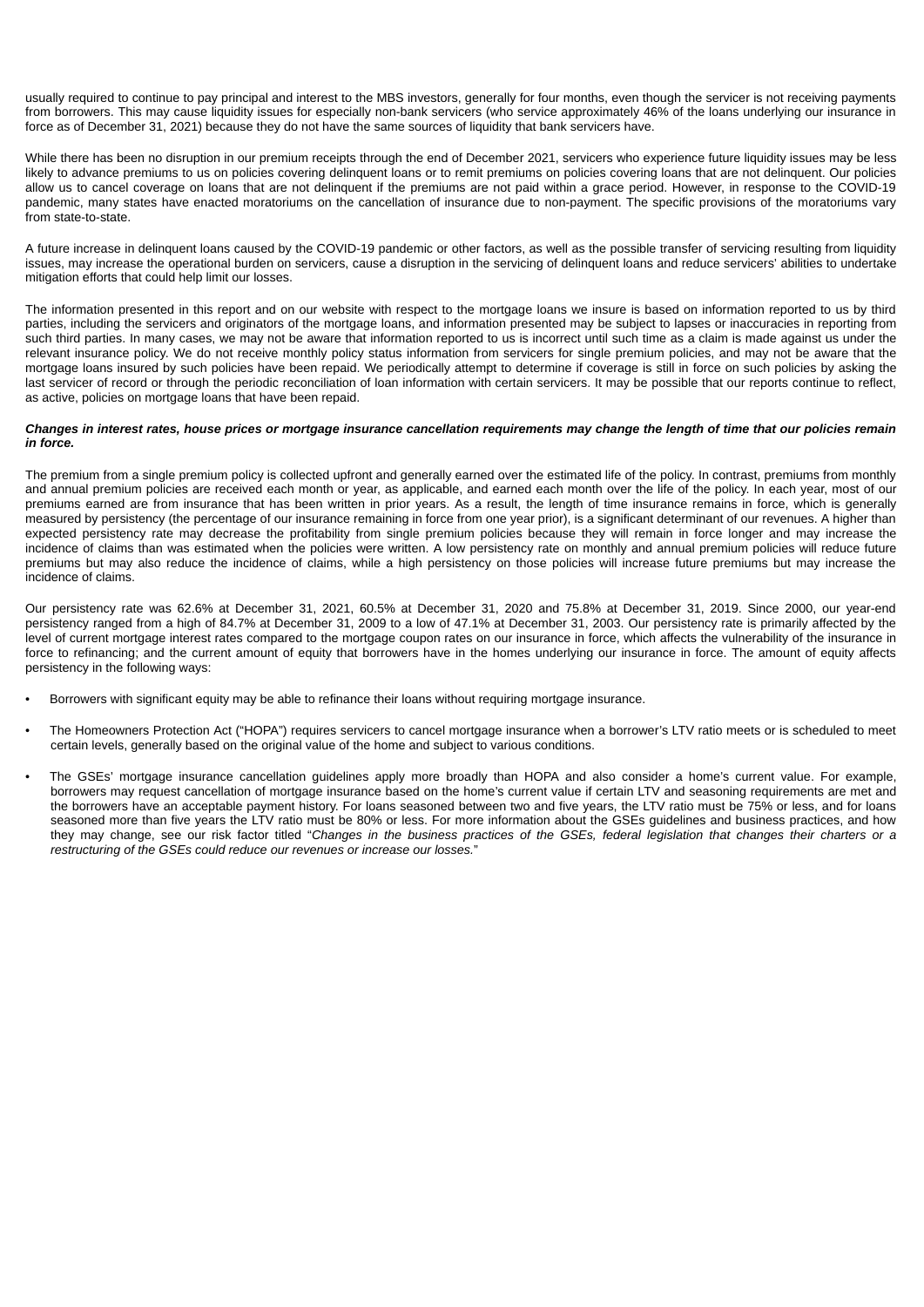#### *Pandemics, hurricanes and other natural disasters may impact our incurred losses, the amount and timing of paid claims, our inventory of notices of default and our Minimum Required Assets under PMIERs.*

Pandemics and other natural disasters, such as hurricanes, tornadoes, earthquakes, wildfires and floods, or other events related to changing climatic conditions, could trigger an economic downturn in the affected areas, or in areas with similar risks, which could result in a decline in our business and an increased claim rate on policies in those areas. Natural disasters, rising sea levels and/or fresh water shortages could lead to a decrease in home prices in the affected areas, or in areas with similar risks, which could result in an increase in claim severity on policies in those areas. In addition, the inability of a borrower to obtain hazard and/or flood insurance, or the increased cost of such insurance, could lead to an increase in delinquencies or a decrease in home prices in the affected areas. If we were to attempt to limit our new insurance written in affected areas, lenders may be unwilling to procure insurance from us anywhere.

Pandemics and other natural disasters could also lead to increased reinsurance rates or reduced availability of reinsurance. This may cause us to retain more risk than we otherwise would retain and could negatively affect our compliance with the financial requirements of the PMIERs.

The PMIERs require us to maintain significantly more "Minimum Required Assets" for delinquent loans than for performing loans; however, the increase in Minimum Required Assets is not as great for certain delinquent loans in areas that the Federal Emergency Management Agency has declared major disaster areas and for certain loans whose borrowers have been affected by COVID-19. See our risk factor titled *"We may not continue to meet the GSEs' private mortgage insurer eligibility requirements and our returns may decrease if we are required to maintain more capital in order to maintain our eligibility."*

In January 2021, the FHFA issued a Request for Input ("RFI") regarding Climate and Natural Disaster Risk Management at the Regulated Entities (i.e., the GSEs and the Federal Home Loan Banks). The FHFA has instructed the GSEs to designate climate change as a priority concern and actively consider its effects in their decision making. It is possible that efforts to manage this risk by the FHFA, GSEs (including through GSE guideline or mortgage insurance policy changes) or others could materially impact the volume and characteristics of our NIW (including its policy terms), home prices in certain areas and defaults by borrowers in certain areas.

## **Risk Factors Relating to Our Business Generally**

#### *The premiums we charge may not be adequate to compensate us for our liabilities for losses and as a result any inadequacy could materially affect our financial condition and results of operations.*

When we set our premiums at policy issuance, we have expectations regarding likely performance of the insured risks over the long term. Generally, we cannot cancel mortgage insurance coverage or adjust renewal premiums during the life of a policy. As a result, higher than anticipated claims generally cannot be offset by premium increases on policies in force or mitigated by our non-renewal or cancellation of insurance coverage. Our premiums are subject to approval by state regulatory agencies, which can delay or limit our ability to increase premiums on future policies. In addition, our customized rate plans may delay our ability to increase premiums on future policies covered by such plans. The premiums we charge, the investment income we earn and the amount of reinsurance we carry may not be adequate to compensate us for the risks and costs associated with the insurance coverage provided to customers. An increase in the number or size of claims, compared to what we anticipated when we set the premiums, could adversely affect our results of operations or financial condition. Our premium rates are also based in part on the amount of capital we are required to hold against the insured risk. If the amount of capital we are required to hold increases from the amount we were required to hold when we set the premiums, our returns may be lower than we assumed. For a discussion of the amount of capital we are required to hold, see our risk factor titled "*We may not continue to meet the GSEs' private mortgage insurer eligibility requirements and our returns may decrease if we are required to maintain more capital in order to maintain our eligibility*."

#### *Competition or changes in our relationships with our customers could reduce our revenues, reduce our premium yields and / or increase our losses.*

The private mortgage insurance industry is highly competitive and is expected to remain so. We believe we currently compete with other private mortgage insurers based on premium rates, underwriting requirements, financial strength (including based on credit or financial strength ratings), customer relationships, name recognition, reputation, strength of management teams and field organizations, the ancillary products and services provided to lenders and the effective use of technology and innovation in the delivery and servicing of our mortgage insurance products.

Our relationships with our customers, which may affect the amount of our NIW, could be adversely affected by a variety of factors, including if our premium rates are higher than those of our competitors, our underwriting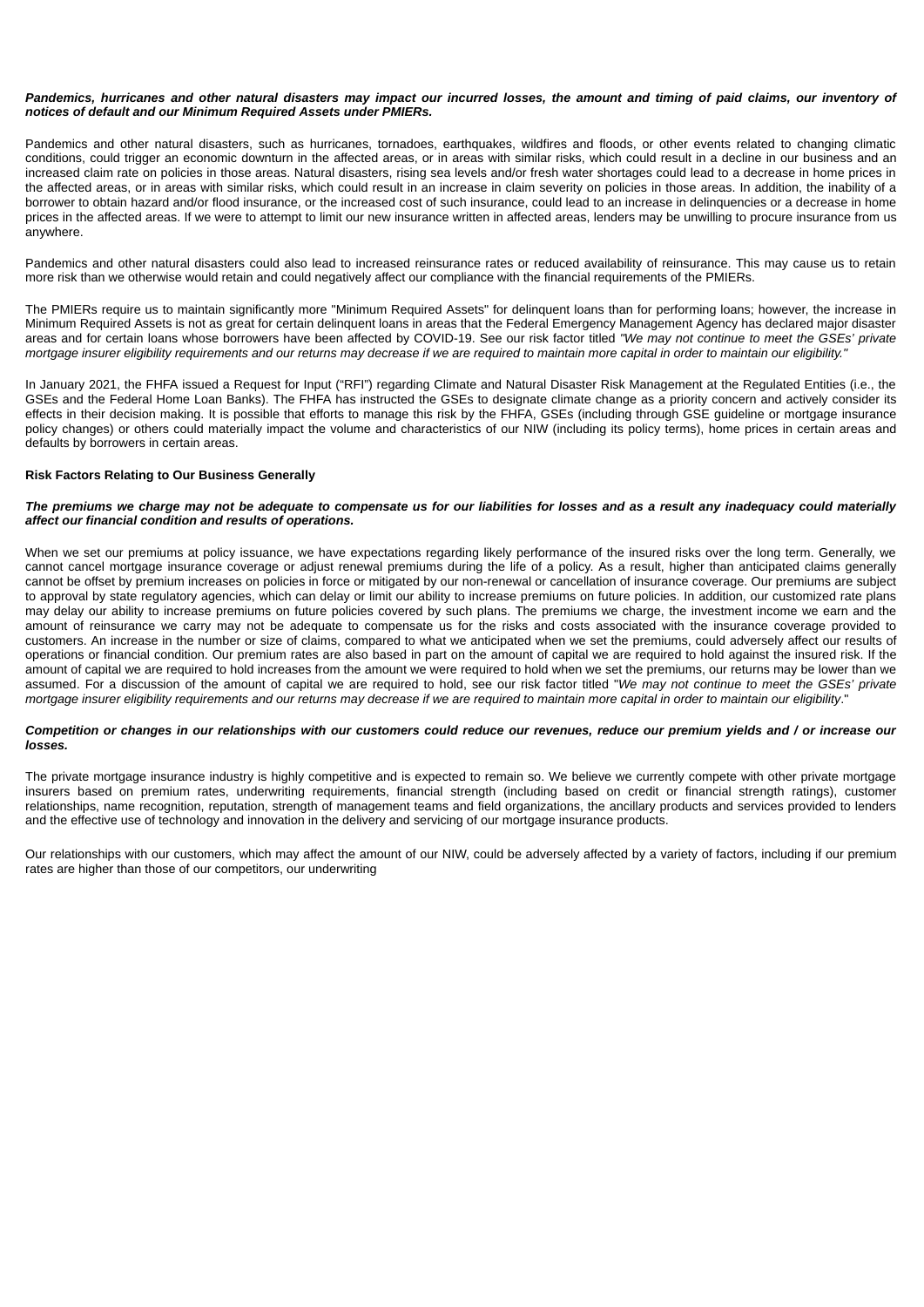requirements are more restrictive than those of our competitors, or our customers are dissatisfied with our claims-paying practices (including insurance policy rescissions and claim curtailments).

In recent years, the industry has materially reduced its use of standard rate cards, which were fairly consistent among competitors, and correspondingly increased its use of (i) "risk-based pricing systems" that use a spectrum of filed rates to allow for formulaic, risk-based pricing based on multiple attributes that may be quickly adjusted within certain parameters, and (ii) customized rate plans, both of which typically have rates lower than the standard rate card. Our increased use of reinsurance over the past several years, and the improved credit profile and reduced loss expectations associated with loans insured after 2008, have helped to mitigate the negative effect of declining premium rates on our expected returns. However, refer to our risk factor titled *"Reinsurance may not always be available or affordable"* for a discussion of the risks associated with the availability of reinsurance, and our risk factors titled "*Downturns in the domestic economy or declines in home prices may result in more homeowners defaulting and our losses increasing, with a corresponding decrease in our returns*," and "*Pandemics, hurricanes and other natural disasters may impact our incurred losses, the amount and timing of paid claims, our inventory of notices of default and our Minimum Required Assets under PMIERs*" for a discussion about risks associated with our NIW.

The widespread use of risk-based pricing systems by the private mortgage insurance industry makes it more difficult to compare our rates to those offered by our competitors. We may not be aware of industry rate changes until we observe that our volume of NIW has changed. In addition, business under customized rate plans is awarded by certain customers for only limited periods of time. As a result, our NIW may fluctuate more than it had in the past. Regarding the concentration of our new business, our top ten customers accounted for approximately 36% in 2021 and 41% in 2020.

We monitor various competitive and economic factors while seeking to balance both profitability and market share considerations in developing our pricing strategies. Premium rates on NIW will change our premium yield (net premiums earned divided by the average insurance in force) over time as older insurance policies run off and new insurance policies with premium rates that are generally lower are written.

Certain of our competitors have access to capital at a lower cost than we do (including, through off-shore intercompany reinsurance vehicles, which have tax advantages that may increase if U.S. corporate income taxes increase). As a result, they may be able to achieve higher after-tax rates of return on their NIW compared to us, which could allow them to leverage reduced premium rates to gain market share, and they may be better positioned to compete outside of traditional mortgage insurance, including by participating in alternative forms of credit enhancement pursued by the GSEs discussed in our risk factor titled *"The amount of insurance we write could be adversely affected if lenders and investors select alternatives to private mortgage insurance*."

Although the current PMIERs of the GSEs do not require an insurer to maintain minimum financial strength ratings, our financial strength ratings can affect us in the ways set forth below. If we are unable to compete effectively in the current or any future markets as a result of the financial strength ratings assigned to our insurance subsidiaries, our future NIW could be negatively affected.

- A downgrade in our financial strength ratings could result in increased scrutiny of our financial condition by the GSEs and/or our customers, potentially resulting in a decrease in the amount of our NIW.
- Our ability to participate in the non-GSE residential mortgage-backed securities market (the size of which has been limited since 2008, but may grow in the future), could depend on our ability to maintain and improve our investment grade ratings for our insurance subsidiaries. We could be competitively disadvantaged with some market participants because the financial strength ratings of our insurance subsidiaries are lower than those of some competitors. MGIC's financial strength rating from A.M. Best is A- (with a stable outlook), from Moody's is Baa1 (with a stable outlook) and from Standard & Poor's is BBB+ (with a stable outlook).
- Financial strength ratings may also play a greater role if the GSEs no longer operate in their current capacities, for example, due to legislative or regulatory action. In addition, although the PMIERs do not require minimum financial strength ratings, the GSEs consider financial strength ratings to be important when using forms of credit enhancement other than traditional mortgage insurance, as discussed in our risk factor titled "*The amount of insurance we write could be adversely affected if lenders and investors select alternatives to private mortgage insurance."* The final GSE capital framework provides more capital credit for transactions with higher rated counterparties, as well as those who are diversified. Although we are currently unaware of a direct impact on MGIC, this could potentially become a competitive disadvantage in the future.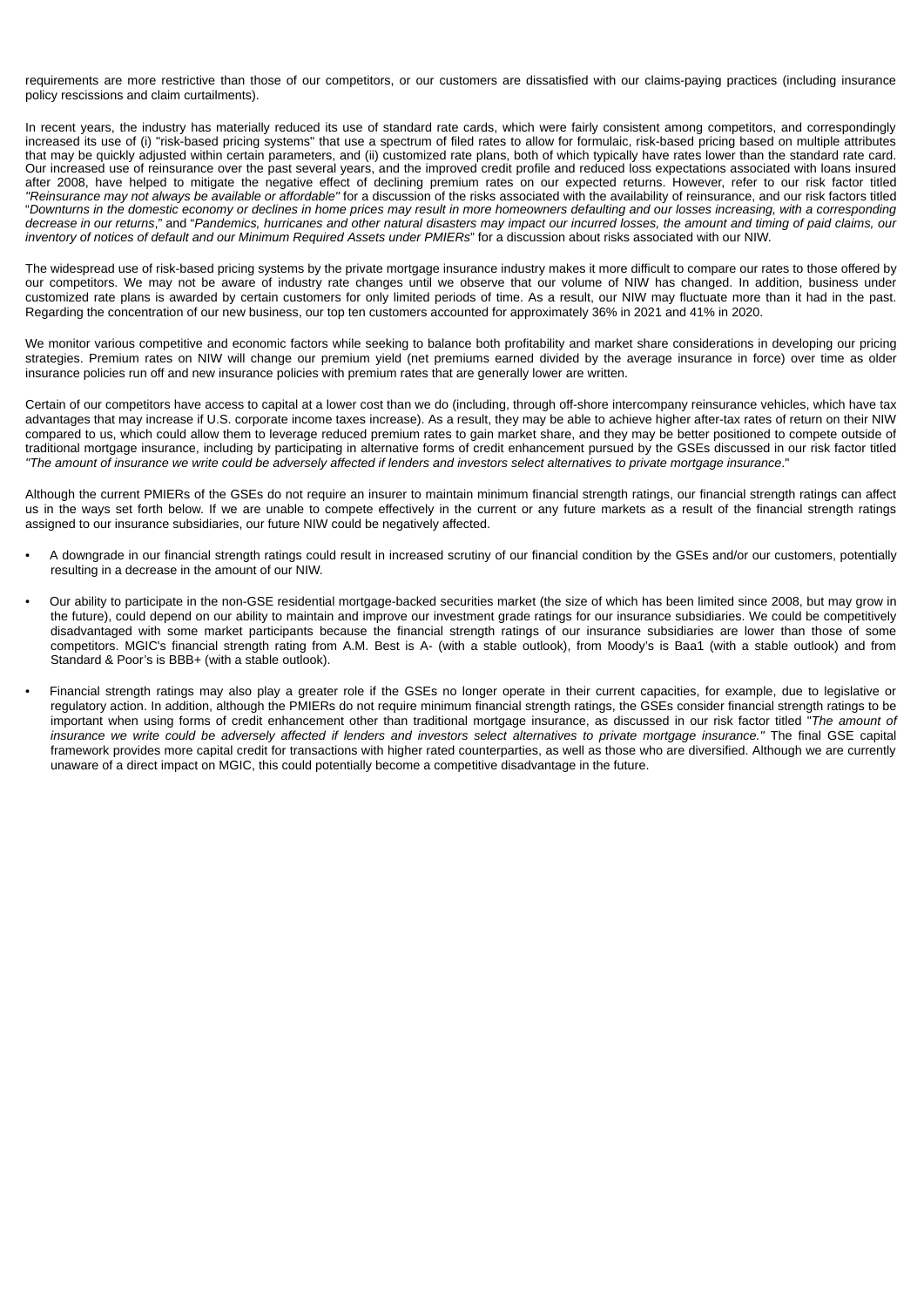In December 2021, Standard & Poor's announced a proposed change to their rating methodologies for insurers, including mortgage insurers. It is uncertain what impact the proposed change would have, whether it will be adopted in its current form, whether it will prompt similar moves at other rating agencies, or the extent to which it will impact how external parties evaluate the different rating levels.

## *We are involved in legal proceedings and are subject to the risk of additional legal proceedings in the future.*

Before paying an insurance claim, generally we review the loan and servicing files to determine the appropriateness of the claim amount. When reviewing the files, we may determine that we have the right to rescind coverage or deny a claim on the loan (both referred to as "rescissions"). In addition, our insurance policies generally provide that we can reduce a claim if the servicer did not comply with its obligations under our insurance policy (such reduction referred to as a "curtailment"). In recent years, an immaterial percentage of claims received have been resolved by rescissions. In 2021 and 2020, curtailments reduced our average claim paid by approximately 4.4% and 3.6%, respectively. The COVID-19-related foreclosure moratoriums and forbearance plans have decreased our claims paid activity beginning in the second quarter of 2020. It is difficult to predict the level of curtailments once the foreclosure moratoriums and forbearance plans end. Our loss reserving methodology incorporates our estimates of future rescissions, curtailments, and reversals of rescissions and curtailments. A variance between ultimate actual rescission, curtailment and reversal rates and our estimates, as a result of the outcome of litigation, settlements or other factors, could materially affect our losses.

When the insured disputes our right to rescind coverage or curtail claims, we generally engage in discussions in an attempt to settle the dispute. If we are unable to reach a settlement, the outcome of a dispute ultimately may be determined by legal proceedings. Under ASC 450-20, until a loss associated with settlement discussions or legal proceedings becomes probable and can be reasonably estimated, we consider our claim payment or rescission resolved for financial reporting purposes and do not accrue an estimated loss. When we determine that a loss is probable and can be reasonably estimated, we record our best estimate of our probable loss, including recording a probable loss of \$6.3 million in 2021. In those cases, until settlement negotiations or legal proceedings are concluded (including the receipt of any necessary GSE approvals), it is possible that we will record an additional loss. We are currently involved in discussions and/or proceedings with respect to our claims paying practices. Although it is possible that, if not resolved by negotiation, we will not prevail on all matters, we are unable to make a reasonable estimate or range of estimates of the potential liability. We estimate the maximum exposure where a loss is reasonably possible to be approximately \$27 million more than the amount of probable loss we have recorded. This estimate of maximum exposure is based on currently available information; is subject to significant judgment, numerous assumptions and known and unknown uncertainties; will include an amount for matters for which we have recorded a probable loss until such matters are concluded; will include different matters from time to time; and does not include interest or consequential or exemplary damages.

In addition to the matters described above, from time to time, we are involved in other disputes and legal proceedings in the ordinary course of business. In our opinion, based on the facts known at this time, the ultimate resolution of these ordinary course disputes and legal proceedings will not have a material adverse effect on our financial position or results of operations.

#### *If our risk management programs are not effective in identifying, or adequate in controlling or mitigating, the risks we face, or if the models used in our businesses are inaccurate, it could have a material adverse impact on our business, results of operations and financial condition.*

Our enterprise risk management program, described in "Business - Our Products and Services - Risk Management" in Item 1 of our Annual Report on Form 10-K for the year ended December 31, 2020, may not be effective in identifying, or adequate in controlling or mitigating, the risks we face in our business.

We employ proprietary and third party models to project returns, price products (including through our risk-based pricing system), determine the techniques used to underwrite insurance, estimate reserves, generate projections used to estimate future pre-tax income and to evaluate loss recognition testing, evaluate risk, determine internal capital requirements, perform stress testing, and for other uses. These models rely on estimates and projections that are inherently uncertain and may not operate as intended, especially in unprecedented circumstances such as those surrounding the COVID-19 pandemic, or with respect to emerging risks, such as changing climatic conditions. In addition, from time to time we seek to improve certain models, and the conversion process may result in material changes to certain assumptions, which could impact our expectations about future returns and financial results. The models we employ are complex, which increases our risk of error in their design, implementation or use. Also, the associated input data, assumptions and calculations may not be correct or accurate, and the controls we have in place to mitigate that risk may not be effective in all cases. The risks related to our models may increase when we change assumptions and/or methodologies, or when we add or change modeling platforms. We have enhanced, and we intend to continue to enhance, our modeling capabilities. Moreover, we may use information we receive through enhancements to refine or otherwise change existing assumptions and/or methodologies.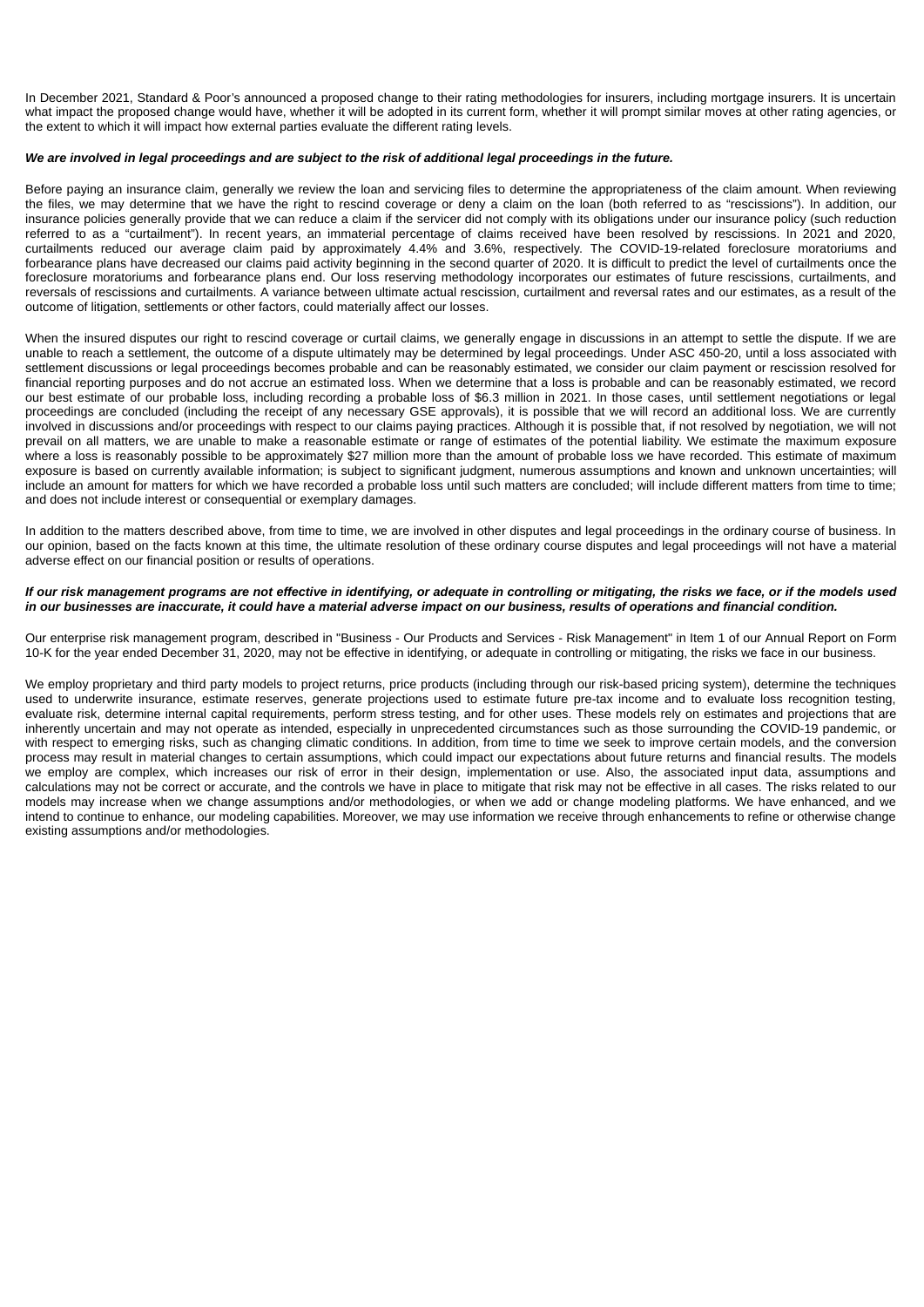#### *We rely on our management team and our business could be harmed if we are unable to retain qualified personnel or successfully develop and/or recruit their replacements.*

Our success depends, in part, on the skills, working relationships and continued services of our management team and other key personnel. The unexpected departure of key personnel could adversely affect the conduct of our business. In such event, we would be required to obtain other personnel to manage and operate our business. In addition, we will be required to replace the knowledge and expertise of our aging workforce as our workers retire. In either case, there can be no assurance that we would be able to develop or recruit suitable replacements for the departing individuals; that replacements could be hired, if necessary, on terms that are favorable to us; or that we can successfully transition such replacements in a timely manner. We currently have not entered into any employment agreements with our officers or key personnel. Volatility or lack of performance in our stock price may affect our ability to retain our key personnel or attract replacements should key personnel depart. Without a properly skilled and experienced workforce, our costs, including productivity costs and costs to replace employees may increase, and this could negatively impact our earnings.

In response to the COVID-19 pandemic, the Company transitioned to a virtual workforce model with certain essential activities supported by limited staff in controlled office environments. This transition was made to responsibly provide for the safety of employees and to continue to serve customers across our businesses. As our employees begin to return to the office, they may be exposed to health risks, which may expose us to potential liability. We have established an interim succession plan for each of our key executives, should an executive be unable to perform his or her duties.

# *The mix of business we write affects our Minimum Required Assets under the PMIERs, our premium yields and the likelihood of losses occurring.*

The Minimum Required Assets under the PMIERs are, in part, a function of the direct risk-in-force and the risk profile of the loans we insure, considering LTV ratio, credit score, vintage, Home Affordable Refinance Program ("HARP") status and delinquency status; and whether the loans were insured under lenderpaid mortgage insurance policies or other policies that are not subject to automatic termination consistent with the Homeowners Protection Act requirements for borrower-paid mortgage insurance. Therefore, if our direct risk-in-force increases through increases in NIW, or if our mix of business changes to include loans with higher LTV ratios or lower FICO scores, for example, all other things equal, we will be required to hold more Available Assets in order to maintain GSE eligibility.

The minimum capital required by the risk-based capital framework contained in the exposure draft released by the NAIC in December 2019 would be, in part, a function of certain loan and economic factors, including property location, LTV ratio and credit score, general underwriting quality in the market at the time of loan origination, the age of the loan, and the premium rate we charge. Depending on the provisions of the capital requirements when they are released in final form and become effective, our mix of business may affect the minimum capital we are required to hold under the new framework.

The percentage of our NIW from all single-premium policies was 7.4% in 2021 and 8.9% in 2020 and has ranged from approximately 5.7% in 2021 to 19% in 2017. Depending on the actual life of a single premium policy and its premium rate relative to that of a monthly premium policy, a single premium policy may generate more or less premium than a monthly premium policy over its life.

As discussed in our risk factor titled "*Reinsurance may not always be available or affordable,"* we have in place various QSR transactions. Although the transactions reduce our premiums, they have a lesser impact on our overall results, as losses ceded under the transactions reduce our losses incurred and the ceding commissions we receive reduce our underwriting expenses. The effect of the QSR transactions on the various components of pre-tax income will vary from period to period, depending on the level of ceded losses incurred. We also have in place various excess-of-loss ("XOL") reinsurance transactions, under which we cede premiums. Under the XOL reinsurance transactions, for the respective reinsurance coverage periods, we retain the first layer of aggregate losses, and special purpose insurers provide second layer coverage up to the outstanding reinsurance coverage amount.

In addition to the effect of reinsurance on our premiums, we expect a decline in our premium yield because an increasing percentage of our insurance in force is from recent book years whose premium rates had been trending lower.

Our ability to rescind insurance coverage became more limited for new insurance written beginning in mid-2012, and it became further limited for new insurance written under our revised master policy that became effective March 1, 2020. These limitations may result in higher losses paid than would be the case under our previous master policies. In addition, our rescission rights temporarily have become more limited due to accommodations we have made in connection with the COVID-19 pandemic. We have waived our rescission rights in certain circumstances where the failure to make payments was associated with a COVID-19 pandemic-related forbearance.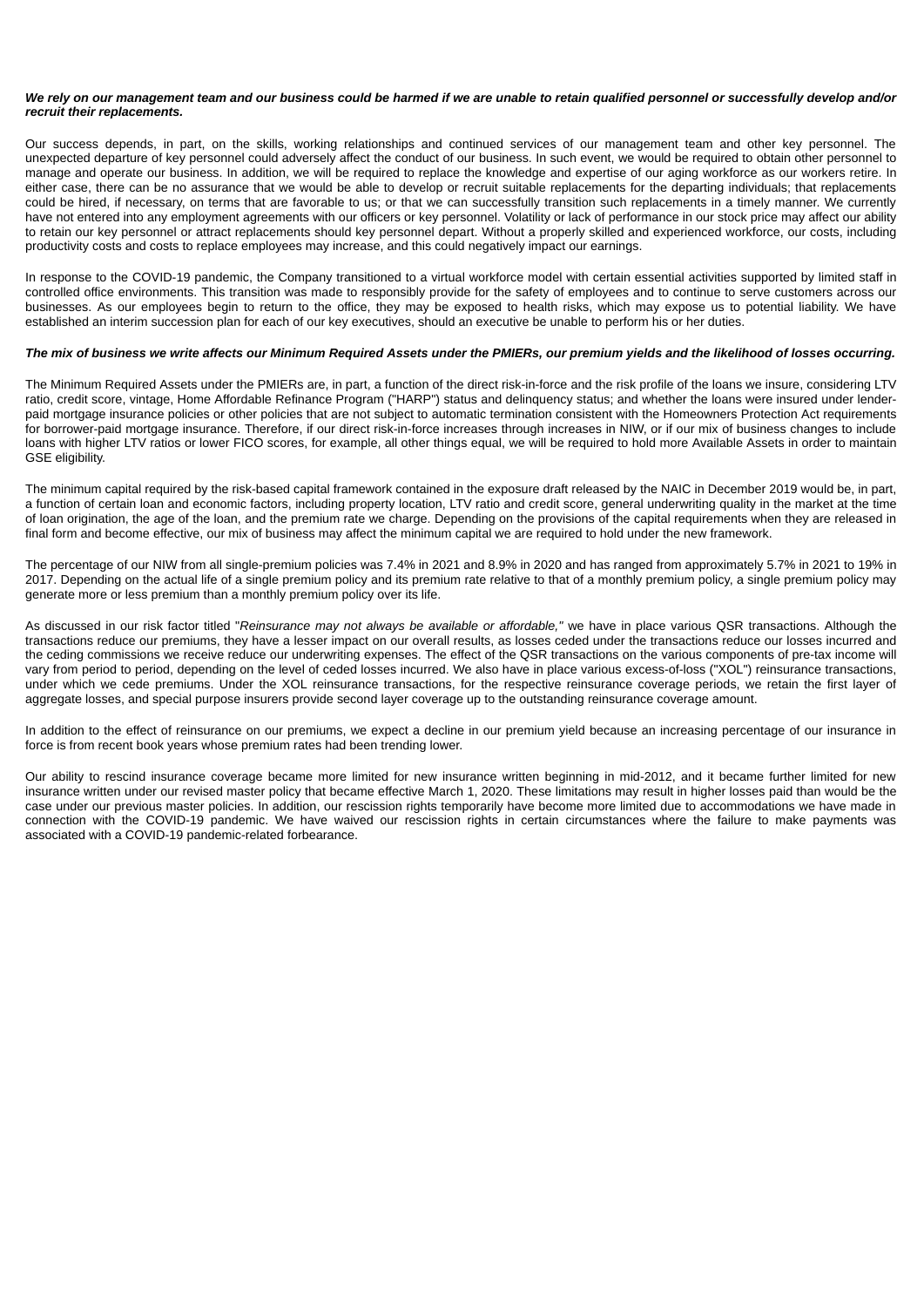From time to time, in response to market conditions, we change the types of loans that we insure. We also may change our underwriting guidelines, in part by agreeing with certain approval recommendations from a GSE automated underwriting system. In the third quarter of 2021, Fannie Mae indicated that it was easing its credit assessments and guidelines to help increase homeownership opportunities for borrowers. We have aligned with these changes, which will result in our insuring some loans with FICO scores lower than 620. We also make exceptions to our underwriting requirements on a loan-by-loan basis and for certain customer programs. Our underwriting requirements are available on our website at http://www.mgic.com/underwriting/index.html.

Even when home prices are stable or rising, mortgages with certain characteristics have higher probabilities of claims. As of December 31, 2021, mortgages with these characteristics in our primary risk in force included mortgages with LTV ratios greater than 95% (14.7%), mortgages with borrowers having FICO scores below 680 (7.9%), including those with borrowers having FICO scores of 620-679 (6.8%), mortgages with limited underwriting, including limited borrower documentation (1.0%), and mortgages with borrowers having DTI ratios greater than 45% (or where no ratio is available) (13.6%), each attribute as determined at the time of loan origination. Loans with more than one of these attributes accounted for 2% of our primary risk in force as of December 31, 2021, and less than one percent of our NIW in each of 2021 and 2020. When home prices increase and/or the percentage of our NIW from purchase transactions increases, our NIW on mortgages with higher LTV ratios and higher DTI ratios may increase.

From time to time, we change the processes we use to underwrite loans. For example: we rely on information provided to us by lenders that was obtained from certain of the GSEs' automated appraisal and income verification tools, which may produce results that differ from the results that would have been determined using different methods; we accept GSE appraisal waivers for certain refinance loans, the numbers of which have increased significantly beginning in 2020 and remain elevated; and we accept GSE appraisal flexibilities that allow property valuations in certain transactions to be based on appraisals that do not involve an onsite or interior inspection of the property. Our acceptance of automated GSE appraisal and income verification tools, GSE appraisal waivers and GSE appraisal flexibilities may affect our pricing and risk assessment. We also continue to further automate our underwriting processes and it is possible that our automated processes result in our insuring loans that we would not otherwise have insured under our prior processes.

Approximately 72.2% of our 2021 NIW and 70.2% of our 2020 NIW (by risk written) was originated under delegated underwriting programs pursuant to which the loan originators had authority on our behalf to underwrite the loans for our mortgage insurance. For loans originated through a delegated underwriting program, we depend on the originators' compliance with our guidelines and rely on the originators' representations that the loans being insured satisfy the underwriting guidelines, eligibility criteria and other requirements. While we have established systems and processes to monitor whether certain aspects of our underwriting guidelines were being followed by the originators, such systems may not ensure that the guidelines were being strictly followed at the time the loans were originated.

The widespread use of risk-based pricing systems by the private mortgage insurance industry (discussed in our risk factor titled *"Competition or changes in our relationships with our customers could reduce our revenues, reduce our premium yields and / or increase our losses"*) makes it more difficult to compare our premium rates to those offered by our competitors. We may not be aware of industry rate changes until we observe that our mix of new insurance written has changed and our mix may fluctuate more as a result.

If state or federal regulations or statutes are changed in ways that ease mortgage lending standards and/or requirements, or if lenders seek ways to replace business in times of lower mortgage originations, it is possible that more mortgage loans could be originated with higher risk characteristics than are currently being originated, such as loans with lower FICO scores and higher DTI ratios. The focus of the new FHFA leadership on increasing homeownership opportunities for borrowers is likely to have this effect. Lenders could pressure mortgage insurers to insure such loans, which are expected to experience higher claim rates. Although we attempt to incorporate these higher expected claim rates into our underwriting and pricing models, there can be no assurance that the premiums earned and the associated investment income will be adequate to compensate for actual losses paid even under our current underwriting requirements.

## *Our holding company debt obligations materially exceed our holding company cash and investments.*

At December 31, 2021, we had approximately \$663 million in cash and investments at our holding company and our holding company's debt obligations were \$1.0 billion in aggregate principal amount, consisting of \$242 million of 5.75% Senior Notes due in 2023 ("5.75% Notes"), \$650 million of 5.25% Senior Notes due 2028 (the 5.25% Notes), and \$110 million of 9% Convertible Junior Subordinated Debentures due in 2063 ("9% Debentures"). Annual debt service on the 5.75% Notes, 5.25% Notes and 9% Debentures outstanding as of December 31, 2021, is approximately \$58 million.

The 5.75% Senior Notes, 5.25% Senior Notes and 9% Debentures are obligations of our holding company, MGIC Investment Corporation, and not of its subsidiaries. The payment of dividends from our insurance subsidiaries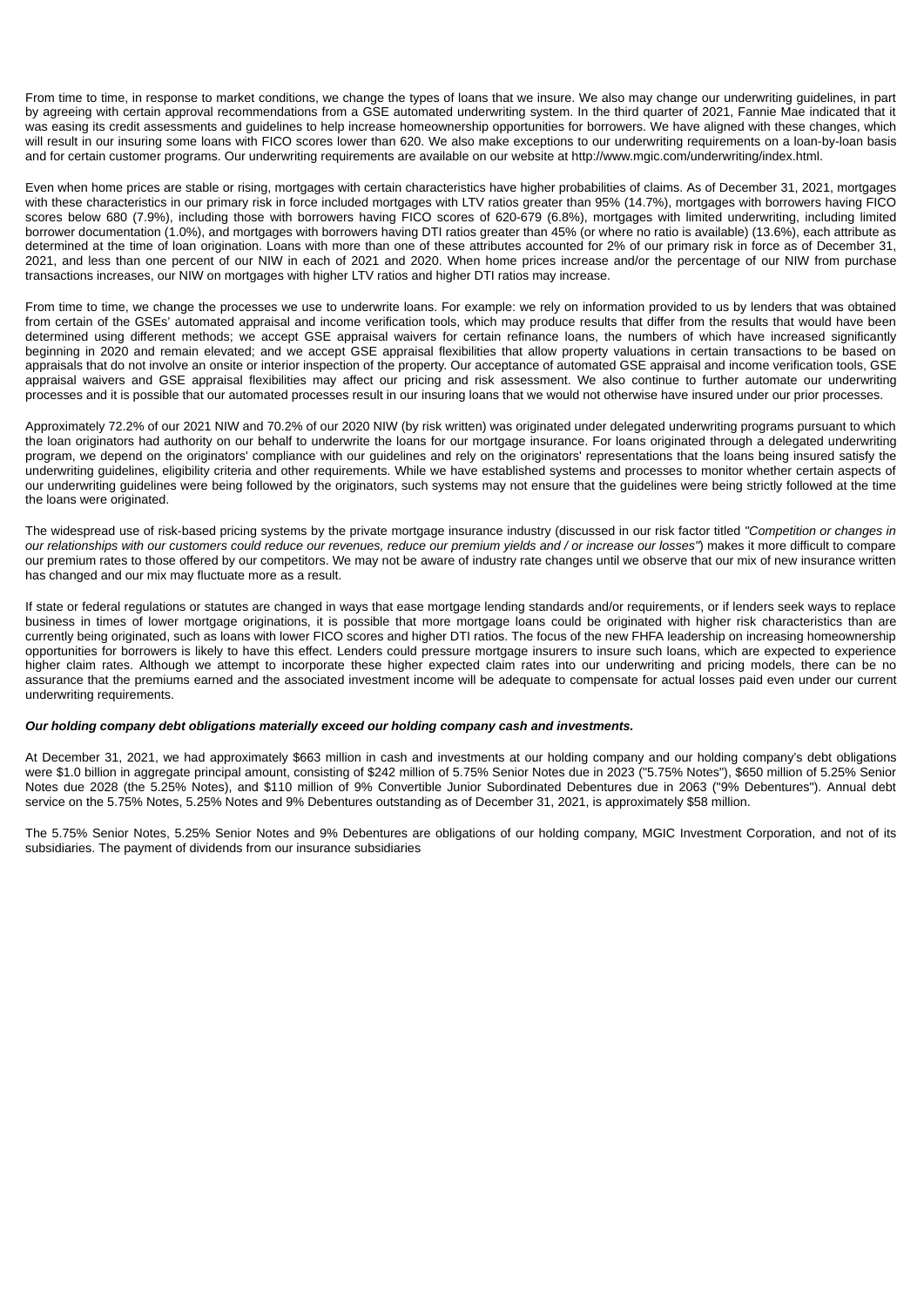(primarily MGIC) which, other than investment income and raising capital in the public markets, is the principal source of our holding company cash inflow. Although MGIC holds assets in excess of its minimum statutory capital requirements and its PMIERs financial requirements, the ability of MGIC to pay dividends is restricted by insurance regulation. In general, dividends in excess of prescribed limits are deemed "extraordinary" and may not be paid if disapproved by the OCI. The level of ordinary dividends that may be paid without OCI approval is determined on an annual basis. A dividend is extraordinary when the proposed dividend amount, plus dividends paid in the last twelve months from the dividend payment date exceed the ordinary dividend level. In 2021, MGIC paid \$400 million in dividends of cash and investments to the holding company. The ordinary dividend level in 2022 is lower than the dividend amount of \$250 million paid in the fourth quarter of 2021. Future dividend payments from MGIC to the holding company will be determined in consultation with the board of directors, and after considering any updated estimates about the economic impacts of the COVID-19 pandemic on our business.

In the fourth quarter of 2021, we repurchased \$99 million in aggregate principal amount of our 9% Debentures, using \$136 million of holding company resources, eliminating 7.5 million potentially dilutive common shares, reducing annual interest expense by \$8.9 million and resulting in a \$37 million loss on debt extinguishment. We may continue to repurchase our debt obligations on the open market (including through 10b5-1 plans) or through privately negotiated transactions. In addition, we may redeem our 9% Debentures as discussed in our risk factor titled "*Your ownership in our company may be diluted by additional capital that we raise or if the holders of our outstanding convertible debt convert that debt into shares of our common stock*."

Repurchases of our common stock may be made from time to time on the open market (including through 10b5-1 plans) or through privately negotiated transactions. In 2020 we repurchased approximately 9.6 million shares of our common stock, using approximately \$120 million of holding company resources. After suspending stock repurchases due to the uncertainty caused by the COVID-19 pandemic, in the second half of 2021, we repurchased approximately 19.0 million shares, using approximately \$291 million of holding company resources. As of December 31, 2021, we had \$500 million of authorization remaining to repurchase our common stock through the end of 2023 under a share repurchase program approved by our Board of Directors in October 2021. If any capital contributions to our subsidiaries are required, such contributions would decrease our holding company cash and investments. As described in our Current Report on Form 8-K filed with the SEC on February 11, 2016, MGIC borrowed \$155 million from the Federal Home Loan Bank of Chicago. This is an obligation of MGIC and not of our holding company.

#### *Your ownership in our company may be diluted by additional capital that we raise or if the holders of our outstanding convertible debt convert that debt into shares of our common stock.*

As noted above under our risk factor titled *"We may not continue to meet the GSEs' private mortgage insurer eligibility requirements and our returns may decrease if we are required to maintain more capital in order to maintain our eligibility,"* although we are currently in compliance with the requirements of the PMIERs, there can be no assurance that we would not seek to issue additional debt capital or to raise additional equity or equity-linked capital to manage our capital position under the PMIERs or for other purposes. Any future issuance of equity securities may dilute your ownership interest in our company. In addition, the market price of our common stock could decline as a result of sales of a large number of shares or similar securities in the market or the perception that such sales could occur.

At December 31, 2021, we had outstanding \$110 million principal amount of 9% Debentures. The principal amount of the 9% Debentures is currently convertible, at the holder's option, at a conversion rate, which is subject to adjustment, of 76.5496 common shares per \$1,000 principal amount of debentures. This represents a conversion price of approximately \$13.06 per share. The payment of dividends by our holding company results in an adjustment to the conversion rate and price, with such adjustment generally deferred until the end of the year.

We may redeem the 9% Debentures in whole or in part from time to time, at our option, at a redemption price equal to 100% of the principal amount of the 9% Debentures being redeemed, plus any accrued and unpaid interest, if the closing sale price of our common stock exceeds \$16.98 (adjusted pro rata for changes in the conversion price) for at least 20 of the 30 trading days preceding notice of the redemption. We have the right, and may elect, to defer interest payable under the 9% Debentures in the future. If a holder elects to convert its 9% Debentures, the interest that has been deferred on the 9% Debentures being converted is also convertible into shares of our common stock. The conversion rate for such deferred interest is based on the average price that our shares traded at during a 5-day period immediately prior to the election to convert the associated debentures. We may elect to pay cash for some or all of the shares issuable upon a conversion of the debentures. For more information about the 9% Debentures, including additional requirements resulting from the deferral of interest, see Note 7 – "Debt" to our consolidated financial statements in Item 8 of our Annual Report on Form 10-K for the year ended December 31, 2020.

For a discussion of the dilutive effects of our convertible securities on our earnings per share, see Note 6 – "Earnings Per Share" to our consolidated financial statements in our Quarterly Report on Form 10-Q for the quarter ended September 30, 2021. As noted above, we have repurchased shares of our common stock in 2021 and intend to do so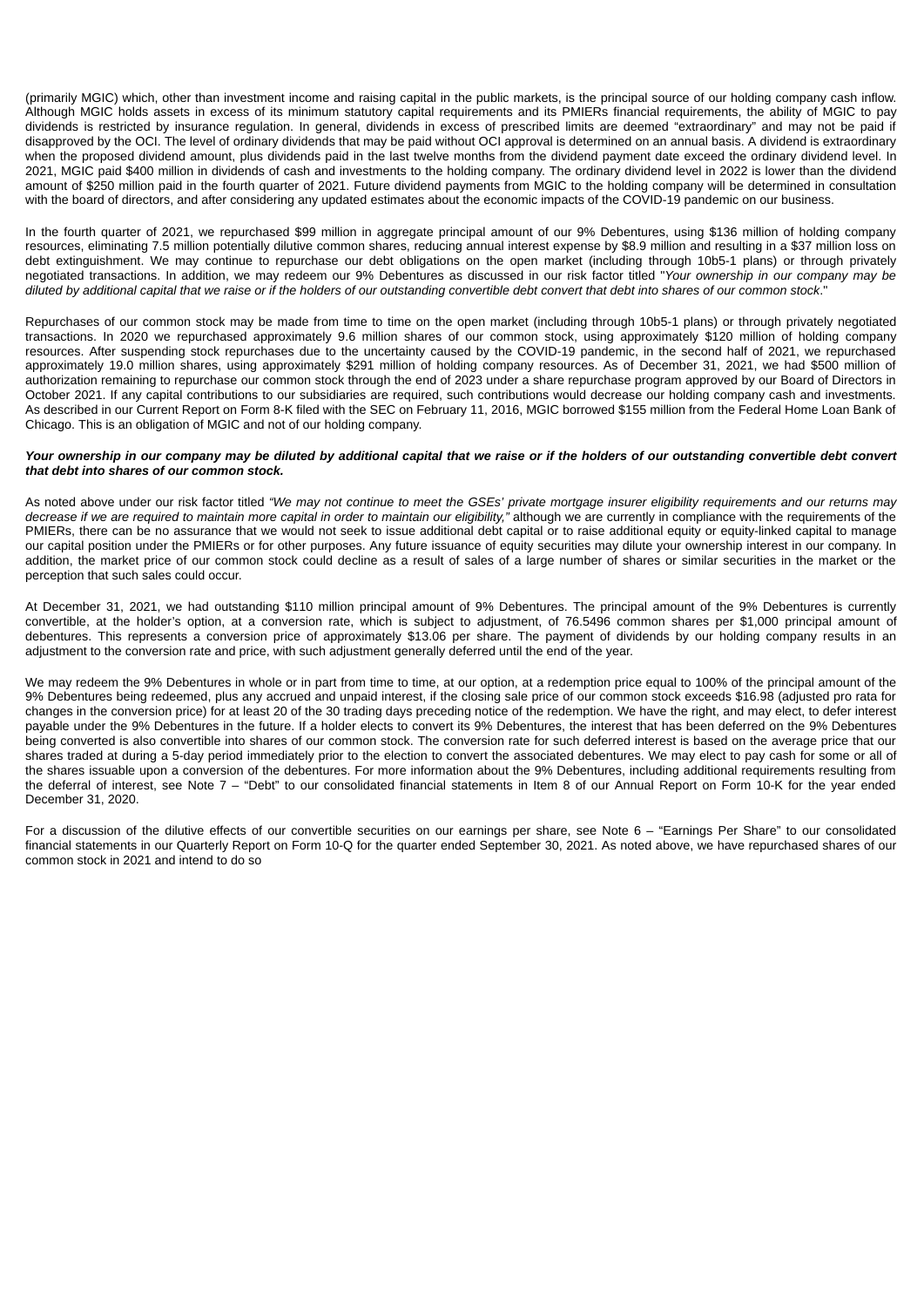again in the future. In addition, we repurchased a portion of our debt obligations in 2021 and may do so again in the future.

#### *The price of our common stock may fluctuate significantly, which may make it difficult for holders to resell common stock when they want or at a price they find attractive.*

The market price for our common stock may fluctuate significantly. In addition to the risk factors described herein, the following factors may have an adverse impact on the market price for our common stock: changes in general conditions in the economy, the mortgage insurance industry or the financial markets; announcements by us or our competitors of acquisitions or strategic initiatives; our actual or anticipated quarterly and annual operating results; changes in expectations of future financial performance (including incurred losses on our insurance in force); changes in estimates of securities analysts or rating agencies; actual or anticipated changes in our share repurchase program or dividends; changes in operating performance or market valuation of companies in the mortgage insurance industry; the addition or departure of key personnel; changes in tax law; and adverse press or news announcements affecting us or the industry. In addition, ownership by certain types of investors may affect the market price and trading volume of our common stock. For example, ownership in our common stock by investors such as index funds and exchange-traded funds can affect the stock's price when those investors must purchase or sell our common stock because the investors have experienced significant cash inflows or outflows, the index to which our common stock belongs has been rebalanced, or our common stock is added to and/or removed from an index (due to changes in our market capitalization, for example).

#### *We could be adversely affected if personal information on consumers that we maintain is improperly disclosed, our information technology systems are damaged or their operations are interrupted, or our automated processes do not operate as expected.*

As part of our business, we maintain large amounts of personal information of consumers, including on our servers and those of cloud computing services. Federal and state laws designed to promote the protection of such information require businesses that collect or maintain consumer information to adopt information security programs, and to notify individuals, and in some jurisdictions, regulatory authorities, of security breaches involving personally identifiable information.

We are increasingly reliant on the efficient and uninterrupted operation of complex information technology systems. All information technology systems are potentially vulnerable to damage or interruption from a variety of sources, including by third-party cyber attacks, including those involving ransomware. The Company discovers vulnerabilities and experiences malicious attacks and other attempts to gain unauthorized access to its systems on a regular basis. Globally, attacks are expected to continue accelerating in both frequency and sophistication with increasing use by actors of tools and techniques that will hinder the Company's ability to identify, investigate and recover from incidents. In response to the COVID-19 pandemic, the Company transitioned to a primarily virtual workforce model and will likely continue to operate under a hybrid model in the future. Virtual and hybrid workforce models may be more vulnerable to security breaches.

While we have information security policies and systems in place to secure our information technology systems and to prevent unauthorized access to or disclosure of sensitive information, there can be no assurance with respect to our systems and those of our third-party vendors that unauthorized access to the systems or disclosure of the sensitive information, either through the actions of third parties or employees, will not occur. Due to our reliance on information technology systems, including ours and those of our customers and third-party service providers, and to the sensitivity of the information that we maintain, unauthorized access to the systems or disclosure of the information could adversely affect our reputation, severely disrupt our operations, result in a loss of business and expose us to material claims for damages and may require that we provide free credit monitoring services to individuals affected by a security breach.

Should we experience an unauthorized disclosure of information or a cyber attack, including those involving ransomware, some of the costs we incur may not be recoverable through insurance, or legal or other processes, and this may have a material adverse effect on our results of operations.

We are in the process of upgrading certain information systems, and transforming and automating certain business processes, and we continue to enhance our risk-based pricing system and our system for evaluating risk. Certain information systems have been in place for a number of years and it has become increasingly difficult to support their operation. The implementation of technological and business process improvements, as well as their integration with customer and third-party systems when applicable, is complex, expensive and time consuming. If we fail to timely and successfully implement and integrate the new technology systems, if the third party providers to which we are becoming increasingly reliant do not perform as expected, if our legacy systems fail to operate as required, or if the upgraded systems and/or transformed and automated business processes do not operate as expected, it could have a material adverse impact on our business, business prospects and results of operations.